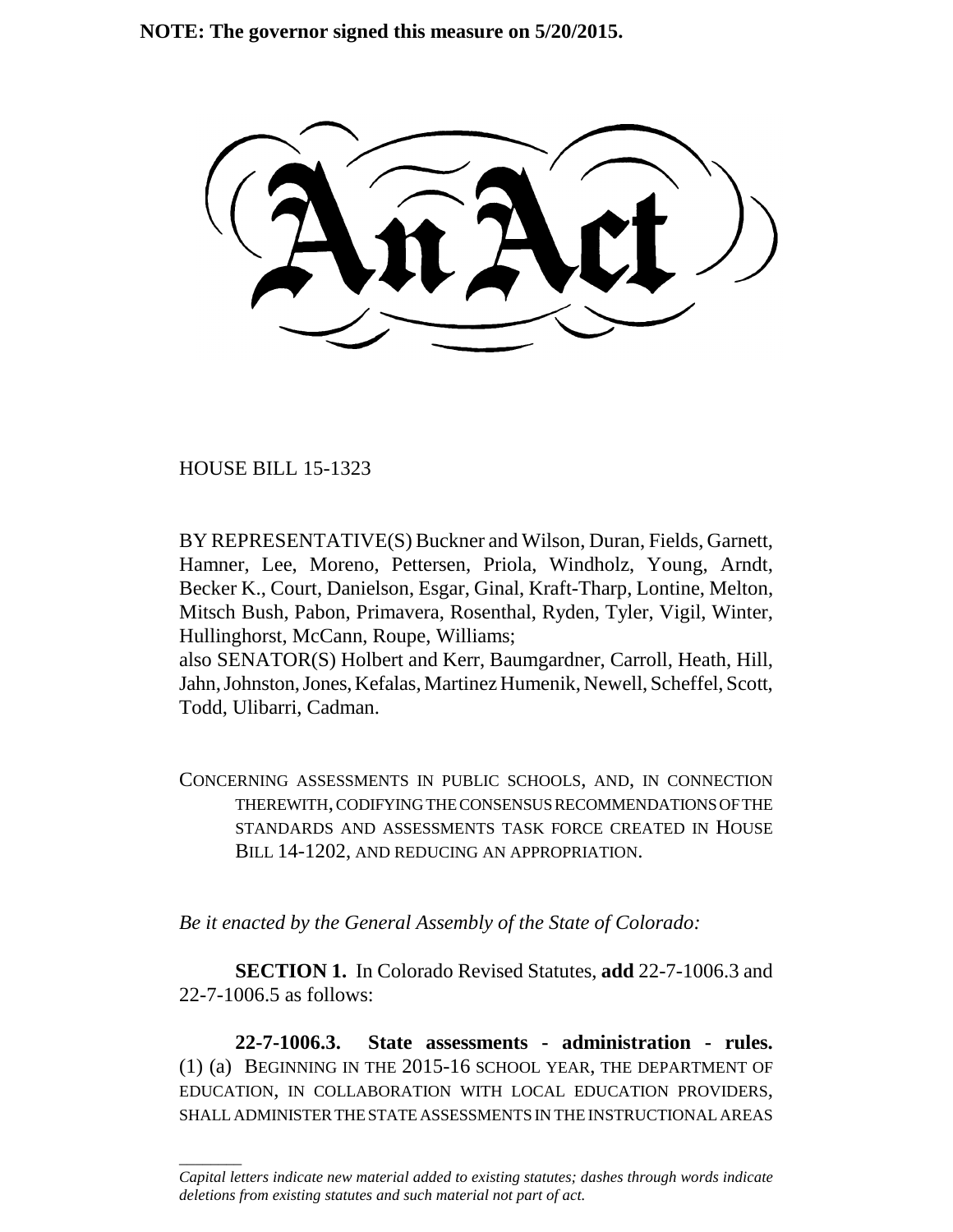OF ENGLISH LANGUAGE ARTS, MATHEMATICS, AND SCIENCE, AS ADOPTED BY THE STATE BOARD PURSUANT TO SECTION 22-7-1006, AS FOLLOWS:

(I) THE DEPARTMENT SHALL ADMINISTER A STATE ASSESSMENT IN ENGLISH LANGUAGE ARTS AND A STATE ASSESSMENT IN MATHEMATICS TO ALL STUDENTS ENROLLED IN GRADES THREE THROUGH NINE IN PUBLIC SCHOOLS THROUGHOUT THE STATE.

(II) THE DEPARTMENT SHALL ADMINISTER A STATE ASSESSMENT IN SCIENCE TO STUDENTS ENROLLED IN PUBLIC ELEMENTARY, MIDDLE, AND HIGH SCHOOLS THROUGHOUT THE STATE. THE DEPARTMENT SHALL SELECT THE SPECIFIC GRADES IN WHICH TO ADMINISTER THE STATE SCIENCE ASSESSMENT, ENSURING THAT STUDENTS TAKE THE STATE SCIENCE ASSESSMENT ONCE IN ELEMENTARY SCHOOL, ONCE IN MIDDLE SCHOOL, AND ONCE IN HIGH SCHOOL; EXCEPT THAT THE DEPARTMENT SHALL NOT ADMINISTER THE STATE SCIENCE ASSESSMENT TO STUDENTS ENROLLED IN TWELFTH GRADE.

(b) AS SOON AS PRACTICABLE AFTER THE EFFECTIVE DATE OF THIS SECTION, THE DEPARTMENT OF EDUCATION SHALL APPLY TO THE FEDERAL DEPARTMENT OF EDUCATION FOR A WAIVER OF FEDERAL STATUTORY AND REGULATORY REQUIREMENTS AS MAY BE NECESSARY TO ALLOW THE DEPARTMENT TO SATISFY THE FEDERAL HIGH SCHOOL ASSESSMENT REQUIREMENTS BY ADMINISTERING ASSESSMENTS IN ENGLISH LANGUAGE ARTS AND MATHEMATICS TO STUDENTS ENROLLED IN NINTH GRADE.

(c) THE DEPARTMENT OF EDUCATION, IN COLLABORATION WITH LOCAL EDUCATION PROVIDERS, SHALL ADMINISTER THE STATE ASSESSMENTS ON A SCHEDULE THAT THE DEPARTMENT ANNUALLY SETS.

(d) IF ALL OR ANY PORTION OF A STATE ASSESSMENT REQUIRES A STUDENT TO USE A COMPUTER TO TAKE THE ASSESSMENT, AT THE REQUEST OF A LOCAL EDUCATION PROVIDER, THE DEPARTMENT OF EDUCATION MUST ADMINISTER THE PORTIONS OF THE STATE ASSESSMENT THAT REQUIRE A COMPUTER IN A FORMAT THAT A STUDENT MAY COMPLETE USING PENCIL AND PAPER. EACH LOCAL EDUCATION PROVIDER SHALL REPORT TO THE DEPARTMENT THE NUMBER OF STUDENTS IT ENROLLS WHO WILL TAKE THE STATE ASSESSMENT IN A PENCIL-AND-PAPER FORMAT.

(e) THE DEPARTMENT SHALL REVIEW AND UPDATE ASSESSMENT

## PAGE 2-HOUSE BILL 15-1323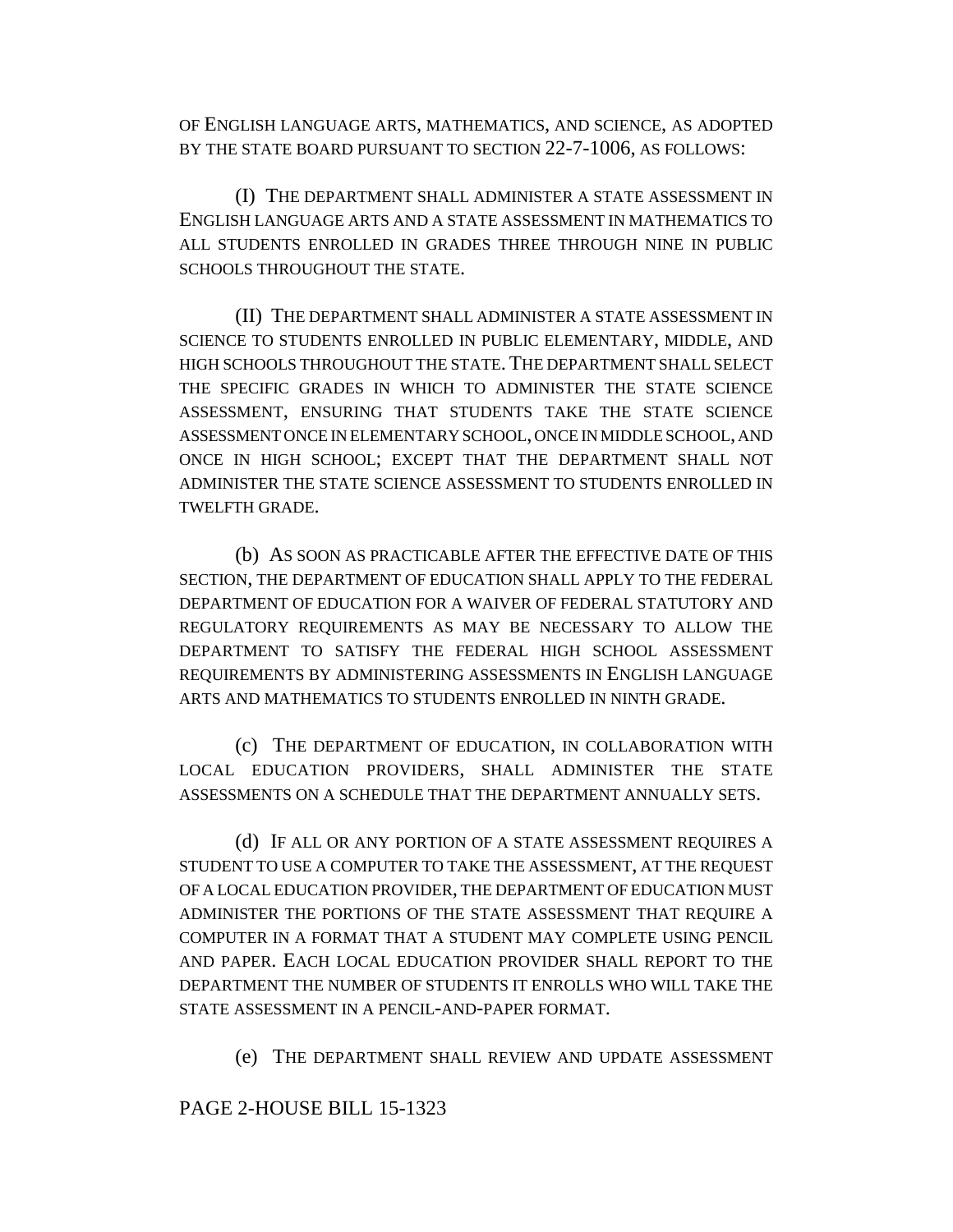ADMINISTRATION AND SECURITY POLICIES AS NECESSARY TO MAINTAIN THE INTEGRITY OF THE ASSESSMENTS.

(2) (a) THE DEPARTMENT OF EDUCATION SHALL SELECT AND THE STATE SHALL PAY THE COSTS OF ADMINISTERING AN ASSESSMENT THAT IS ALIGNED WITH THE STATE ACADEMIC STANDARDS FOR STUDENTS ENROLLED IN TENTH GRADE AND WITH THE ASSESSMENT SELECTED PURSUANT TO PARAGRAPH (b) OF THIS SUBSECTION (2). EVERY FIVE YEARS, THE DEPARTMENT SHALL REQUEST COMPETITIVE BIDS AND CONTRACT FOR THE ASSESSMENT REQUIRED IN THIS PARAGRAPH (a). EACH LOCAL EDUCATION PROVIDER SHALL ADMINISTER THE ASSESSMENT FOR STUDENTS ENROLLED IN TENTH GRADE. EACH LOCAL EDUCATION PROVIDER SHALL ADMINISTER THE TENTH-GRADE ASSESSMENT ON A SCHEDULE THAT THE DEPARTMENT ANNUALLY SETS.

(b) THE DEPARTMENT OF EDUCATION SHALL SELECT AND THE STATE SHALL PAY THE COSTS OF ADMINISTERING AN ASSESSMENT THAT IS ADMINISTERED THROUGHOUT THE UNITED STATES AND RELIED UPON BY INSTITUTIONS OF HIGHER EDUCATION, REFERRED TO IN THIS SECTION AS THE "CURRICULUM-BASED, ACHIEVEMENT COLLEGE ENTRANCE EXAM". EVERY FIVE YEARS, THE DEPARTMENT SHALL REQUEST COMPETITIVE BIDS AND CONTRACT FOR THE CURRICULUM-BASED, ACHIEVEMENT COLLEGE ENTRANCE EXAM.AT A MINIMUM THE CURRICULUM-BASED, ACHIEVEMENT COLLEGE ENTRANCE EXAM MUST TEST IN THE AREAS OF READING, WRITING, MATHEMATICS, AND SCIENCE. EACH LOCAL EDUCATION PROVIDER SHALL ADMINISTER THE CURRICULUM-BASED ACHIEVEMENT COLLEGE ENTRANCE EXAM FOR STUDENTS ENROLLED IN ELEVENTH GRADE. THE LOCAL EDUCATION PROVIDER SHALL ADMINISTER THE WRITING PORTION OF THE CURRICULUM-BASED, ACHIEVEMENT COLLEGE ENTRANCE EXAM TO EACH STUDENT WHO REQUESTS THE OPPORTUNITY TO TAKE THE WRITING PORTION. THE DEPARTMENT SHALL PAY THE COSTS OF ADMINISTERING THE WRITING PORTION OF THE EXAM.

(c) (I) THE DEPARTMENT OF EDUCATION SHALL ANNUALLY SCHEDULE A DAY ON WHICH THE CURRICULUM-BASED, ACHIEVEMENT COLLEGE ENTRANCE EXAM IS ADMINISTERED FOR ALL ELEVENTH-GRADE STUDENTS ENROLLED IN PUBLIC HIGH SCHOOLS THROUGHOUT THE STATE.

(II) NOTWITHSTANDING THE PROVISIONS OF SUBPARAGRAPH (I) OF THIS PARAGRAPH (c), A STUDENT WHO CAN SHOW A NEED TO TAKE THE

## PAGE 3-HOUSE BILL 15-1323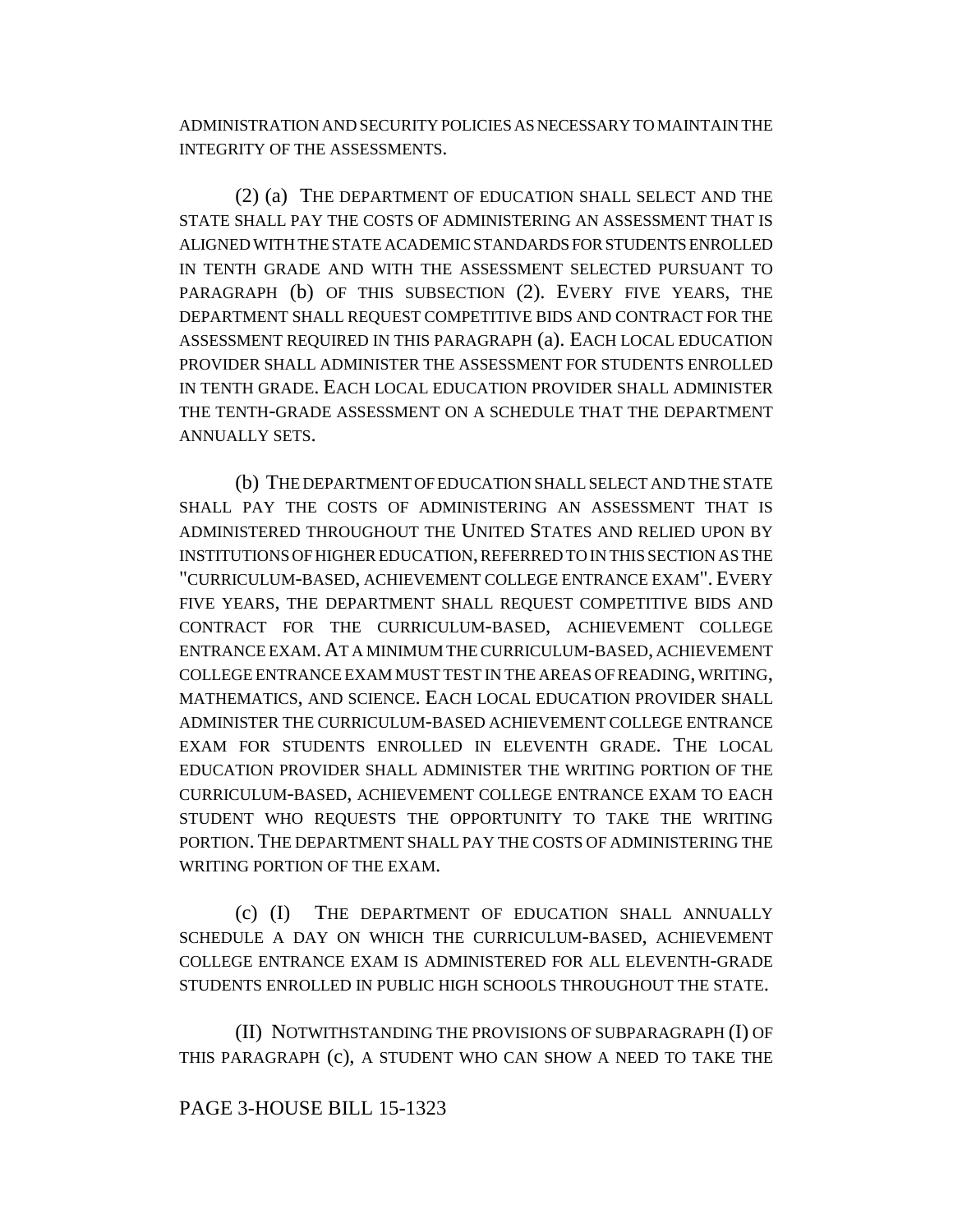CURRICULUM-BASED, ACHIEVEMENT COLLEGE ENTRANCE EXAM ON AN ALTERNATE DATE ON WHICH THE EXAM IS ADMINISTERED THROUGHOUT THE COUNTRY MAY TAKE THE EXAM ON THAT ALTERNATE DATE, SO LONG AS THE ALTERNATE DATE IS BEFORE THE DATE SCHEDULED BY THE DEPARTMENT PURSUANT TO SUBPARAGRAPH (I) OF THIS PARAGRAPH (c). THE DEPARTMENT SHALL PAY ALL COSTS ASSOCIATED WITH A STUDENT TAKING THE CURRICULUM-BASED, ACHIEVEMENT COLLEGE ENTRANCE EXAM ON AN ALTERNATE DATE AS PROVIDED IN THIS SUBPARAGRAPH (II).

(d) THE STATE BOARD SHALL ADOPT RULES TO ENSURE THAT THE REQUIREMENTS OF THE ADMINISTRATOR OF THE CURRICULUM-BASED, ACHIEVEMENT COLLEGE ENTRANCE EXAM, SUCH AS A SECURE ENVIRONMENT, ARE MET AND TO IDENTIFY THE LEVEL OF NEED THAT A STUDENT MUST DEMONSTRATE TO TAKE THE CURRICULUM-BASED, ACHIEVEMENT COLLEGE ENTRANCE EXAM ON AN ALTERNATE DATE AS PROVIDED IN SUBPARAGRAPH (II) OF PARAGRAPH (c) OF THIS SUBSECTION (2).

(3) (a) EXCEPT AS OTHERWISE PROVIDED IN PARAGRAPHS (b) AND (c) OF THIS SUBSECTION (3), EACH STUDENT ENROLLED IN A PUBLIC SCHOOL IS REQUIRED TO TAKE THE STATE ASSESSMENTS ADMINISTERED PURSUANT TO SUBSECTION (1) OF THIS SECTION AT THE STUDENT'S GRADE LEVEL, AS DETERMINED BY THE ENROLLING LOCAL EDUCATION PROVIDER.

(b) A CHILD WHO IS ENROLLED IN A NONPUBLIC SCHOOL OR PARTICIPATING IN A NONPUBLIC HOME-BASED EDUCATIONAL PROGRAM PURSUANT TO SECTION 22-33-104.5 IS NOT REQUIRED TO TAKE A STATE ASSESSMENT ADMINISTERED PURSUANT TO THIS SECTION, EVEN THOUGH THE CHILD MAY ALSO BE ATTENDING A PUBLIC SCHOOL FOR A PORTION OF THE SCHOOL DAY AND THEREFORE INCLUDED IN THE ENROLLMENT OF A LOCAL EDUCATION PROVIDER.

(c) A STUDENT WHO HAS AN INDIVIDUALIZED EDUCATION PROGRAM AS PROVIDED IN SECTION 22-20-108, AND WHOSE INDIVIDUALIZED EDUCATION PROGRAM SPECIFIES THAT THE STUDENT TAKES THE STATE'S ALTERNATE ASSESSMENT FOR STUDENTS WITH SIGNIFICANT COGNITIVE DISABILITIES OR ANOTHER ASSESSMENT APPROVED BY RULE OF THE STATE BOARD, IS NOT REQUIRED TO TAKE THE STATE ASSESSMENTS ADMINISTERED PURSUANT TO SUBSECTION (1) OF THIS SECTION, BUT THE STUDENT MUST TAKE THE ALTERNATE ASSESSMENT OR THE OTHER APPROVED ASSESSMENT.

PAGE 4-HOUSE BILL 15-1323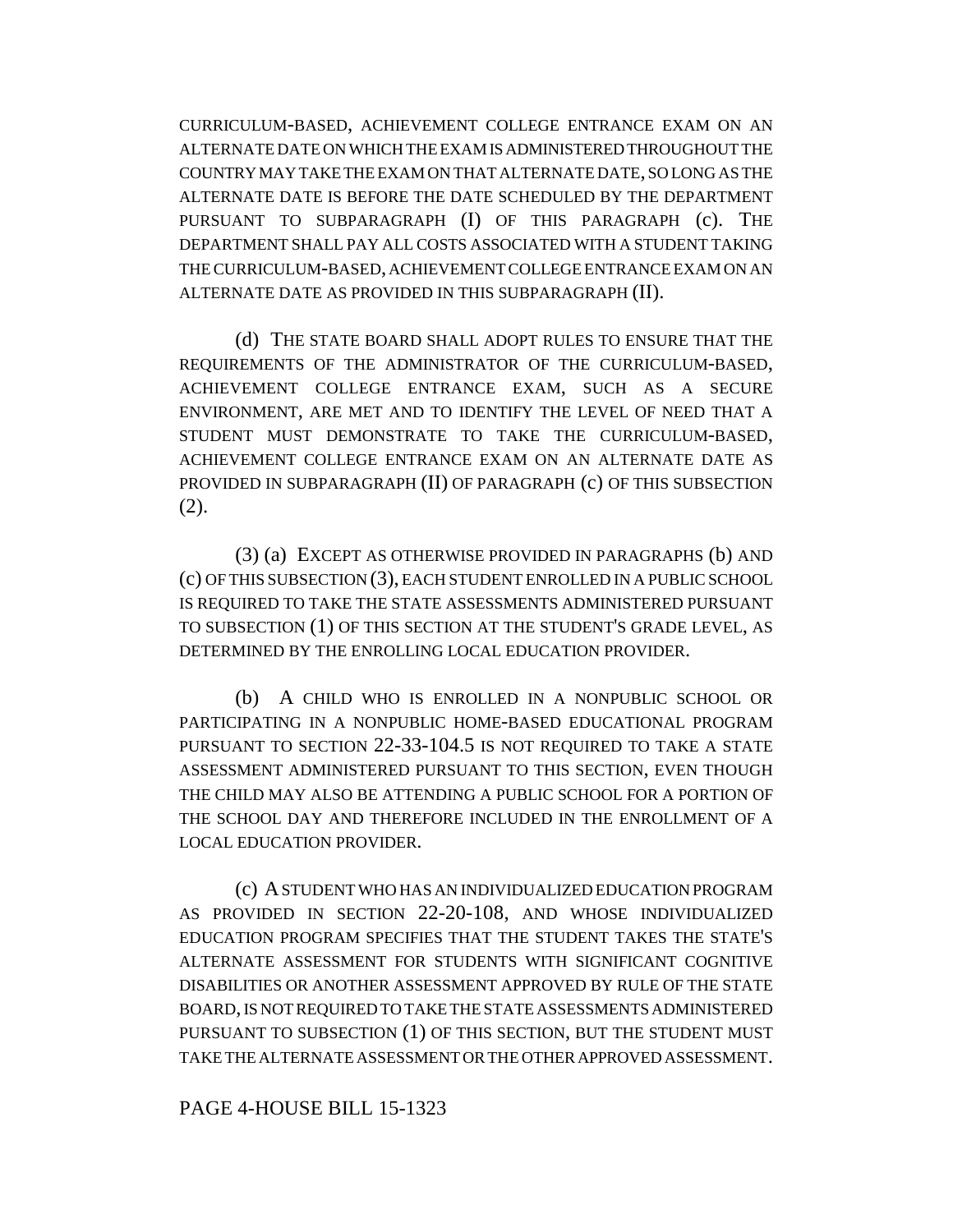EACH LOCAL EDUCATION PROVIDER SHALL REPORT TO THE DEPARTMENT OF EDUCATION THE RESULTS OF THE ALTERNATE ASSESSMENTS OR OTHER APPROVED ASSESSMENTS ADMINISTERED TO STUDENTS ENROLLED BY THE LOCAL EDUCATION PROVIDER. THE DEPARTMENT SHALL AGGREGATE THE RESULTS SEPARATELY FOR EACH PUBLIC SCHOOL.

(d) IF A STUDENT HAS AN INDIVIDUALIZED EDUCATION PROGRAM AS PROVIDED IN SECTION 22-20-108 THAT SPECIFIES THAT THE STUDENT TAKES THE STATE ASSESSMENT, THE ENROLLING LOCAL EDUCATION PROVIDER SHALL ASSESS THE STUDENT IN EACH INSTRUCTIONAL AREA FOR WHICH THERE IS A STATE TEST AT THE STUDENT'S GRADE LEVEL. IF, AS PART OF A STUDENT'S INDIVIDUALIZED EDUCATION PROGRAM, THE STUDENT ATTENDS PART-TIME A SCHOOL OR PROGRAM AWAY FROM THE SCHOOL IN WHICH THE STUDENT IS ENROLLED, THE LOCAL EDUCATION PROVIDER THAT ENROLLS A STUDENT, OR THE ADMINISTRATIVE UNIT THAT THE LOCAL EDUCATION PROVIDER IS A MEMBER OF, MAY DESIGNATE EITHER THE SCHOOL OF RESIDENCE OR THE SCHOOL OF ATTENDANCE AS THE SCHOOL TO WHICH THE DEPARTMENT OF EDUCATION MUST ASSIGN THE STUDENT'S SCORES FOR PURPOSES OF MEASURING THE LEVELS OF ATTAINMENT ON THE PERFORMANCE INDICATORS SPECIFIED IN SECTION 22-11-204, DETERMINING ACCREDITATION CATEGORIES PURSUANT TO SECTION 22-11-208, AND MEASURING PUBLIC SCHOOL PERFORMANCE PURSUANT TO SECTION 22-11-210. IF A STUDENT WHO HAS AN INDIVIDUALIZED EDUCATION PROGRAM ATTENDS SCHOOL IN AN ADMINISTRATIVE UNIT OTHER THAN THE STUDENT'S ADMINISTRATIVE UNIT OF RESIDENCE, AND THERE IS A CONTRACT BETWEEN THE TWO ADMINISTRATIVE UNITS, THE ADMINISTRATIVE UNITS MUST SPECIFY IN THE CONTRACT THE PUBLIC SCHOOL TO WHICH THE DEPARTMENT SHALL ASSIGN THE STUDENT'S SCORES FOR PURPOSES OF MEASURING THE LEVELS OF ATTAINMENT ON THE PERFORMANCE INDICATORS, DETERMINING ACCREDITATION CATEGORIES, AND MEASURING PUBLIC SCHOOL PERFORMANCE.

(4) (a) (I) THE DEPARTMENT OF EDUCATION IN COLLABORATION WITH LOCAL EDUCATION PROVIDERS SHALL ADMINISTER THE ENGLISH VERSIONS OF THE STATE ASSESSMENTS AND MAY ADMINISTER AN ASSESSMENT ADOPTED BY THE STATE BOARD IN LANGUAGES OTHER THAN ENGLISH, AS MAY BE APPROPRIATE FOR ENGLISH LANGUAGE LEARNERS; EXCEPT THAT A STUDENT WHO HAS PARTICIPATED IN AN ENGLISH LANGUAGE PROFICIENCY PROGRAM, AS PROVIDED IN ARTICLE 24 OF THIS TITLE, FOR MORE THAN A TOTAL OF THREE SCHOOL YEARS IS INELIGIBLE TO

PAGE 5-HOUSE BILL 15-1323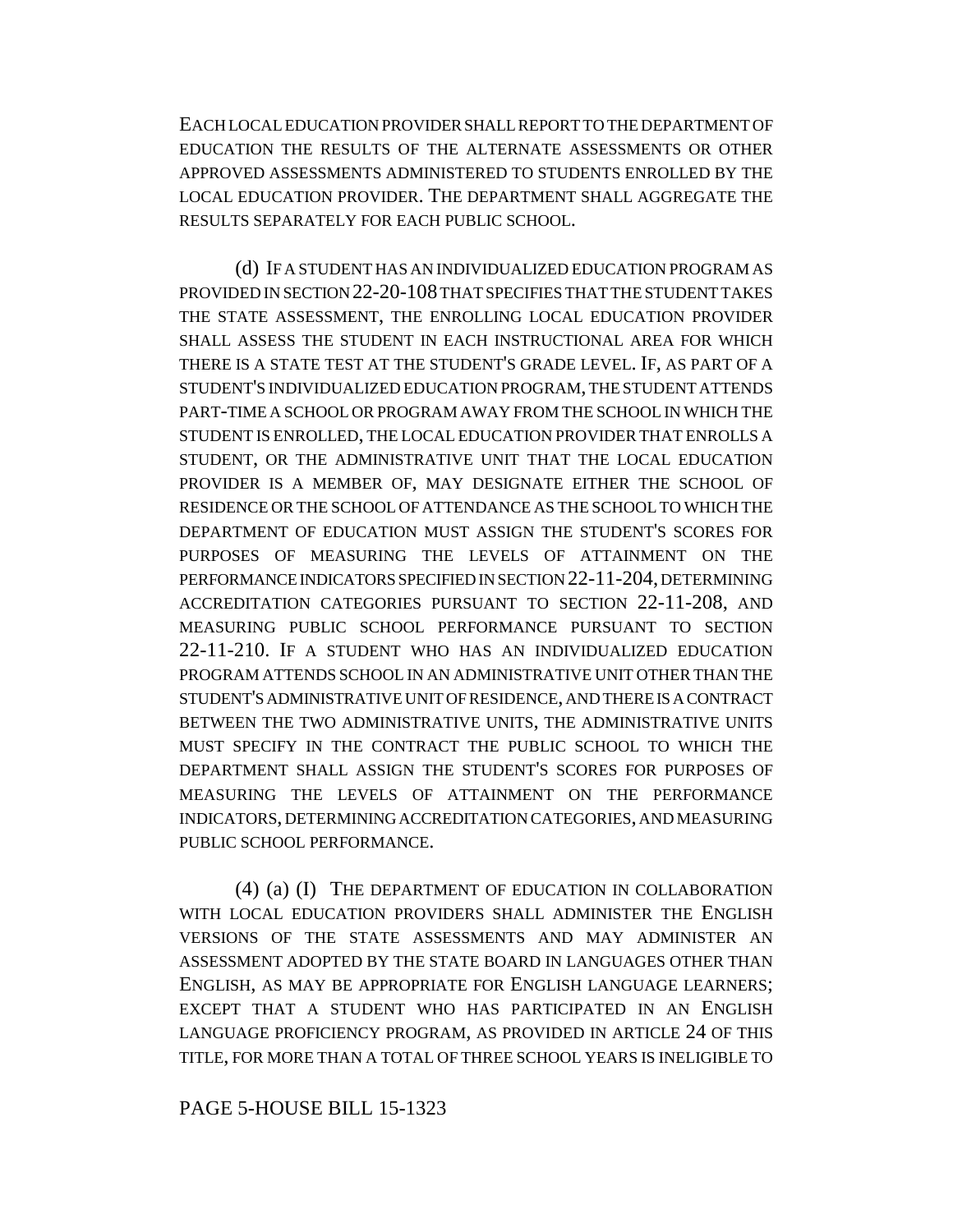TAKE THE STATE ASSESSMENTS IN A LANGUAGE OTHER THAN ENGLISH.

(II) NOTWITHSTANDING THE PROVISIONS OF SUBPARAGRAPH (I) OF THIS PARAGRAPH (a) TO THE CONTRARY, A LOCAL EDUCATION PROVIDER MAY ADMINISTER AN ASSESSMENT ADOPTED BY THE STATE BOARD IN A LANGUAGE OTHER THAN ENGLISH FOR UP TO FIVE YEARS TO A STUDENT WHO IS AN ENGLISH LANGUAGE LEARNER IF ALLOWED BY A WAIVER RECEIVED FROM THE FEDERAL DEPARTMENT OF EDUCATION PURSUANT TO PARAGRAPH (c) OF THIS SUBSECTION (4).

(b) THE STATE BOARD SHALL REVISE AS NECESSARY AND THE DEPARTMENT OF EDUCATION SHALL ADMINISTER READING AND WRITING ASSESSMENTS IN SPANISH FOR STUDENTS ENROLLED IN THE THIRD AND FOURTH GRADES.

(c) AS SOON AS PRACTICABLE AFTER THE EFFECTIVE DATE OF THIS SECTION, THE DEPARTMENT OF EDUCATION SHALL SUBMIT TO THE FEDERAL DEPARTMENT OF EDUCATION A REQUEST FOR A WAIVER OF FEDERAL LAW TO ENABLE A LOCAL EDUCATION PROVIDER TO ADMINISTER A STATE ASSESSMENT IN A LANGUAGE OTHER THAN ENGLISH FOR UP TO FIVE SCHOOL YEARS TO A STUDENT WHO IS AN ENGLISH LANGUAGE LEARNER.

(5) (a) NOTWITHSTANDING ANY PROVISION OF THIS SECTION TO THE CONTRARY, A STUDENT WHO IS AN ENGLISH LANGUAGE LEARNER, AS DEFINED IN SECTION 22-24-103, AND WHO HAS BEEN ENROLLED IN A SCHOOL IN THE UNITED STATES FOR FEWER THAN TWELVE MONTHS IS NOT REQUIRED TO TAKE THE ENGLISH LANGUAGE ARTS ASSESSMENT REQUIRED IN SUBSECTION (1) OF THIS SECTION. THE YEAR IN WHICH THE STUDENT DOES NOT TAKE THE ENGLISH LANGUAGE ARTS ASSESSMENT IS INCLUDED AS ONE OF THE THREE OR FIVE YEARS, AS APPLICABLE, IN WHICH THE STUDENT MAY TAKE THE STATE ASSESSMENT IN HIS OR HER NATIVE LANGUAGE AS PROVIDED IN SUBSECTION (4) OF THIS SECTION.

(b) IF ALLOWED BY FEDERAL LAW OR BY A WAIVER OF FEDERAL LAW RECEIVED FROM THE FEDERAL DEPARTMENT OF EDUCATION PURSUANT TO PARAGRAPH (c) OF THIS SUBSECTION (5), IN THE FIRST TWENTY-FOUR MONTHS IN WHICH A STUDENT WHO IS AN ENGLISH LANGUAGE LEARNER IS ENROLLED IN A SCHOOL IN THE UNITED STATES AND TAKES THE ENGLISH LANGUAGE ARTS ASSESSMENT, THE DEPARTMENT OF EDUCATION SHALL NOT INCLUDE THE STUDENT'S SCORES IN CALCULATING ACHIEVEMENT OF THE

PAGE 6-HOUSE BILL 15-1323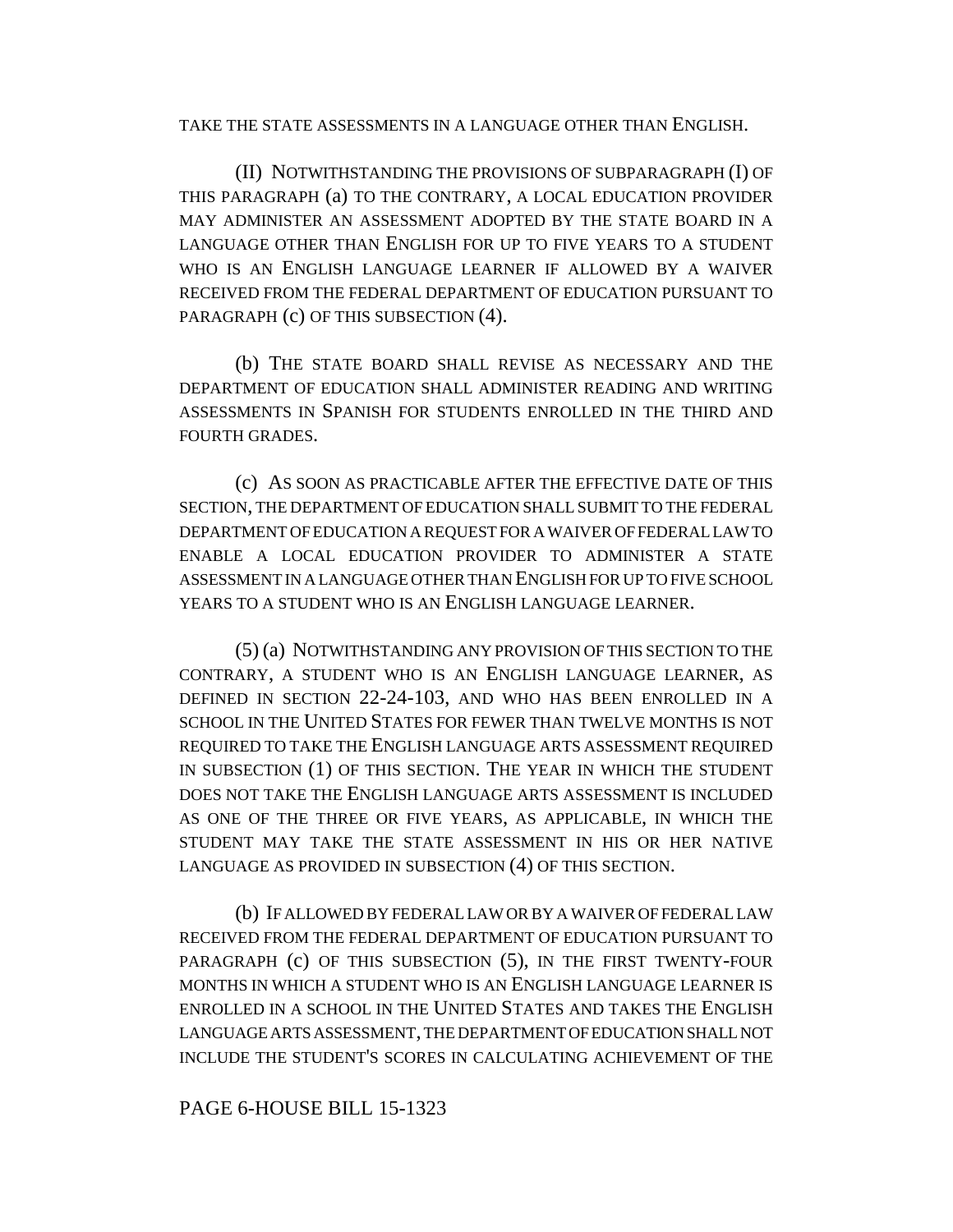PERFORMANCE INDICATORS PURSUANT TO PART 2 OF ARTICLE 11 OF THIS TITLE FOR THE LOCAL EDUCATION PROVIDER THAT ENROLLS THE STUDENT.

(c) AS SOON AS PRACTICABLE AFTER THE EFFECTIVE DATE OF THIS SECTION, THE DEPARTMENT OF EDUCATION SHALL SUBMIT TO THE FEDERAL DEPARTMENT OF EDUCATION A REQUEST FOR A WAIVER OF FEDERAL LAW AS NECESSARY TO IMPLEMENT PARAGRAPH (b) OF THIS SUBSECTION (5).

(6) THE DEPARTMENT OF EDUCATION, BY POLICY, MAY DETERMINE WHETHER THE SCORES OF ONE OR MORE GROUPS OF STUDENTS ARE NOT APPROPRIATE TO BE USED IN MEASURING THE LEVELS OF ATTAINMENT ON THE PERFORMANCE INDICATORS, AS DEFINED IN SECTION 22-11-103. A POLICY THAT THE DEPARTMENT ADOPTS PURSUANT TO THIS SUBSECTION (6) MUST BE IN ACCORDANCE WITH THE REQUIREMENTS OF FEDERAL STATUTES AND REGULATIONS.

(7) (a) THE DEPARTMENT OF EDUCATION SHALL PROVIDE TO EACH LOCAL EDUCATION PROVIDER THE RESULTS OF ALL OF THE STATE ASSESSMENTS THAT THE LOCAL EDUCATION PROVIDER ADMINISTERS AND MAKE AVAILABLE TO LOCAL EDUCATION PROVIDERS THE STATE ASSESSMENT DATA OF INDIVIDUAL STUDENTS THAT IS REQUIRED TO MEASURE ACADEMIC PROGRESS OVER TIME.THE DEPARTMENT SHALL ALIGN THE DISAGGREGATION OF STATE ASSESSMENT RESULTS WITH THE EXCLUSION OF SCORES PERMITTED BY SUBSECTION (6) OF THIS SECTION.

(b) THE DEPARTMENT OF EDUCATION SHALL RELEASE TO THE PUBLIC ONLY THOSE STATE ASSESSMENT RESULTS THAT THE DEPARTMENT DEEMS VALID.THE DEPARTMENT SHALL NOT RELY ON STATE ASSESSMENT RESULTS THAT THE DEPARTMENT HAS DEEMED INVALID IN PERFORMANCE CALCULATIONS WHEN ASSIGNING ACCREDITATION LEVELS OR SCHOOL PLAN TYPES, AS DESCRIBED IN ARTICLE 11 OF THIS TITLE, TO A LOCAL EDUCATION PROVIDER. AT ANY TIME THAT THE DEPARTMENT RELEASES STATE ASSESSMENT RESULTS TO THE PUBLIC, IN ADDITION TO RELEASING THE RESULTS OF THE ENGLISH VERSIONS OF THE STATE ASSESSMENTS, THE DEPARTMENT SHALL RELEASE THE RESULTS OF ANY STATE ASSESSMENTS ADMINISTERED IN LANGUAGES OTHER THAN ENGLISH.

(c) AT THE REQUEST OF A LOCAL EDUCATION PROVIDER, THE ENTITY THAT IS RESPONSIBLE FOR DEVELOPING A STATE ASSESSMENT MUST RETURN TO THE LOCAL EDUCATION PROVIDER THE STUDENT RESPONSES TO THE

#### PAGE 7-HOUSE BILL 15-1323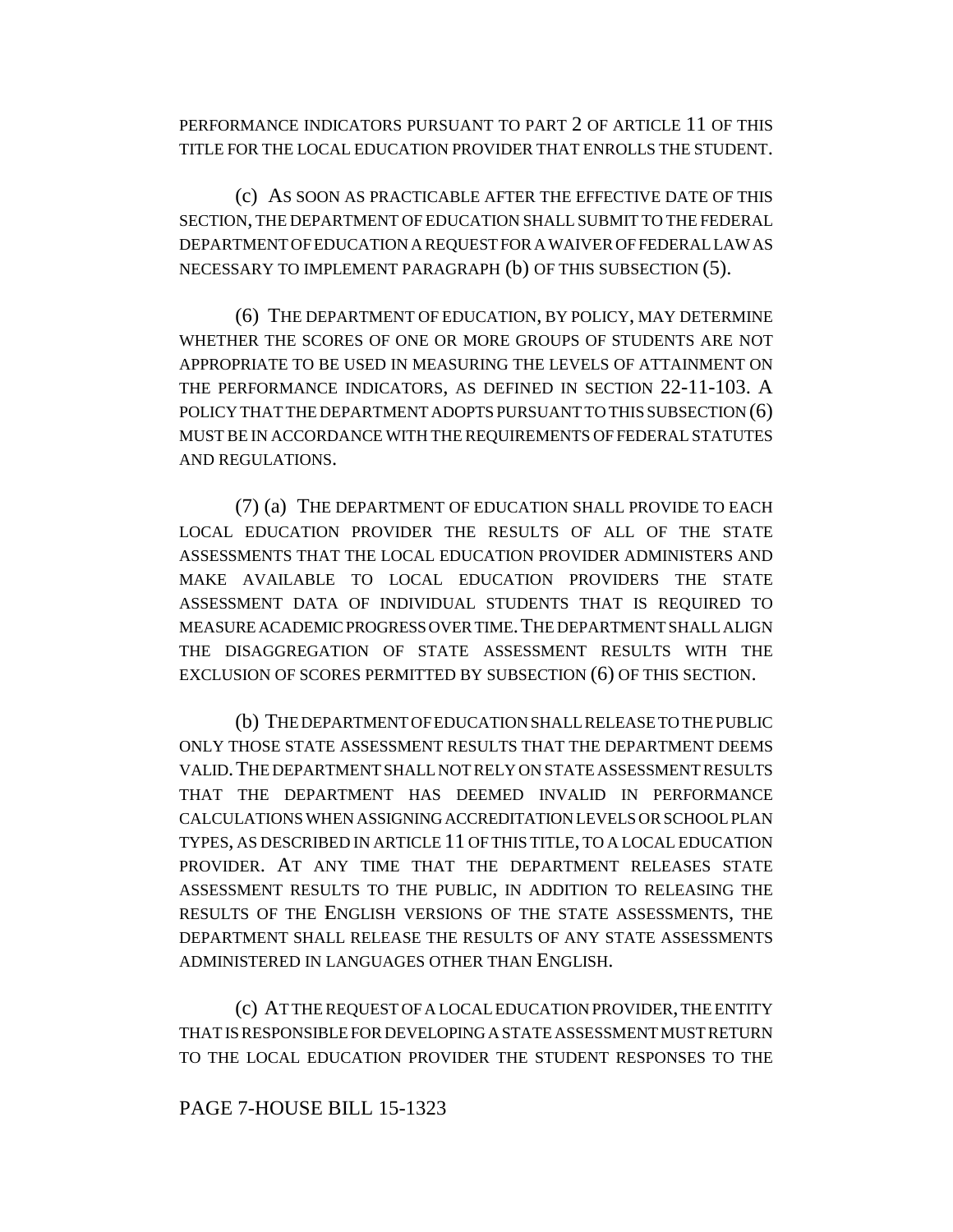ESSAY PORTION AND APPROPRIATE PARAGRAPHS THAT ARE RELEASED FROM THE ENGLISH LANGUAGE ARTS PORTION OF THE STATE ASSESSMENT AND THE RESULTS OF ALL REQUESTED STATE ASSESSMENTS. THE REQUESTING LOCAL EDUCATION PROVIDER MUST PAY THE ENTITY FOR THE ACTUAL COST OF PHOTOCOPYING AND MAILING THE ENGLISH LANGUAGE ARTS PORTION OF THE STATE ASSESSMENT.THE REQUESTING LOCAL EDUCATION PROVIDER SHALL MAINTAIN THE CONFIDENTIALITY OF ALL STATE ASSESSMENT RESULTS THAT IT RECEIVES AND MAY USE THE ESSAY PORTION AND APPROPRIATE PARAGRAPHS ONLY TO IMPROVE AN INDIVIDUAL STUDENT'S WRITING SKILLS.

(d) EACH LOCAL EDUCATION PROVIDER SHALL INCLUDE THE RESULTS OF THE STATE ASSESSMENTS ADMINISTERED PURSUANT TO SUBSECTION (1) OF THIS SECTION ON EACH STUDENT'S FINAL REPORT CARD FOR THE APPLICABLE SCHOOL YEAR AND INCLUDE THE RESULTS IN THE STUDENT'S PERMANENT ACADEMIC RECORD; EXCEPT THAT A LOCAL EDUCATION PROVIDER MAY INCLUDE STATE ASSESSMENT DATA ON A STUDENT'S FINAL REPORT CARD ONLY IF THE LOCAL EDUCATION PROVIDER HAS SUFFICIENT TIME TO PROCESS THE STATE ASSESSMENT RESULTS AFTER THEY ARE RELEASED.

(8) (a) EACH LOCAL EDUCATION PROVIDER SHALL ADOPT POLICIES TO ENSURE THAT APPROPRIATE PERSONNEL WITHIN EACH SCHOOL DISTRICT AND EACH INSTITUTE CHARTER SCHOOL SHARE WITH AND EXPLAIN TO THE PARENT OR LEGAL GUARDIAN OF EACH STUDENT ENROLLED IN THE SCHOOL DISTRICT OR THE INSTITUTE CHARTER SCHOOL THE STUDENT'S STATE ASSESSMENT RESULTS RETURNED TO THE STUDENT'S PUBLIC SCHOOL PURSUANT TO SUBSECTION (7) OF THIS SECTION.

(b) THE DEPARTMENT OF EDUCATION SHALL CREATE, MAINTAIN, AND MAKE AVAILABLE TO LOCAL EDUCATION PROVIDERS AND PARENTS OR LEGAL GUARDIANS, UPON REQUEST, A LIST OF RESOURCES AND PROGRAMS THAT PUBLIC SCHOOLS AND PARENTS OR LEGAL GUARDIANS MAY ACCESS TO ASSIST STUDENTS IN ADDRESSING SPECIFIC LEARNING ISSUES IDENTIFIED BY THE STATE ASSESSMENT RESULTS PROVIDED PURSUANT TO THIS SECTION.

(9) (a) THE DEPARTMENT OF EDUCATION SHALL PERMIT A NONPUBLIC SCHOOL TO ADMINISTER THE STATE ASSESSMENTS REQUIRED BY SUBSECTION (1) OF THIS SECTION AND SHALL PROVIDE TO THE NONPUBLIC SCHOOL THE RESULTS OF ANY STATE ASSESSMENTS ADMINISTERED. THE

#### PAGE 8-HOUSE BILL 15-1323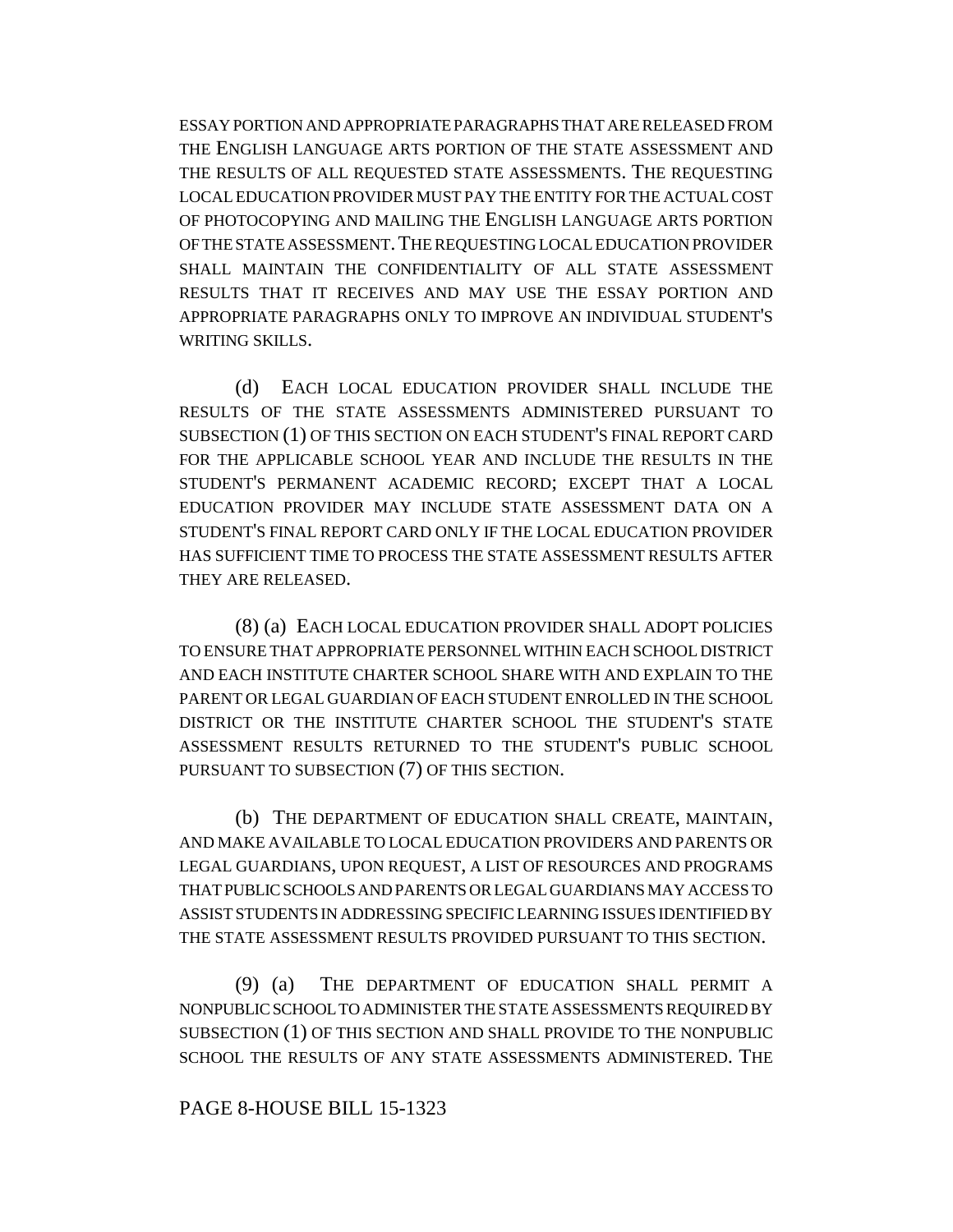NONPUBLIC SCHOOL MUST PAY ALL COSTS ASSOCIATED WITH ADMINISTERING AND PROVIDING RESULTS FOR THE STATE ASSESSMENTS.

(b) A LOCAL EDUCATION PROVIDER, UPON THE REQUEST OF THE PARENT OR LEGAL GUARDIAN OF A CHILD WHO IS PARTICIPATING IN A NONPUBLIC HOME-BASED EDUCATIONAL PROGRAM PURSUANT TO SECTION 22-33-104.5, MUST PERMIT THE CHILD TO TAKE A STATE ASSESSMENT REQUIRED BY SUBSECTION (1) OF THIS SECTION AND MUST PROVIDE TO THE PARENT OR LEGAL GUARDIAN OF THE CHILD THE RESULTS OF STATE ASSESSMENTS ADMINISTERED. THE PARENT OR LEGAL GUARDIAN OF THE CHILD MUST PAY ALL COSTS ASSOCIATED WITH ADMINISTERING AND PROVIDING RESULTS FOR THE STATE ASSESSMENTS.

(10) FOR EACH FISCAL YEAR, THE GENERAL ASSEMBLY SHALL APPROPRIATE MONEYS IN THE ANNUAL GENERAL APPROPRIATION ACT TO THE DEPARTMENT OF EDUCATION TO FUND ADMINISTRATION OF THE STATE ASSESSMENTS AS DESCRIBED IN THIS SECTION, INCLUDING ADMINISTRATION OF THE TENTH-GRADE ASSESSMENT AND THE CURRICULUM-BASED, ACHIEVEMENT COLLEGE ENTRANCE EXAM DESCRIBED IN SUBSECTION (2) OF THIS SECTION.

**22-7-1006.5. Pilot program - alternative assessment.** (1) THERE IS CREATED A PILOT PROGRAM TO ALLOW LOCAL EDUCATION PROVIDERS TO CREATE OR SELECT ASSESSMENTS, WHICH THE LOCAL EDUCATION PROVIDER MAY ADMINISTER TO PROVE THE VALIDITY AND RELIABILITY OF THE ASSESSMENTS AND THE COMPARABILITY OF THE ASSESSMENTS WITH THE STATE ASSESSMENTS. THE GOALS OF THE PILOT PROGRAM ARE TO PROVIDE MORE TIMELY AND RELEVANT DATA TO EDUCATORS TO INFORM INSTRUCTION THROUGHOUT THE SCHOOL YEAR, WHILE CONTINUING TO PROVIDE COMPARATIVE DATA FOR STATE ACCOUNTABILITY PURPOSES.

(2) (a) FOR A LOCAL EDUCATION PROVIDER TO PARTICIPATE IN THE PILOT PROGRAM AS DESCRIBED IN THIS SECTION, THE LOCAL SCHOOL BOARD OR OTHER GOVERNING BODY OF THE LOCAL EDUCATION PROVIDER MUST FIRST ADOPT A WRITTEN RESOLUTION THAT AUTHORIZES THE LOCAL EDUCATION PROVIDER TO PARTICIPATE IN THE PILOT PROGRAM.

(b) IF AUTHORIZED BY ITS LOCAL SCHOOL BOARD OR OTHER GOVERNING BODY, A LOCAL EDUCATION PROVIDER, INDIVIDUALLY OR IN COMBINATION WITH ONE OR MORE OTHER LOCAL EDUCATION PROVIDERS,

## PAGE 9-HOUSE BILL 15-1323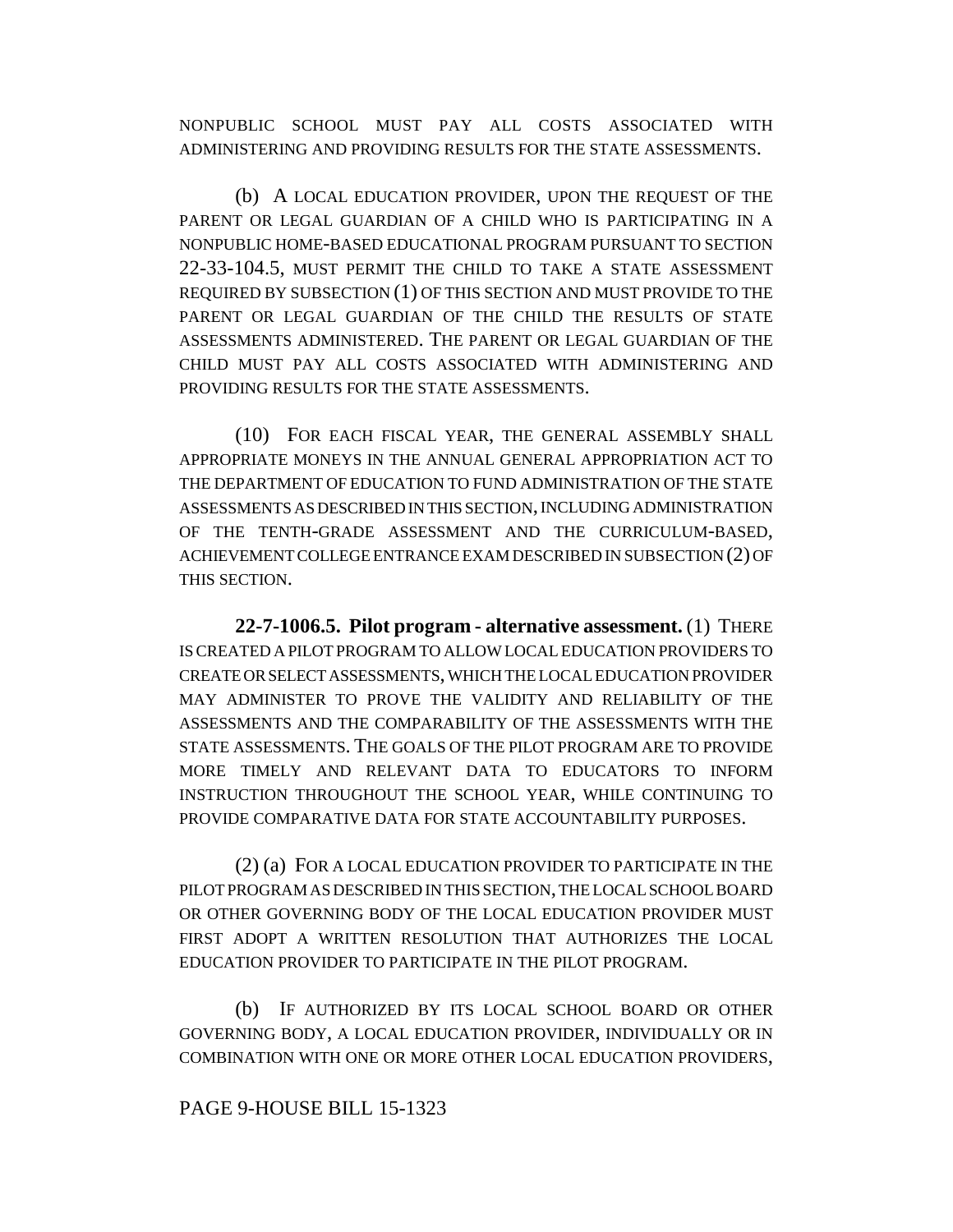MAY PARTICIPATE IN THE FIRST PHASE OF THE PILOT PROGRAM BY CREATING OR SELECTING ASSESSMENTS THAT MEET THE REQUIREMENTS SPECIFIED IN SUBSECTION (3) OF THIS SECTION AND ADMINISTERING THOSE ASSESSMENTS FOR TWO SCHOOL YEARS TO ALL OR A PORTION OF THE STUDENTS ENROLLED IN AT LEAST ONE ELEMENTARY GRADE, ONE MIDDLE SCHOOL GRADE, AND ONE HIGH SCHOOL GRADE. AFTER ADMINISTERING THE ASSESSMENTS FOR TWO SCHOOL YEARS, THE LOCAL EDUCATION PROVIDER MUST SUBMIT TO THE DEPARTMENT OF EDUCATION THE ASSESSMENT RESULTS FOR EACH YEAR IN WHICH THEY WERE ADMINISTERED AND THE LOCAL EDUCATION PROVIDER'S DEMONSTRATION THAT THE RESULTS ARE COMPARABLE TO THE RESULTS OBTAINED ON THE STATE ASSESSMENTS ADMINISTERED IN THE SAME SCHOOL YEARS.

(c) A LOCAL EDUCATION PROVIDER THAT IS SELECTED TO PARTICIPATE IN PHASE TWO OF THE PILOT PROGRAM PURSUANT TO SUBSECTION (4) OF THIS SECTION SHALL ADMINISTER ITS SELECTED ASSESSMENTS FOR UP TO TWO YEARS TO STUDENTS ENROLLED BY THE LOCAL EDUCATION PROVIDER IN GRADES THREE THROUGH ELEVEN. THE LOCAL EDUCATION PROVIDER SHALL SUBMIT TO THE DEPARTMENT THE ASSESSMENT RESULTS FOR EACH YEAR IN WHICH THEY WERE ADMINISTERED AND THE LOCAL EDUCATION PROVIDER'S DEMONSTRATION THAT THE RESULTS ARE COMPARABLE TO THE RESULTS OBTAINED ON THE STATE ASSESSMENTS ADMINISTERED IN THE SAME SCHOOL YEARS.

(d) A LOCAL EDUCATION PROVIDER THAT PARTICIPATES IN THE PILOT PROGRAM MUST:

(I) NOTIFY THE DEPARTMENT OF EDUCATION AT THE BEGINNING OF EACH SCHOOL YEAR IN WHICH IT INTENDS TO ADMINISTER ASSESSMENTS PURSUANT TO THIS SECTION AND IDENTIFY THE ASSESSMENTS THAT THE LOCAL EDUCATION PROVIDER INTENDS TO ADMINISTER;

(II) NOTIFY THE PARENTS OF THE STUDENTS ENROLLED BY THE LOCAL EDUCATION PROVIDER AT THE BEGINNING OF EACH SCHOOL YEAR IN WHICH IT INTENDS TO ADMINISTER ASSESSMENTS PURSUANT TO THIS SECTION THAT THE LOCAL EDUCATION PROVIDER IS CHOOSING TO ADMINISTER ASSESSMENTS PURSUANT TO THIS SECTION; AND

(III) IF THE LOCAL EDUCATION PROVIDER IS A SCHOOL DISTRICT, WORK WITH THE SCHOOL DISTRICT'S PERSONNEL PERFORMANCE

#### PAGE 10-HOUSE BILL 15-1323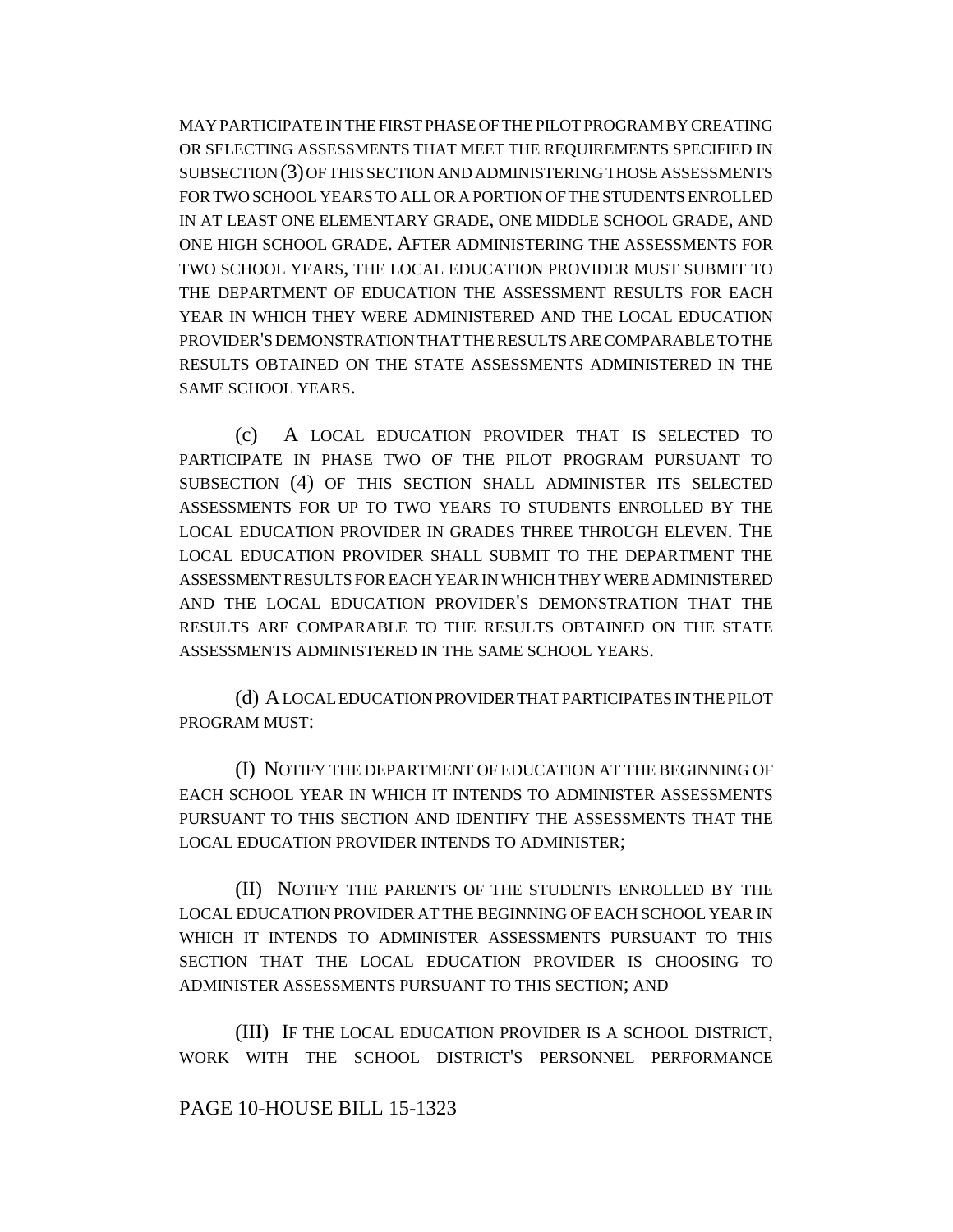EVALUATION COUNCIL CREATED PURSUANT TO SECTION 22-9-107 IN SELECTING OR CREATING AND ADMINISTERING ASSESSMENTS PURSUANT TO THIS SECTION.

(3) THE ASSESSMENTS THAT A LOCAL EDUCATION PROVIDER CHOOSES TO ADMINISTER PURSUANT TO THIS SECTION MUST:

(a) IN PHASE ONE OF THE PILOT PROGRAM, ASSESS STUDENTS IN EACH OF THE SUBJECT AREAS REQUIRED IN SECTION 22-7-1006.3 IN AT LEAST ONE ELEMENTARY GRADE, ONE MIDDLE SCHOOL GRADE, AND ONE HIGH SCHOOL GRADE;

(b) IN PHASE TWO OF THE PILOT PROGRAM, ASSESS STUDENTS IN ALL OF THE SUBJECT AREAS AND AT ALL OF THE GRADE LEVELS REQUIRED IN SECTION 22-7-1006.3;

(c) PROVIDE SUFFICIENT DATA EACH SCHOOL YEAR TO DISAGGREGATE AND REPORT RESULTS FOR STUDENT GROUPS AS DEFINED IN SECTION 22-11-103 (34); AND

(d) PROVIDE SUFFICIENT DATA EACH SCHOOL YEAR TO MEASURE, FOR EACH STUDENT ENROLLED IN THE GRADES THAT ARE ASSESSED, THE STUDENT'S PROGRESS IN MEETING THE STATE ACADEMIC STANDARDS.

(4) (a) EACH LOCAL EDUCATION PROVIDER THAT PARTICIPATES IN PHASE ONE OF THE PILOT PROGRAM SHALL SUBMIT THE RESULTS OF THE LOCAL ASSESSMENTS TO THE DEPARTMENT OF EDUCATION FOR ANALYSIS AND EVALUATION. AFTER THE DEPARTMENT RECEIVES THE LOCAL ASSESSMENT DATA FROM ALL PARTICIPATING LOCAL EDUCATION PROVIDERS, THE DEPARTMENT SHALL REVIEW THE DATA TO ENSURE THAT EACH ASSESSMENT MEETS THE REQUIREMENTS SPECIFIED IN SUBSECTION (3) OF THIS SECTION AND THAT EACH ASSESSMENT IS VALID AND RELIABLE. BASED ON THE ASSESSMENT DATA, THE DEPARTMENT SHALL RECOMMEND TO THE STATE BOARD TWO OF THE LOCAL EDUCATION PROVIDERS TO PARTICIPATE IN PHASE TWO OF THE PILOT PROGRAM. THE STATE BOARD, TAKING INTO CONSIDERATION THE DEPARTMENT'S RECOMMENDATIONS, SHALL SELECT THE TWO LOCAL EDUCATION PROVIDERS THAT MAY PARTICIPATE IN PHASE TWO OF THE PILOT PROGRAM.

(b) EACH LOCAL EDUCATION PROVIDER THAT PARTICIPATES IN

PAGE 11-HOUSE BILL 15-1323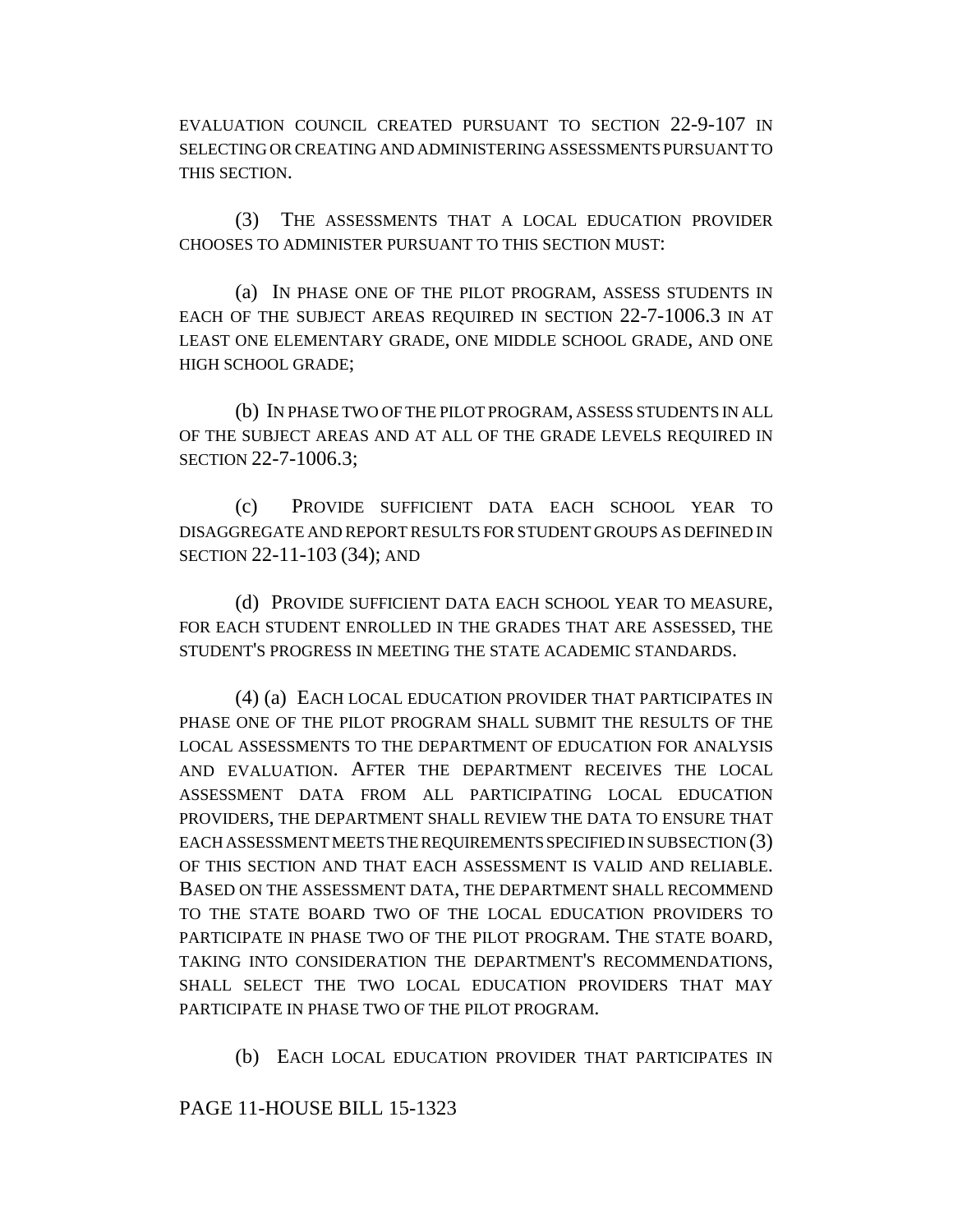PHASE TWO OF THE PILOT PROGRAM SHALL SUBMIT THE RESULTS OF THE LOCAL ASSESSMENTS TO THE DEPARTMENT OF EDUCATION FOR ANALYSIS AND EVALUATION. AFTER THE DEPARTMENT RECEIVES THE LOCAL ASSESSMENT DATA FROM ALL PARTICIPATING LOCAL EDUCATION PROVIDERS, THE DEPARTMENT SHALL REVIEW THE DATA TO ENSURE THAT EACH ASSESSMENT MEETS THE REQUIREMENTS SPECIFIED IN SUBSECTION (3) OF THIS SECTION AND THAT EACH ASSESSMENT IS VALID AND RELIABLE. BASED ON THE ASSESSMENT DATA, THE DEPARTMENT SHALL RECOMMEND TO THE STATE BOARD ONE OF THE LOCAL ASSESSMENTS FOR APPROVAL AS THE NEW STATE ASSESSMENT OR RECOMMEND THAT THE STATE CONTINUE ADMINISTERING THE EXISTING STATE ASSESSMENTS. THE STATE BOARD SHALL REVIEW THE ASSESSMENT DATA AND, TAKING INTO ACCOUNT THE DEPARTMENT'S RECOMMENDATION, SELECT THE NEW STATE ASSESSMENT OR CONTINUE ADMINISTERING THE EXISTING STATE ASSESSMENTS. THE DEPARTMENT AND THE STATE BOARD SHALL BASE THE RECOMMENDATION AND SELECTION ON THE VALIDITY, RELIABILITY, AND COMPARABILITY OF THE ASSESSMENT AND ENSURE THAT THE SELECTED ASSESSMENT, IF ANY, MEETS THE GOALS OF THE PILOT PROGRAM STATED IN SUBSECTION (1) OF THIS SECTION.

(c) IF THE STATE BOARD ADOPTS A NEW STATE ASSESSMENT, THE STATE BOARD SHALL NOTIFY THE GENERAL ASSEMBLY. IMPLEMENTATION OF A NEW STATE ASSESSMENT IS CONDITIONAL ON THE ENACTMENT OF LEGISLATION THAT APPROVES THE USE OF THE NEW ASSESSMENT.

(d) AS SOON AS POSSIBLE AFTER THE EFFECTIVE DATE OF THIS SECTION, THE DEPARTMENT OF EDUCATION SHALL APPLY TO THE FEDERAL DEPARTMENT OF EDUCATION FOR A WAIVER OF FEDERAL STATUTORY AND REGULATORY REQUIREMENTS TO THE EXTENT NECESSARY TO IMPLEMENT PHASE ONE OF THE PILOT PROGRAM, INCLUDING A WAIVER OF THE REQUIREMENT TO ADMINISTER A SINGLE STATEWIDE ASSESSMENT AS APPLIED TO THE LOCAL EDUCATION PROVIDERS THAT PARTICIPATE IN PHASE ONE AND PHASE TWO OF THE PILOT PROGRAM. BEFORE THE BEGINNING OF PHASE TWO OF THE PILOT PROGRAM, THE DEPARTMENT SHALL APPLY TO THE FEDERAL DEPARTMENT OF EDUCATION FOR A WAIVER OF FEDERAL STATUTORY AND REGULATORY REQUIREMENTS TO THE EXTENT NECESSARY TO IMPLEMENT PHASE TWO OF THE PILOT PROGRAM. IF THE STATE BOARD ADOPTS A NEW STATE ASSESSMENT, THE DEPARTMENT SHALL APPLY TO THE FEDERAL DEPARTMENT OF EDUCATION FOR A WAIVER OF FEDERAL STATUTORY AND REGULATORY REQUIREMENTS AS NECESSARY TO

PAGE 12-HOUSE BILL 15-1323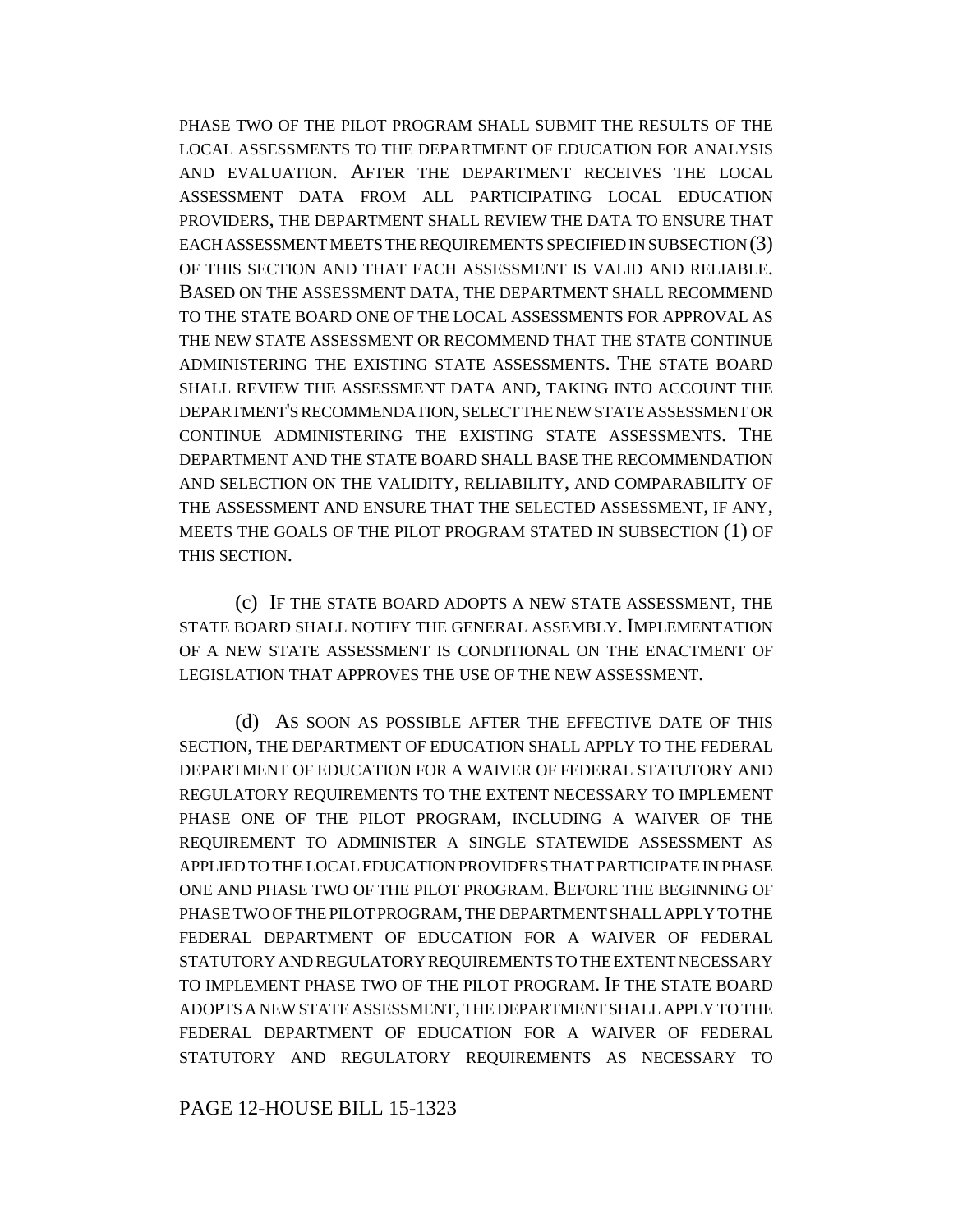IMPLEMENT THE NEW STATE ASSESSMENT IF ADOPTED AS PROVIDED IN PARAGRAPH (b) OF THIS SUBSECTION (4).

(e) UPON THE REQUEST OF A LOCAL EDUCATION PROVIDER THAT PARTICIPATES IN THE PILOT PROGRAM, THE DEPARTMENT SHALL PROVIDE TECHNICAL ASSISTANCE TO THE LOCAL EDUCATION PROVIDER IN SELECTING LOCAL ASSESSMENTS AND EVALUATING THE ASSESSMENT RESULTS.

(f) IF THE FEDERAL DEPARTMENT OF EDUCATION REQUIRES A LOCAL EDUCATION PROVIDER TO ADMINISTER THE STATE ASSESSMENTS REQUIRED IN SECTION 22-7-1006.3 WHILE THE LOCAL EDUCATION PROVIDER IS PARTICIPATING IN THE PILOT PROGRAM, THE LOCAL EDUCATION PROVIDER SHALL:

(I) ADMINISTER THE STATE ASSESSMENTS AS REQUIRED IN SECTION 22-7-1006.3 IN ADDITION TO THE LOCAL ASSESSMENTS WHILE PARTICIPATING IN THE PILOT PROGRAM; AND

(II) SPECIFY IN THE NOTICE REQUIRED IN PARAGRAPH (d) OF SUBSECTION (2) OF THIS SECTION THAT THE LOCAL EDUCATION PROVIDER IS CHOOSING TO ADMINISTER ASSESSMENTS THROUGH THE PILOT PROGRAM IN ADDITION TO THE STATE ASSESSMENTS REQUIRED IN SECTION 22-7-1006.3.

**SECTION 2.** In Colorado Revised Statutes, 22-7-1006, **amend** (5); and **add** (1) (f) as follows:

**22-7-1006. Preschool through elementary and secondary education - aligned assessments - adoption - revisions.** (1) (f) THE STATE BOARD SHALL ENSURE THAT THE ASSESSMENTS ADOPTED PURSUANT TO THIS SECTION ARE A COMBINATION OF CONSTRUCTED RESPONSE AND SELECTED RESPONSE TASKS THAT REQUIRE THE STUDENT TO PRODUCE INFORMATION OR PERFORM TASKS IN A WAY THAT THE STUDENT'S SKILLS AND COMPETENCIES CAN BE MEASURED.

(5) Every six years after the adoption of the system of assessments pursuant to paragraph (a) of subsection (1) of this section, the state board shall review and adopt any appropriate revisions OR UPDATES to such THE system of assessments, INCLUDING ANY ASSESSMENTS ADMINISTERED IN LANGUAGES OTHER THAN ENGLISH. The state board may adopt revisions to an assessment or adopt additional assessments, regardless of whether it

PAGE 13-HOUSE BILL 15-1323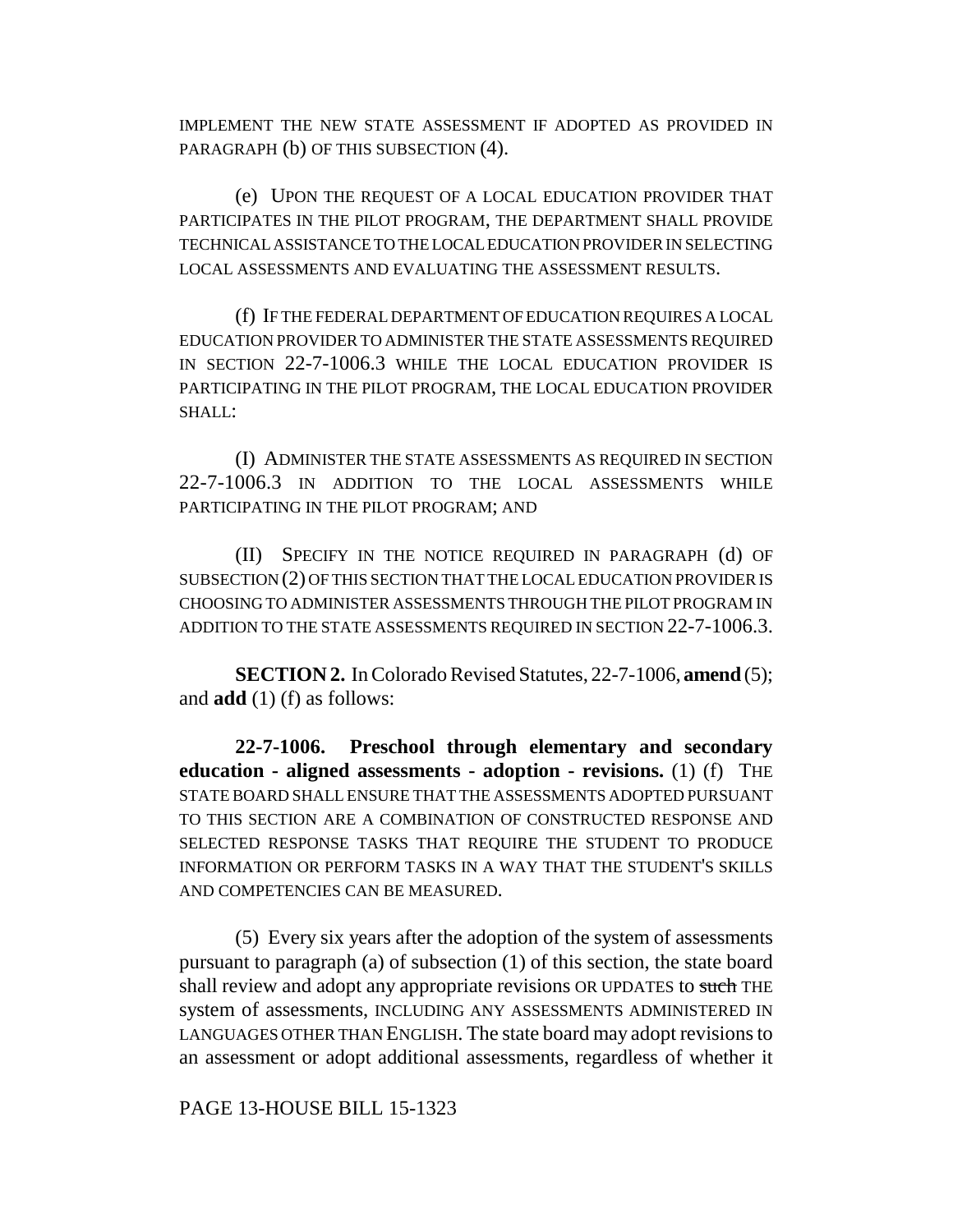adopts any revision to the standards with which the assessment is aligned. In adopting revisions to the system of assessments, the state board shall ensure that the system of assessments continues to meet the requirements specified in this section. THE DEPARTMENT OF EDUCATION SHALL REVIEW AND UPDATE THE ADMINISTRATION AND SECURITY POLICIES FOR ASSESSMENTS AS NECESSARY TO MAINTAIN THE INTEGRITY OF THE ASSESSMENTS.

**SECTION 3.** In Colorado Revised Statutes, 22-7-1013, **add** (6),  $(7)$ , and  $(8)$  as follows:

**22-7-1013. Local education provider - preschool through elementary and secondary education standards - adoption - academic acceleration.** (6) EACH LOCAL EDUCATION PROVIDER SHALL ADOPT AND IMPLEMENT A WRITTEN POLICY BY WHICH THE LOCAL EDUCATION PROVIDER WILL DECIDE WHETHER THE STUDENTS ENROLLED BY THE LOCAL EDUCATION PROVIDER WILL USE PENCIL AND PAPER TO COMPLETE ANY PORTION OF A STATE ASSESSMENT ADMINISTERED PURSUANT TO SECTION 22-7-1006.3 THAT THE STUDENTS WOULD OTHERWISE COMPLETE USING A COMPUTER. THE POLICY MUST ENSURE THAT THE LOCAL EDUCATION PROVIDER MAKES THE DECISION IN CONSULTATION WITH PARENTS AND, IF THE LOCAL EDUCATION PROVIDER IS A SCHOOL DISTRICT OR BOARD OF COOPERATIVE SERVICES, THE PUBLIC SCHOOLS THAT THE LOCAL EDUCATION PROVIDER OPERATES.THE LOCAL EDUCATION PROVIDER MAY DECIDE THAT THE STUDENTS IN ONE OR MORE OF THE PUBLIC SCHOOLS, OR IN ONE OR MORE OF THE CLASSROOMS OF THE PUBLIC SCHOOLS, OPERATED BY THE LOCAL EDUCATION PROVIDER WILL USE PENCIL AND PAPER TO COMPLETE THE COMPUTERIZED PORTIONS OF A STATE ASSESSMENT. EACH YEAR BEFORE THE START OF FALL SEMESTER CLASSES, THE LOCAL EDUCATION PROVIDER SHALL DISTRIBUTE COPIES OF THE POLICY TO THE PARENTS OF STUDENTS ENROLLED IN THE LOCAL EDUCATION PROVIDER AND POST A COPY OF THE POLICY ON THE LOCAL EDUCATION PROVIDER'S WEB SITE.

(7) (a) EACH LOCAL EDUCATION PROVIDER SHALL ADOPT AND IMPLEMENT PROCEDURES BY WHICH THE LOCAL EDUCATION PROVIDER, OR THE PUBLIC SCHOOLS THAT THE LOCAL EDUCATION PROVIDER OPERATES, SHALL ANNUALLY DISTRIBUTE TO THE PARENTS OF STUDENTS ENROLLED BY THE LOCAL EDUCATION PROVIDER AN ASSESSMENT CALENDAR. AT A MINIMUM, THE ASSESSMENT CALENDAR MUST SPECIFY THE ESTIMATED HOURS EACH TESTING DAY THAT SPECIFIC CLASSES OR GRADES WILL TAKE

## PAGE 14-HOUSE BILL 15-1323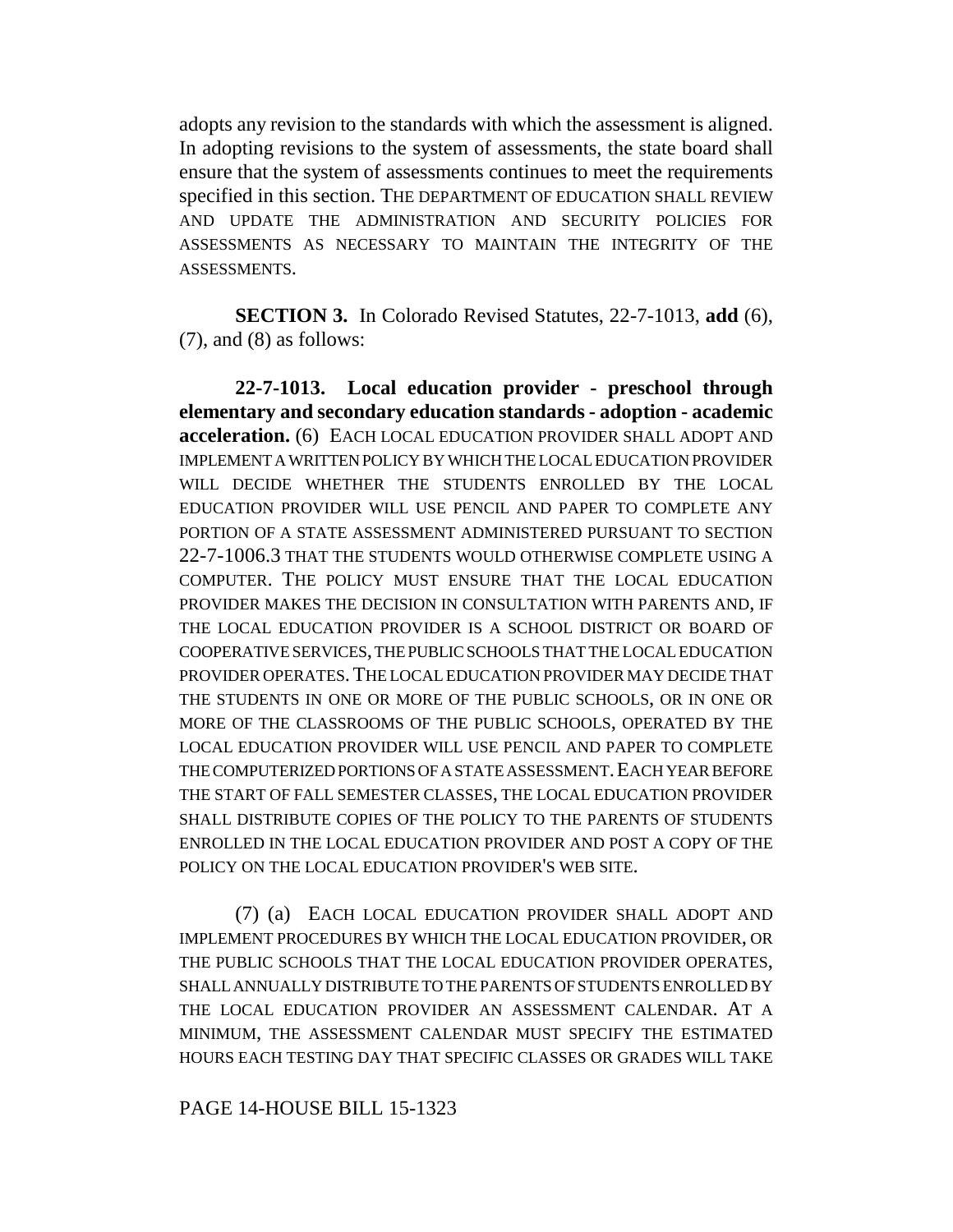EACH ASSESSMENT AND IDENTIFY WHETHER THE ASSESSMENT IS REQUIRED BY FEDERAL LAW OR STATE LAW OR SELECTED BY THE LOCAL EDUCATION PROVIDER.THE PROCEDURES SHALL SPECIFY THE TIMING FOR DISTRIBUTION OF THE CALENDAR AND REQUIRE THAT THE CALENDAR IS DISTRIBUTED TO PARENTS AND POSTED ON THE LOCAL EDUCATION PROVIDER'S WEB SITE.

(b) (I) IN ADDITION TO THE CALENDAR DESCRIBED IN PARAGRAPH (a) OF THIS SUBSECTION (7), EACH LOCAL EDUCATION PROVIDER SHALL PROVIDE WRITTEN INFORMATION TO THE PARENTS OF STUDENTS ENROLLED BY THE LOCAL EDUCATION PROVIDER THAT DESCRIBES:

(A) THE STATE AND LOCAL ASSESSMENTS THAT THE LOCAL EDUCATION PROVIDER WILL ADMINISTER DURING THE SCHOOL YEAR, IDENTIFYING THE ASSESSMENTS THAT THE LOCAL EDUCATION PROVIDER IS REQUIRED BY FEDERAL LAW TO ADMINISTER, ANY ADDITIONAL STATE ASSESSMENTS THAT THE LOCAL EDUCATION PROVIDER IS REQUIRED BY SECTION 22-7-1006.3 TO ADMINISTER, THE ASSESSMENTS THAT THE LOCAL EDUCATION PROVIDER IS REQUIRED BY OTHER STATE LAW TO ADMINISTER, AND THE ADDITIONAL ASSESSMENTS THAT THE LOCAL EDUCATION PROVIDER CHOOSES TO ADMINISTER;

(B) THE ANTICIPATED CALENDAR FOR ADMINISTERING THE STATE AND LOCAL ASSESSMENTS DURING THE SCHOOL YEAR; AND

(C) THE PURPOSES OF THE STATE ASSESSMENTS ADMINISTERED PURSUANT TO SECTION 22-7-1006.3 AND ANY ADDITIONAL LOCAL ASSESSMENTS THAT THE LOCAL EDUCATION PROVIDER ADMINISTERS AND THE MANNER IN WHICH THE DEPARTMENT OF EDUCATION AND THE LOCAL EDUCATION PROVIDER USES THE ASSESSMENT RESULTS.

(II) EACH LOCAL EDUCATION PROVIDER SHALL ANNUALLY DISTRIBUTE THE WRITTEN INFORMATION TO PARENTS AS EARLY IN THE SCHOOL YEAR AS POSSIBLE AND SHALL POST THE WRITTEN INFORMATION ON THE LOCAL EDUCATION PROVIDER'S WEB SITE.

(c) THE PROVISIONS OF THIS SUBSECTION (7) DO NOT APPLY TO COURSE-SPECIFIC ASSESSMENTS THAT ARE NOT ADOPTED BY THE STATE BOARD PURSUANT TO SECTION 22-7-1006 OR TO NONSTANDARDIZED, CLASSROOM-BASED ASSESSMENTS THAT INDIVIDUAL EDUCATORS CHOOSE TO ADMINISTER TO STUDENTS.

## PAGE 15-HOUSE BILL 15-1323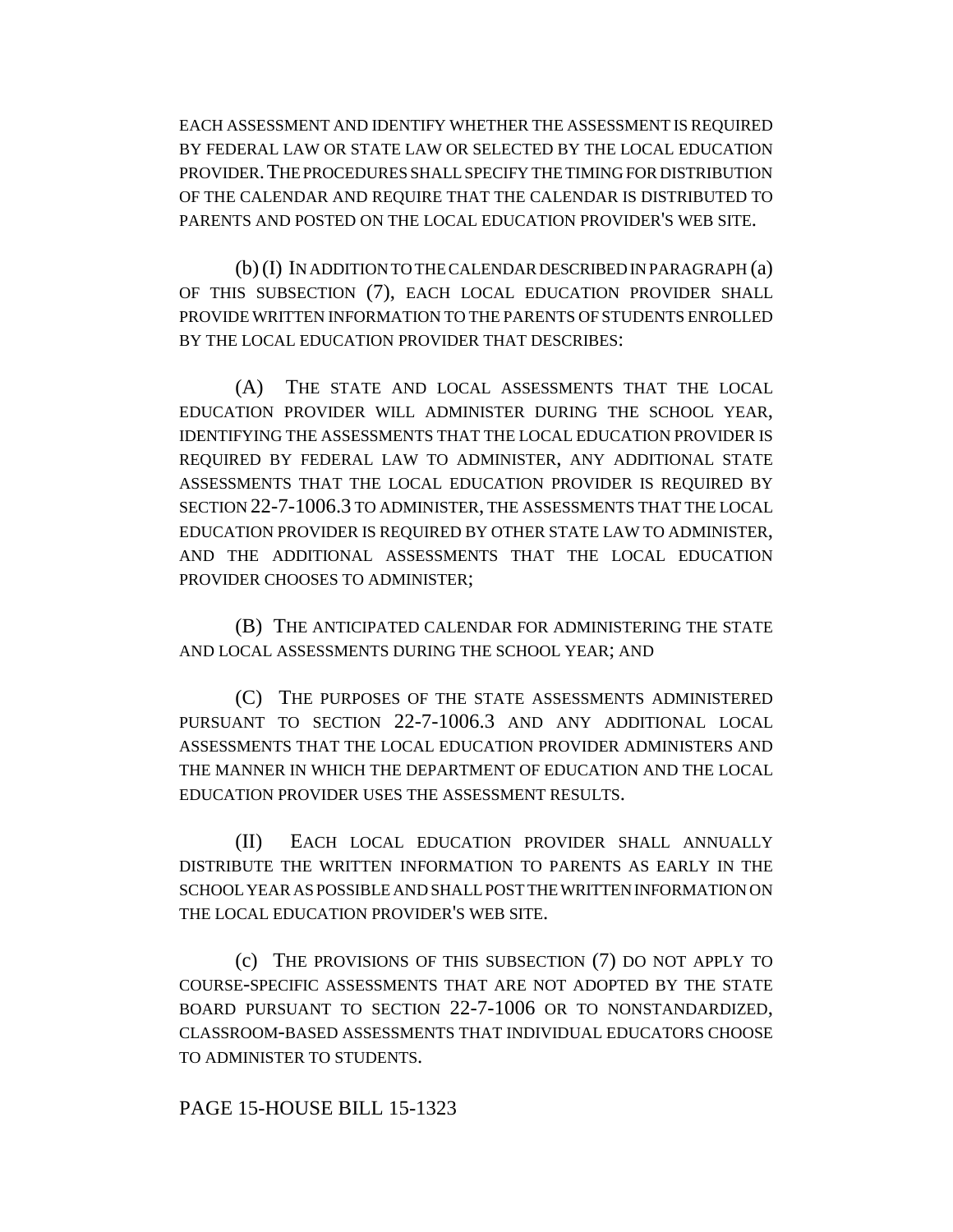(8) (a) EACH LOCAL EDUCATION PROVIDER SHALL ADOPT AND IMPLEMENT A WRITTEN POLICY AND PROCEDURE BY WHICH A STUDENT'S PARENT MAY EXCUSE THE STUDENT FROM PARTICIPATING IN ONE OR MORE OF THE STATE ASSESSMENTS ADMINISTERED PURSUANT TO SECTION 22-7-1006.3.

(b) IF A PARENT EXCUSES HIS OR HER STUDENT FROM PARTICIPATING IN A STATE ASSESSMENT, A LOCAL EDUCATION PROVIDER SHALL NOT IMPOSE NEGATIVE CONSEQUENCES, INCLUDING PROHIBITING SCHOOL ATTENDANCE, IMPOSING AN UNEXCUSED ABSENCE, OR PROHIBITING PARTICIPATION IN EXTRACURRICULAR ACTIVITIES, ON THE STUDENT OR ON THE PARENT.

(c) A LOCAL EDUCATION PROVIDER SHALL NOT IMPOSE AN UNREASONABLE BURDEN OR REQUIREMENT ON A STUDENT THAT WOULD DISCOURAGE THE STUDENT FROM TAKING A STATE ASSESSMENT OR ENCOURAGE THE STUDENT'S PARENT TO EXCUSE THE STUDENT FROM TAKING THE STATE ASSESSMENT.

**SECTION 4.** In Colorado Revised Statutes, 22-7-1205, **amend** (1) (b); and **add** (1) (a.5) and (1) (d) as follows:

**22-7-1205. Reading competency - assessments - READ plan creation - parental involvement.** (1) (a.5) EACH LOCAL EDUCATION PROVIDER IS REQUIRED TO ADMINISTER A READING ASSESSMENT TO STUDENTS ENROLLED IN KINDERGARTEN DURING THE FIRST NINETY DAYS OF THE SCHOOL YEAR. IF THE LOCAL EDUCATION PROVIDER ADMINISTERS THE READING ASSESSMENT WITHIN THE FIRST SIXTY DAYS OF THE SCHOOL YEAR, IT IS NOT REQUIRED TO ADMINISTER THE LITERACY COMPONENT OF THE SCHOOL READINESS ASSESSMENT AS PROVIDED IN SECTION 22-7-1014 (1) (a).

(b) If a teacher finds, based on a student's scores on the approved reading assessments, that the student may have a significant reading deficiency, the teacher shall administer to the student one or more diagnostic assessments WITHIN SIXTY DAYS AFTER THE PREVIOUS ASSESSMENT to determine the student's specific reading skill deficiencies. Each local education provider shall select from the list of approved assessments adopted by rule of the state board pursuant to section  $22$ -7-1209 (1) those assessments it shall use USES to determine a student's specific reading skill deficiencies. A local education provider may choose

PAGE 16-HOUSE BILL 15-1323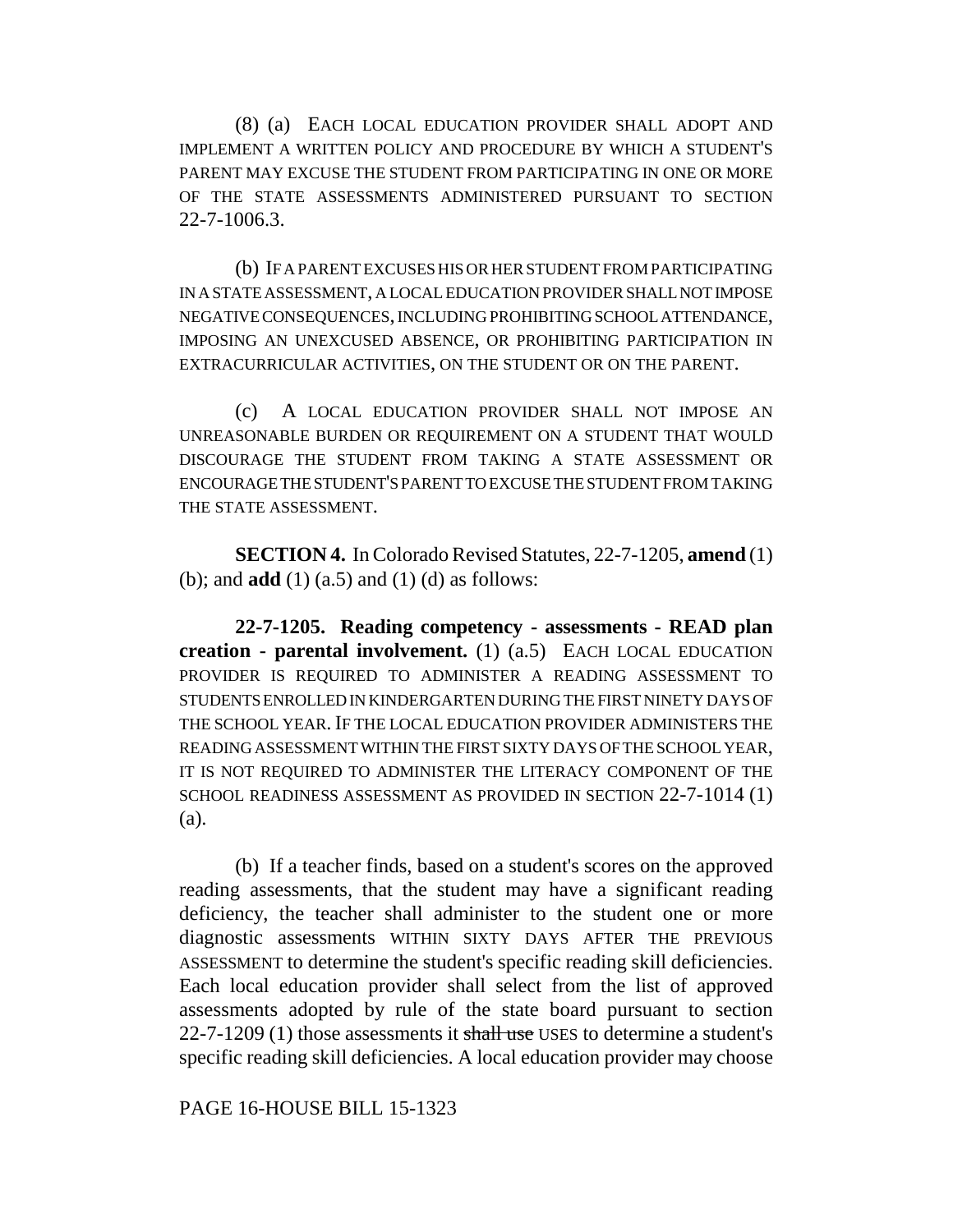to use other diagnostic reading assessments in addition to but not in lieu of the approved assessments.

(d) IF, BASED ON A STUDENT'S SCORES ON THE APPROVED READING ASSESSMENTS IN A SPECIFIC SCHOOL YEAR, A TEACHER FINDS THAT A STUDENT DEMONSTRATES READING COMPETENCY APPROPRIATE FOR HIS OR HER GRADE LEVEL, THE LOCAL EDUCATION PROVIDER IS NOT REQUIRED TO ADMINISTER THE APPROVED INTERIM READING ASSESSMENTS TO THE STUDENT FOR THE REMAINDER OF THE SPECIFIC SCHOOL YEAR.

**SECTION 5.** In Colorado Revised Statutes, 22-7-1209, **amend** (2) (a) (II) (C) and (2) (a) (II) (D); and **add** (2) (a) (II) (E) as follows:

**22-7-1209. State board - rules - department - duties.** (2) (a) (II) The department shall ensure that:

(C) Each of the recommended reading diagnostics is proven to accurately identify students' specific reading skill deficiencies; and

(D) At least one of the recommended reading assessments for kindergarten and first, second, and third grades is normed for the performance of students who speak Spanish as their native language, which assessment is available in both English and Spanish; AND

(E) THE LIST OF RECOMMENDED READING ASSESSMENTS AND READING DIAGNOSTICS INCLUDES AT LEAST ONE ASSESSMENT AND ONE DIAGNOSTIC THAT A STUDENT CAN COMPLETE USING PENCIL AND PAPER RATHER THAN USING A COMPUTER.

**SECTION 6.** In Colorado Revised Statutes, 22-7-1014, **amend** (1) (a) and  $(2)$  (a) as follows:

**22-7-1014. Preschool individualized readiness plans - school readiness - assessments.** (1) (a) Beginning in the fall semester of 2013, each local education provider that provides a preschool or kindergarten program shall ensure that each student enrolled in a preschool or kindergarten program operated by the local education provider receives an individualized readiness plan that addresses the preschool standards or kindergarten standards, as appropriate, knowledge and skill areas in which a student needs assistance to make progress toward school readiness. IF A

PAGE 17-HOUSE BILL 15-1323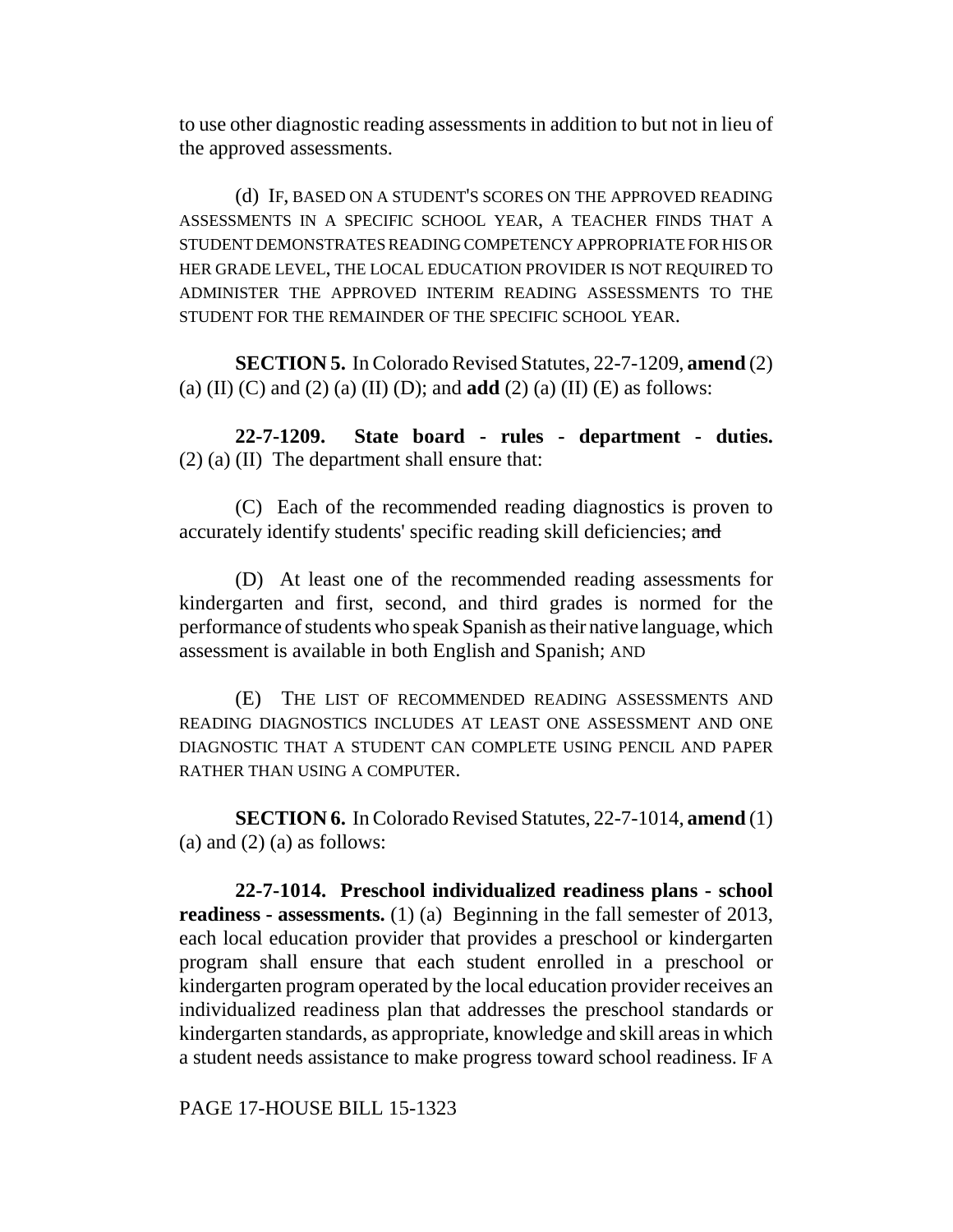STUDENT IS IDENTIFIED AS HAVING A SIGNIFICANT READING DEFICIENCY AS PROVIDED IN SECTION 22-7-1205, THE LOCAL EDUCATION PROVIDER SHALL INCLUDE THE STUDENT'S READ PLAN CREATED PURSUANT TO SECTION 22-7-1206 AS A COMPONENT OF THE STUDENT'S INDIVIDUALIZED READINESS PLAN.

(2) (a) Beginning with students who enter kindergarten in the fall semester of 2013, each local education provider shall ensure that each student enrolled in a kindergarten program operated by the local education provider progresses toward demonstrating school readiness. Each local education provider shall administer the school readiness assessment WITHIN THE FIRST SIXTY DAYS OF THE SCHOOL YEAR to each student enrolled in a kindergarten program operated by the local education provider to measure each student's progress toward demonstrating LEVEL OF school readiness. IF THE LOCAL EDUCATION PROVIDER ADMINISTERS A READING ASSESSMENT PURSUANT TO SECTION 22-7-1205 (1) (a.5) WITHIN THE FIRST SIXTY DAYS OF THE SCHOOL YEAR TO STUDENTS ENROLLED IN THE KINDERGARTEN PROGRAM, THE LOCAL EDUCATION PROVIDER IS NOT REQUIRED TO ADMINISTER THE LITERACY COMPONENT OF THE SCHOOL READINESS ASSESSMENT.THE LOCAL EDUCATION PROVIDER MAY CHOOSE TO MONITOR A STUDENT'S PROGRESS TOWARD DEMONSTRATING SCHOOL READINESS BY ADMINISTERING AN APPROVED SCHOOL READINESS ASSESSMENT MULTIPLE TIMES OVER THE COURSE OF THE SCHOOL YEAR.

**SECTION 7.** In Colorado Revised Statutes, 22-11-207, **amend** (4) as follows:

**22-11-207. Accreditation categories - criteria - rules.** (4) (a) The state board by rule shall specify how long a school district or the institute may remain in an accreditation category that is below accredited; except that the state board shall not allow a school district or the institute to remain at accredited with priority improvement plan or below for longer than a total of five consecutive school years before removing the school district's or the institute's accreditation as provided in section 22-11-209.

(b) NOTWITHSTANDING THE PROVISIONS OF PARAGRAPH (a) OF THIS SUBSECTION (4), FOR PURPOSES OF CALCULATING WHETHER A SCHOOL DISTRICT OR THE INSTITUTE IS ACCREDITED WITH PRIORITY IMPROVEMENT PLAN OR BELOW FOR LONGER THAN A TOTAL OF FIVE CONSECUTIVE SCHOOL YEARS, THE DEPARTMENT SHALL EXCLUDE THE 2015-16 SCHOOL YEAR,

# PAGE 18-HOUSE BILL 15-1323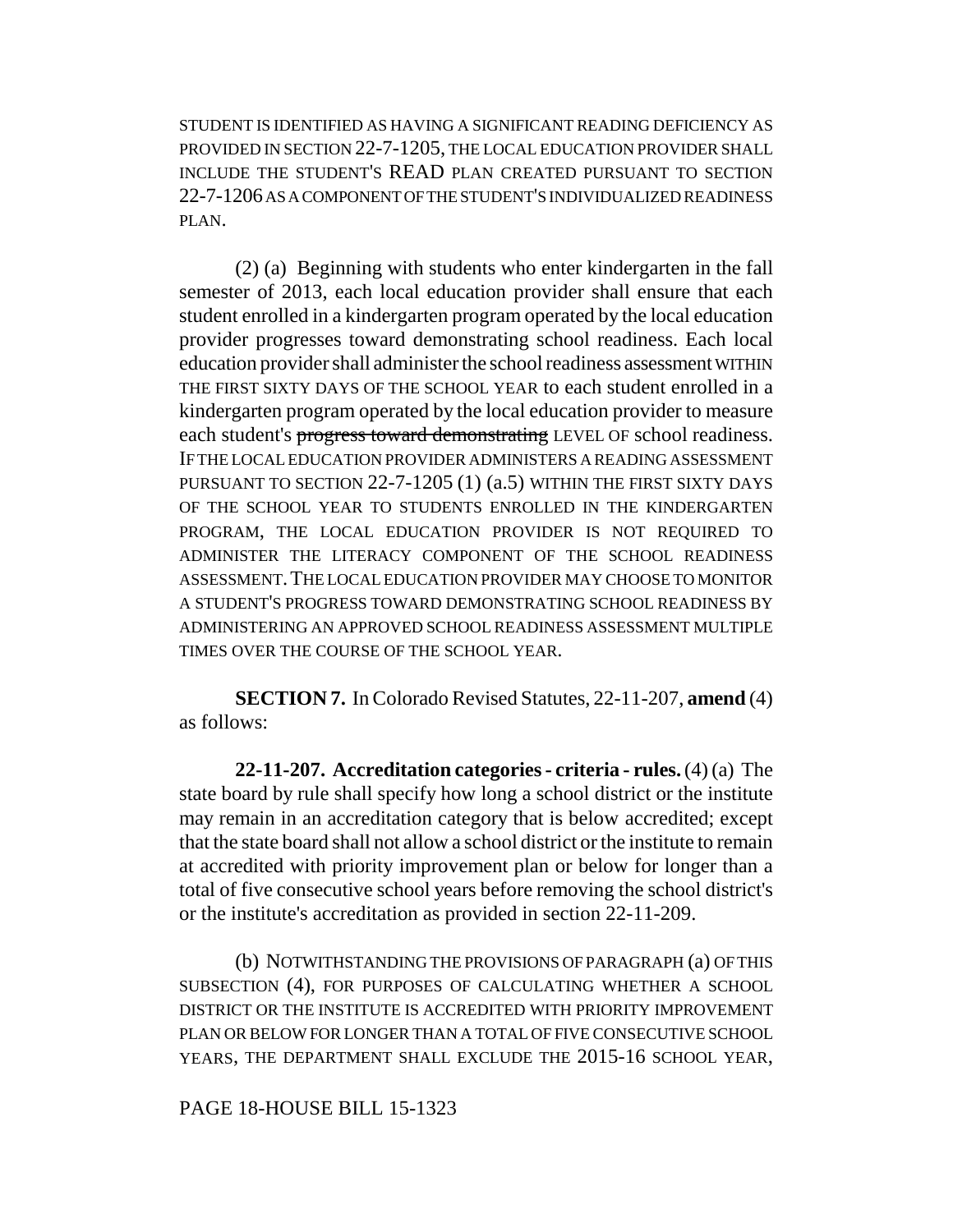DURING WHICH THE DEPARTMENT DOES NOT ASSIGN ACCREDITATION RATINGS AS PROVIDED IN SECTION 22-11-208(1.5), FROM THE CALCULATION AND SHALL COUNT THE 2016-17 SCHOOL YEAR AS IF IT WERE CONSECUTIVE TO THE 2014-15 SCHOOL YEAR.

**SECTION 8.** In Colorado Revised Statutes, 22-11-208, **amend** (1.5) as follows:

**22-11-208. Accreditation - annual review - supports and interventions - rules.** (1.5) Notwithstanding any provision of this article, or any provision of state board rule that implements this article, to the contrary, for the 2015-16 school year, the department shall NOT assign accreditation ratings for school districts and the institute. based on: FOR THE 2015-16 SCHOOL YEAR, EACH SCHOOL DISTRICT AND THE INSTITUTE SHALL CONTINUE TO IMPLEMENT THE PLAN TYPE THAT WAS ASSIGNED FOR THE PRECEDING SCHOOL YEAR. THE DEPARTMENT SHALL ASSIGN ACCREDITATION RATINGS FOR SCHOOL DISTRICTS AND THE INSTITUTE FOR THE 2016-17 SCHOOL YEAR AND EACH SCHOOL YEAR THEREAFTER.

(a) The accreditation rating assigned to the school district or the institute for the preceding school year;

(b) The school district's or the institute's compliance with the provisions of its accreditation contract;

(c) The level of participation on the statewide assessments by students enrolled in the schools of the school district or in the institute charter schools; and

(d) Valid and reliable data that meets the guidelines established by the commissioner and that the school district or the institute may submit to the department to demonstrate the school district's or the institute's progress in improving student performance with regard to the Colorado academic standards and postsecondary and workforce readiness and in attaining the statewide targets for the performance indicators and the school district's or the institute's performance targets for the preceding school year.

**SECTION 9.** In Colorado Revised Statutes, 22-11-210, **amend** (1) (d) and  $(2.5)$  as follows:

# PAGE 19-HOUSE BILL 15-1323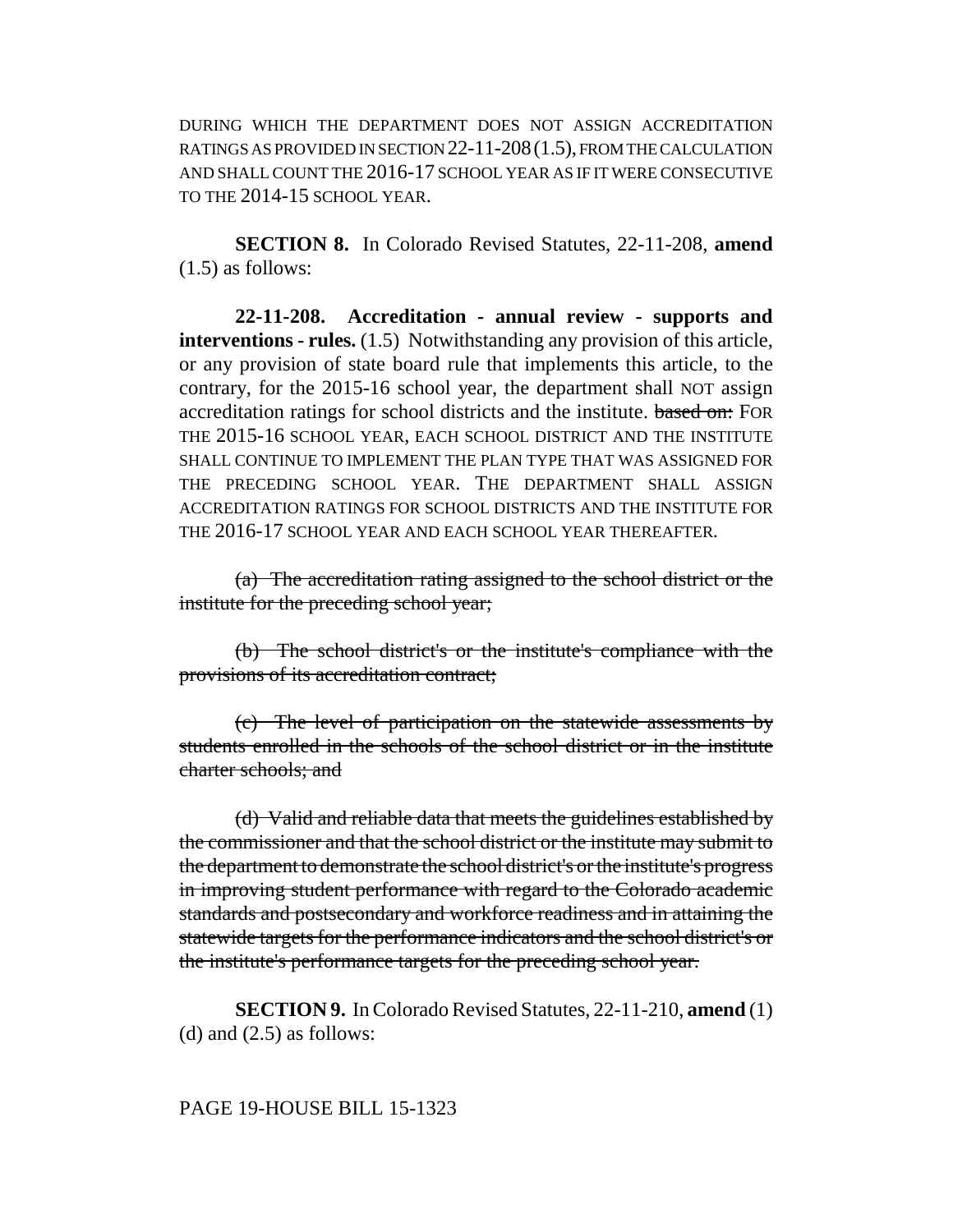**22-11-210. Public schools - annual review - plans - supports and interventions - rules.** (1) (d) (I) The state board by rule shall specify how long a public school may implement an improvement, priority improvement, or turnaround plan; except that the state board shall not allow a public school to continue implementing a priority improvement or turnaround plan for longer than a combined total of five consecutive school years before requiring the school district or the institute to restructure or close the public school.

(II) NOTWITHSTANDING THE PROVISIONS OF SUBPARAGRAPH (I) OF THIS PARAGRAPH (d), FOR PURPOSES OF CALCULATING WHETHER A PUBLIC SCHOOL IS REQUIRED TO IMPLEMENT A PRIORITY IMPROVEMENT OR TURNAROUND PLAN FOR LONGER THAN A COMBINED TOTAL OF FIVE CONSECUTIVE SCHOOL YEARS, THE DEPARTMENT SHALL EXCLUDE THE 2015-16 SCHOOL YEAR, DURING WHICH THE DEPARTMENT DOES NOT RECOMMEND SCHOOL PLANS AS PROVIDED IN SUBSECTION (2.5) OF THIS SECTION, FROM THE CALCULATION AND SHALL COUNT THE 2016-17 SCHOOL YEAR AS IF IT WERE CONSECUTIVE TO THE 2014-15 SCHOOL YEAR.

(2.5) Notwithstanding any provision of this article, or any provision of state board rule that implements this article, to the contrary, for the 2015-16 school year, the department shall NOT recommend to the state board school plan types. based on: FOR THE 2015-16 SCHOOL YEAR, EACH PUBLIC SCHOOL SHALL CONTINUE TO IMPLEMENT THE SCHOOL PLAN TYPE THAT WAS ASSIGNED FOR THE PRECEDING SCHOOL YEAR.THE DEPARTMENT SHALL RECOMMEND TO THE STATE BOARD SCHOOL PLAN TYPES FOR THE 2016-17 SCHOOL YEAR AND EACH SCHOOL YEAR THEREAFTER.

(a) The type of school plan that the public school was required to implement for the preceding school year;

(b) The level of participation by students enrolled in the public school in the statewide assessments; and

(c) Valid and reliable data that meets the guidelines established by the commissioner and that the school district of the public school or the institute may submit to the department to demonstrate the public school's progress in improving student performance with regard to the Colorado academic standards and postsecondary and workforce readiness and in attaining the statewide targets for the performance indicators, the school

#### PAGE 20-HOUSE BILL 15-1323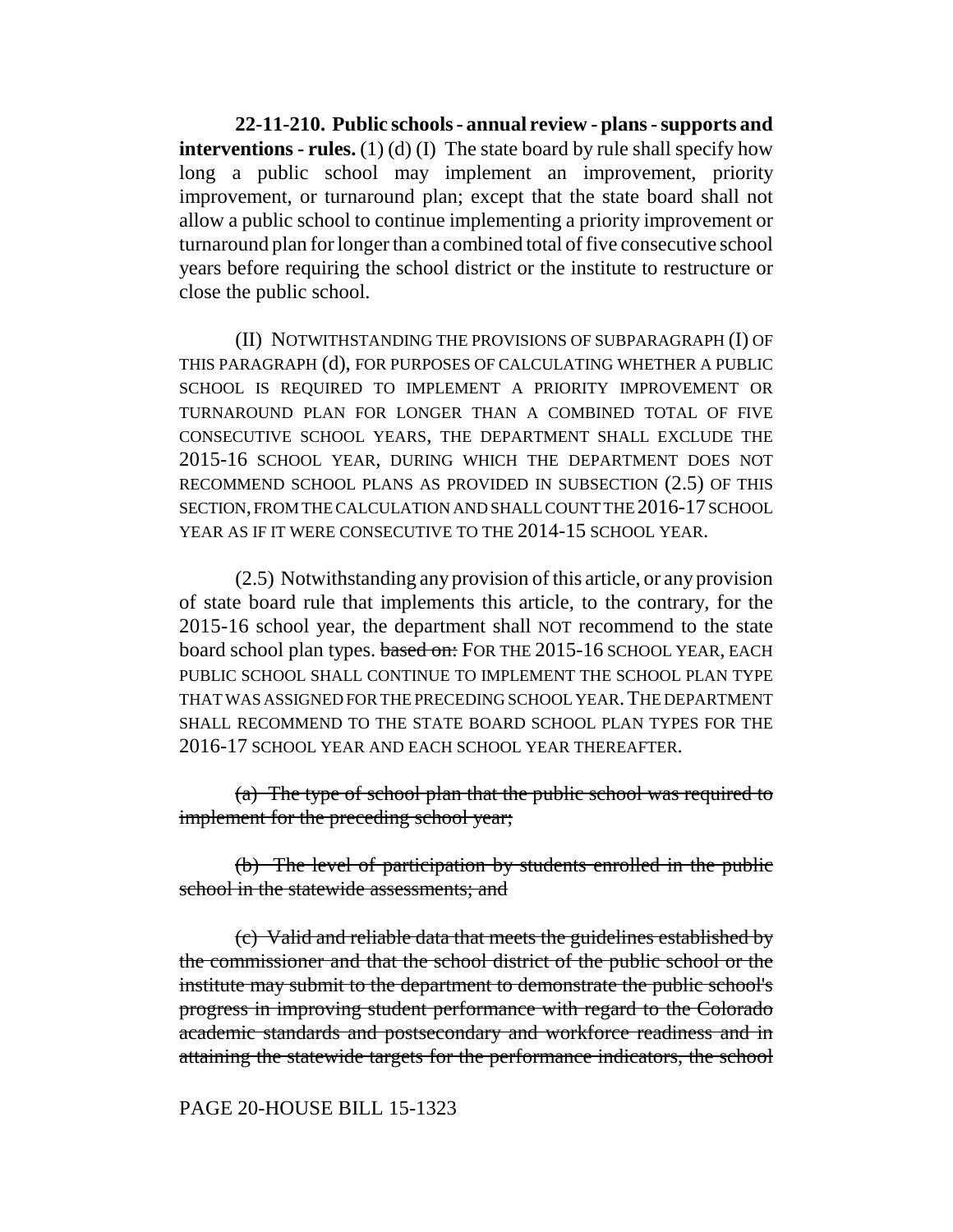district's or the institute's performance targets, and the public school's performance targets for the preceding school year.

**SECTION 10.** In Colorado Revised Statutes, 22-9-106, **amend** (2.5) (b) (II) (A); and **add** (2.5) (c) as follows:

**22-9-106. Local boards of education - duties - performance evaluation system - compliance - rules - repeal.** (2.5) (b) (II) (A) For the 2014-15 academic year and every year thereafter, a local board shall implement a licensed personnel evaluation system based on the quality standards established pursuant to this article and rule of the state board, including student academic growth; except that, for the 2014-15 academic year only, a local board may determine at what percentage, if any, to weigh student academic growth toward the final level of effectiveness assigned to any person receiving an evaluation pursuant to this article. In no instance may a local board weigh student academic growth, as used in determining a final level of effectiveness, at greater than fifty percent. FOR THE 2014-15 ACADEMIC YEAR, A LOCAL BOARD SHALL NOT USE THE RESULTS OF THE STATE ASSESSMENTS ADMINISTERED PURSUANT TO SECTION 22-7-1006.3 IN MEASURING STUDENT ACADEMIC GROWTH FOR PURPOSES OF DETERMINING A PERSON'S LEVEL OF EFFECTIVENESS.

(c) NOTWITHSTANDING ANY PROVISION OF PARAGRAPH (e) OF SUBSECTION (1) OF THIS SECTION OR SUBSECTION (7) OF THIS SECTION TO THE CONTRARY:

(I) A LOCAL BOARD MAY USE THE RESULTS OF THE STATE ASSESSMENTS ADMINISTERED PURSUANT TO SECTION 22-7-1006.3 IN THE 2014-15 SCHOOL YEAR ONLY AS BASELINE DATA FOR MEASURING STUDENT ACADEMIC GROWTH IN THE 2015-16 SCHOOL YEAR AND SCHOOL YEARS THEREAFTER; AND

(II) A LOCAL BOARD MAY USE THE RESULTS OF STATE ASSESSMENTS ADMINISTERED PURSUANT TO SECTION 22-7-1006.3 AS A MEASURE OF STUDENT ACADEMIC GROWTH FOR EVALUATIONS PREPARED FOR THE SCHOOL YEAR IN WHICH THE ASSESSMENTS ARE ADMINISTERED ONLY IF THE LOCAL BOARD RECEIVES THE RESULTS BY THE DATE BY WHICH PROBATIONARY TEACHERS AND NONPROBATIONARY TEACHERS MUST RECEIVE THE WRITTEN EVALUATION REPORT AS PROVIDED IN PARAGRAPH (c) OF SUBSECTION (1) OF THIS SECTION. IF A LOCAL BOARD DOES NOT

PAGE 21-HOUSE BILL 15-1323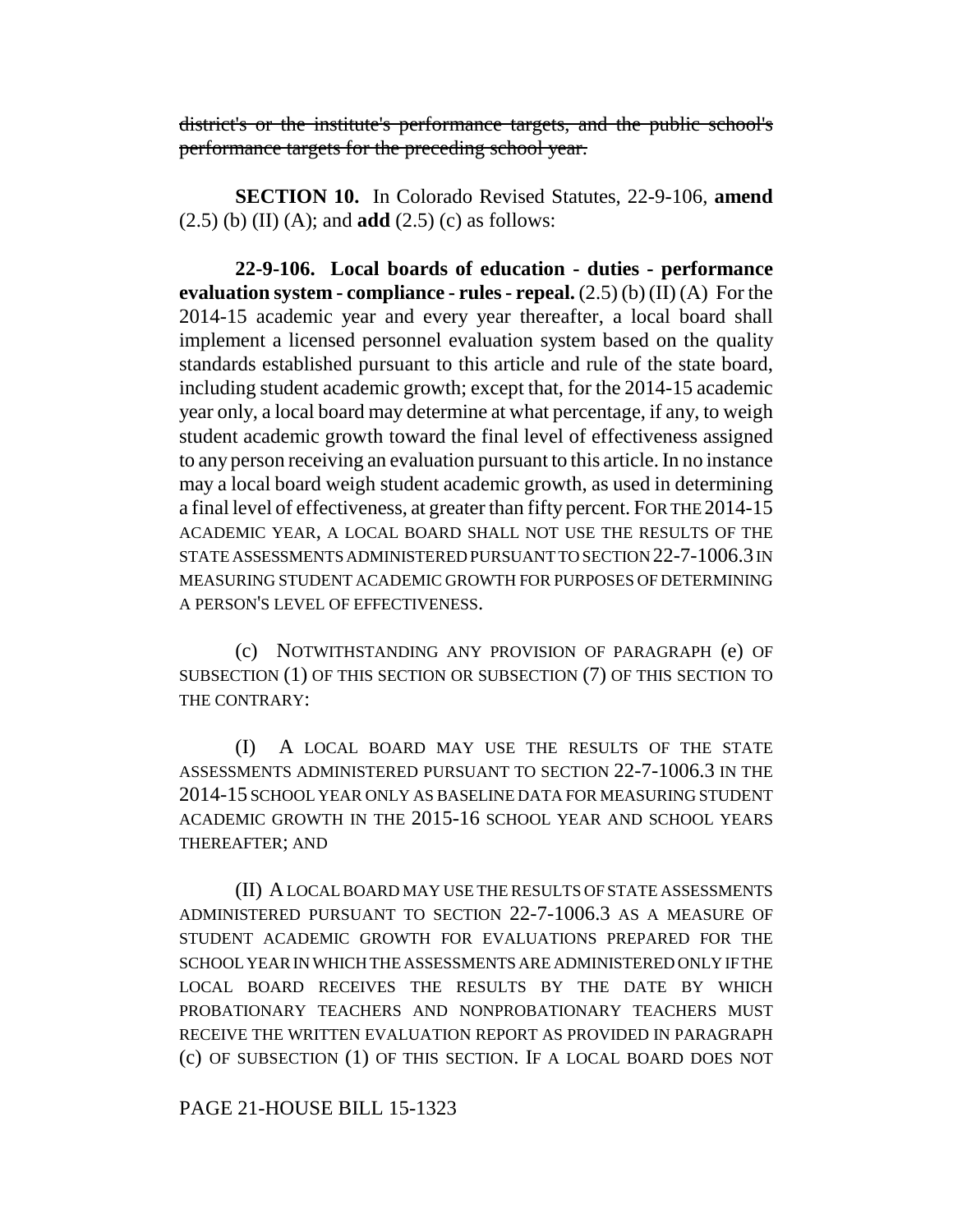RECEIVE THE RESULTS OF STATE ASSESSMENTS IN TIME TO USE THEM IN THE WRITTEN EVALUATION REPORT PREPARED FOR THE SCHOOL YEAR IN WHICH THE ASSESSMENTS ARE ADMINISTERED, THE LOCAL BOARD SHALL USE THE RESULTS OF THE STATE ASSESSMENTS AS MEASURES OF STUDENT ACADEMIC GROWTH FOR EDUCATOR EVALUATIONS AND PROFESSIONAL DEVELOPMENT IN THE SCHOOL YEAR FOLLOWING THE SCHOOL YEAR IN WHICH THE ASSESSMENTS ARE ADMINISTERED.IN ANY YEAR IN WHICH A LOCAL BOARD DOES NOT RECEIVE THE STATE ASSESSMENT RESULTS BY THE DEADLINE FOR THE WRITTEN EVALUATION REPORTS, THE LOCAL BOARD MUST USE ALTERNATE MEASURES OF STUDENT ACADEMIC GROWTH, INCLUDING THE RESULTS OF LOCAL ASSESSMENTS IF AVAILABLE.

**SECTION 11.** In Colorado Revised Statutes, 22-11-208, **add** (1.7) as follows:

**22-11-208. Accreditation - annual review - supports and interventions - rules.** (1.7) AS PART OF THE PRESENTATION TO THE JOINT EDUCATION COMMITTEE REQUIRED BY SECTION 2-7-203, C.R.S., IN 2015, THE DEPARTMENT SHALL REPORT PROGRESS IN USING THE ASSESSMENT RESULTS RECEIVED PURSUANT TO SECTION 22-7-1006.3 TO CALCULATE FAIRLY AND IN A TIMELY MANNER EACH SCHOOL DISTRICT'S AND THE INSTITUTE'S ACHIEVEMENT OF THE PERFORMANCE INDICATORS. THE DEPARTMENT SHALL RECOMMEND TO THE JOINT EDUCATION COMMITTEE WHETHER THE PROVISIONS OF SUBSECTION (1.5) OF THIS SECTION SHOULD BE EXTENDED TO APPLY IN SUBSEQUENT SCHOOL YEARS.

**SECTION 12.** In Colorado Revised Statutes, 22-11-210, **add** (2.7) as follows:

**22-11-210. Public schools - annual review - plans - supports and interventions - rules.** (2.7) AS PART OF THE PRESENTATION TO THE JOINT EDUCATION COMMITTEE REQUIRED BY SECTION 2-7-203, C.R.S., IN 2015, THE DEPARTMENT SHALL REPORT PROGRESS IN USING THE ASSESSMENT RESULTS RECEIVED PURSUANT TO SECTION 22-7-1006.3 TO CALCULATE FAIRLY AND IN A TIMELY MANNER EACH PUBLIC SCHOOL'S ACHIEVEMENT OF THE PERFORMANCE INDICATORS.THE DEPARTMENT SHALL RECOMMEND TO THE JOINT EDUCATION COMMITTEE WHETHER THE PROVISIONS OF SUBSECTION (2.5) OF THIS SECTION SHOULD BE EXTENDED TO APPLY IN SUBSEQUENT SCHOOL YEARS.

# PAGE 22-HOUSE BILL 15-1323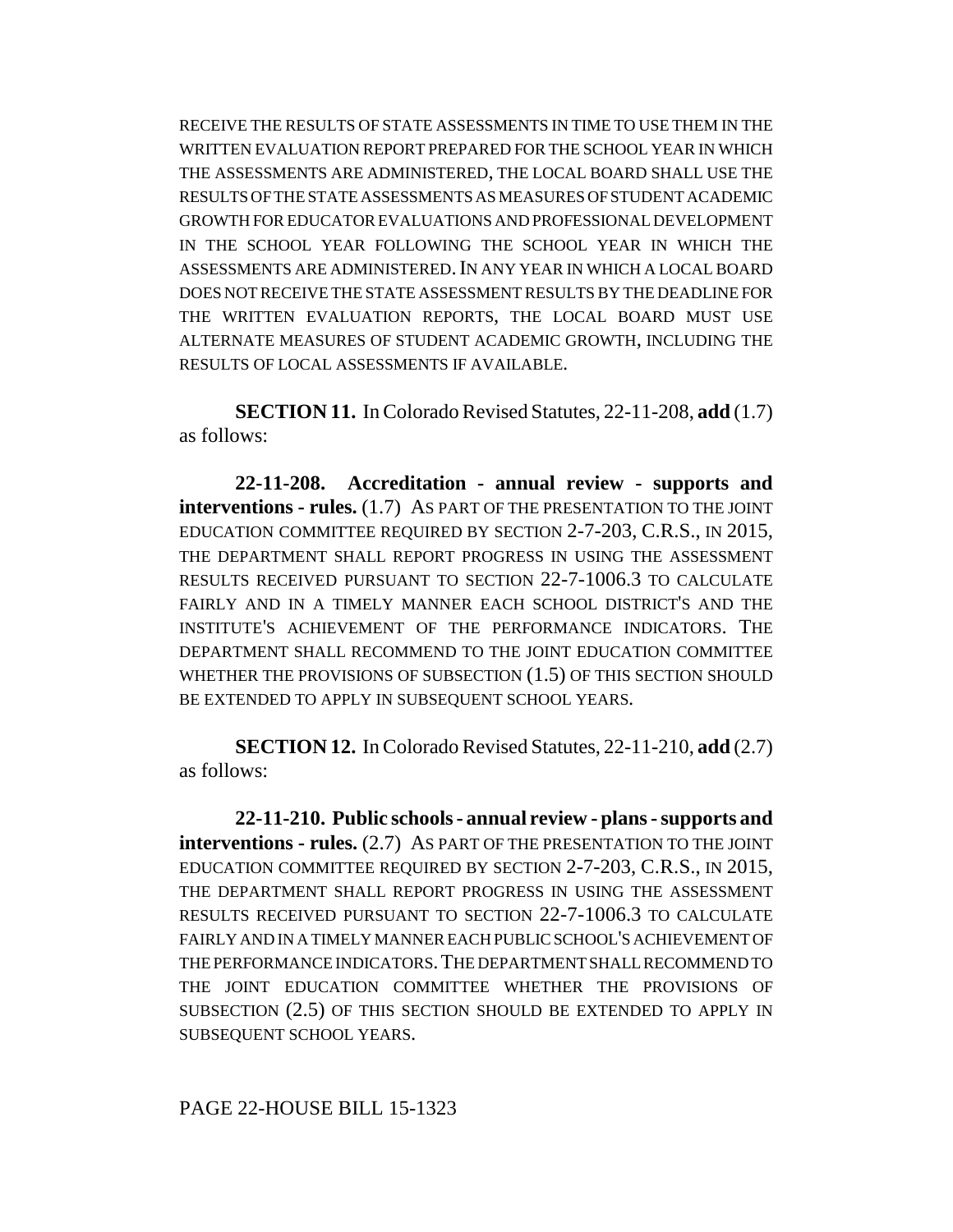**SECTION 13.** In Colorado Revised Statutes, **repeal** part 4 of article 7 of title 22.

**SECTION 14.** In Colorado Revised Statutes, 2-2-1801, **amend** (1) (d) as follows:

**2-2-1801. Legislative declaration.** (1) The general assembly finds that:

(d) At a minimum, the study should examine how the statewide assessments required in sections  $22-7-409$ , 22-7-1006 and  $22-7-1013$ 22-7-1006.3, C.R.S., and in part 12 of article 7 of title 22, C.R.S., are administered, how the data obtained from the assessments are used, and the impact of the statewide assessments on local assessment systems, instructional time, and administrative workload;

**SECTION 15.** In Colorado Revised Statutes, 2-2-1802, **amend** (6) and (10) as follows:

**2-2-1802. Definitions.** As used in this part 18, unless the context otherwise requires:

(6) "Local assessments" means assessments that a school district or charter school adopts and administers pursuant to section 22-7-407, 22-7-1013 or 22-7-1205, C.R.S.

(10) "Statewide assessments" means the assessments administered pursuant to section 22-7-409, 22-7-1006, 22-7-1006.3 or 22-7-1205, C.R.S.

**SECTION 16.** In Colorado Revised Statutes, 18-1.3-407, **amend**  $(3.4)$  (c) as follows:

**18-1.3-407. Sentences - youthful offenders - legislative declaration - powers and duties of district court - authorization for youthful offender system - powers and duties of department of corrections - definitions.** (3.4) In addition to the powers granted to the department of corrections in subsection (3.3) of this section, the department of corrections may:

(c) Contract with any public or private entity, including but not

PAGE 23-HOUSE BILL 15-1323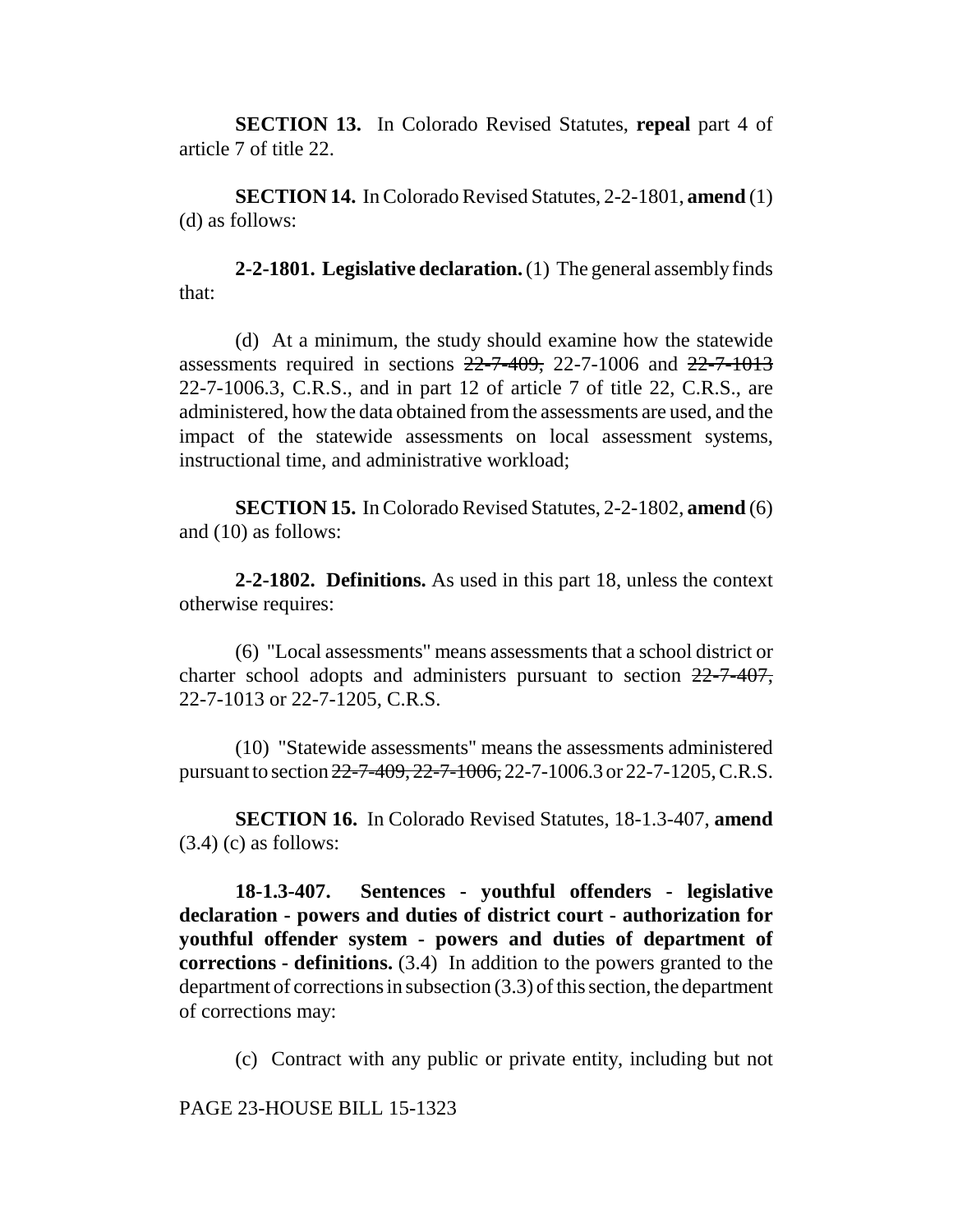limited to a school district, for provision or certification of educational services. Offenders receiving educational services or diplomas from a school district under an agreement entered into pursuant to this paragraph (c) shall not be included in computing the school district's student performance on statewide assessments pursuant to section 22-7-409 SECTION 22-7-1006.3, C.R.S., or the school district's levels of attainment of the performance indicators pursuant to article 11 of title 22, C.R.S.

**SECTION 17.** In Colorado Revised Statutes, 22-1-104, **amend** (4) (a) as follows:

**22-1-104. Teaching of history, culture, and civil government.** (4) (a) In an effort to increase civic participation among young people, each school district board of education shall convene a community forum on a periodic basis, but not less than once every ten years, for all interested persons to discuss adopted content standards in civics, including the subjects described in subsection (2) of this section. and in conformance with the plan to reexamine acceptable performance levels described in section  $22 - 7 - 407$   $(2)$ .

**SECTION 18.** In Colorado Revised Statutes, 22-1-123, **amend** (5) (b) as follows:

**22-1-123. Protection of student data - parental or legal guardian consent for surveys.** (5) (b) The requirement of written consent pursuant to this subsection (5) applies throughout a public school's curriculum and other school activities; except that the requirement of written consent does not apply to a student's participation in an assessment administered pursuant to section 22-7-407 or 22-7-409 or part 10 of article 7 of this title. In implementing this subsection (5), the school or school district and employees shall ensure that their first responsibility is to students and their parents and shall allow only minimal use of students' academic time by institutions, agencies, or organizations outside the school or school district to gather information from students.

**SECTION 19.** In Colorado Revised Statutes, 22-2-106, **amend** (1) (a.5) introductory portion and  $(1)$  (a.5) (V) as follows:

**22-2-106. State board - duties.** (1) It is the duty of the state board: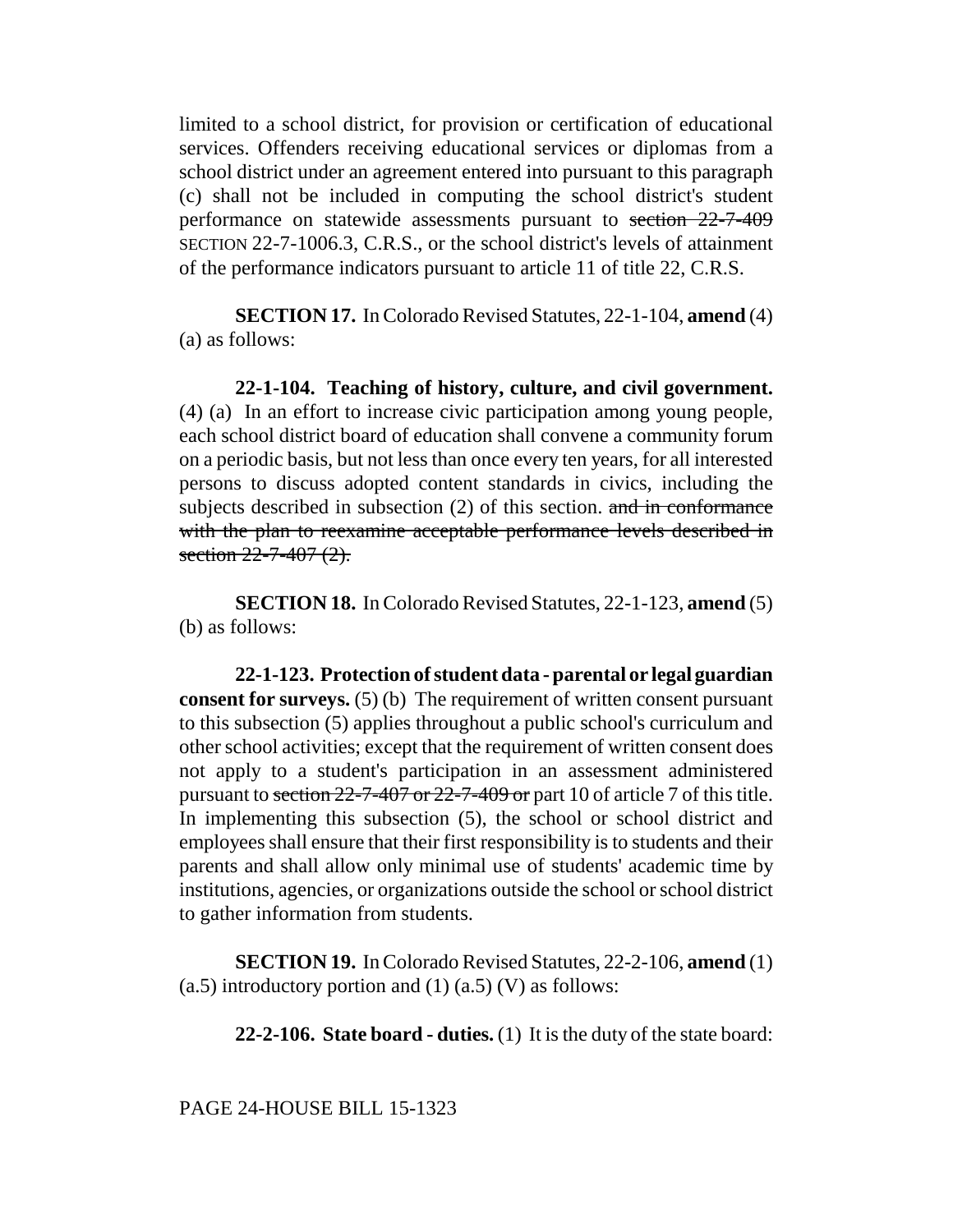(a.5) To adopt, on or before May 15, 2013, a comprehensive set of guidelines for the establishment of high school graduation requirements to be used by each school district board of education in developing local high school graduation requirements. Each school district board of education shall retain RETAINS the authority to develop its own unique high school graduation requirements, so long as those local high school graduation requirements meet or exceed any minimum standards or basic core competencies or skills identified in the comprehensive set of guidelines for high school graduation developed by the state board pursuant to this paragraph (a.5). In developing the guidelines for high school graduation, the state board shall utilize the recommendations of the state graduation guidelines development council established in section 22-7-414, as it existed prior to July 1, 2008, and shall:

(V) Utilize standards-based education, as described in section  $22$ -7-402, and as revised pursuant to part 10 of article 7 of this title, as the framework for the development of the guidelines for high school graduation and consider how high school graduation requirements can be articulated in a standards-based education system. In the process of developing the guidelines for high school graduation, the state board shall ensure that the state model content standards, adopted pursuant to section 22-7-406, are sufficiently rigorous, particularly in the core academic subject areas of mathematics, science, reading, and writing so that students are exposed to subject matter that research indicates will adequately prepare them for entrance into the workforce or the postsecondary education system. On or before August 1, 2007, the state board shall begin to receive public comment on the adequacy of the existing state model content standards. As part of receiving public comment, the state board is encouraged to form a stakeholder group of parents, teachers, administrators, and others to develop recommendations related to modernizing the state model content standards in mathematics, science, reading, and writing. On or before February 1, 2008, the state board shall report to the education committees of the house of representatives and the senate, or any successor committees, on the adequacy of the existing state model content standards in these subject matters.

**SECTION 20.** In Colorado Revised Statutes, 22-2-109, **amend** (6) (a) introductory portion and  $(6)$  (a)  $(II)$  as follows:

# **22-2-109. State board of education - additional duties - teacher**

# PAGE 25-HOUSE BILL 15-1323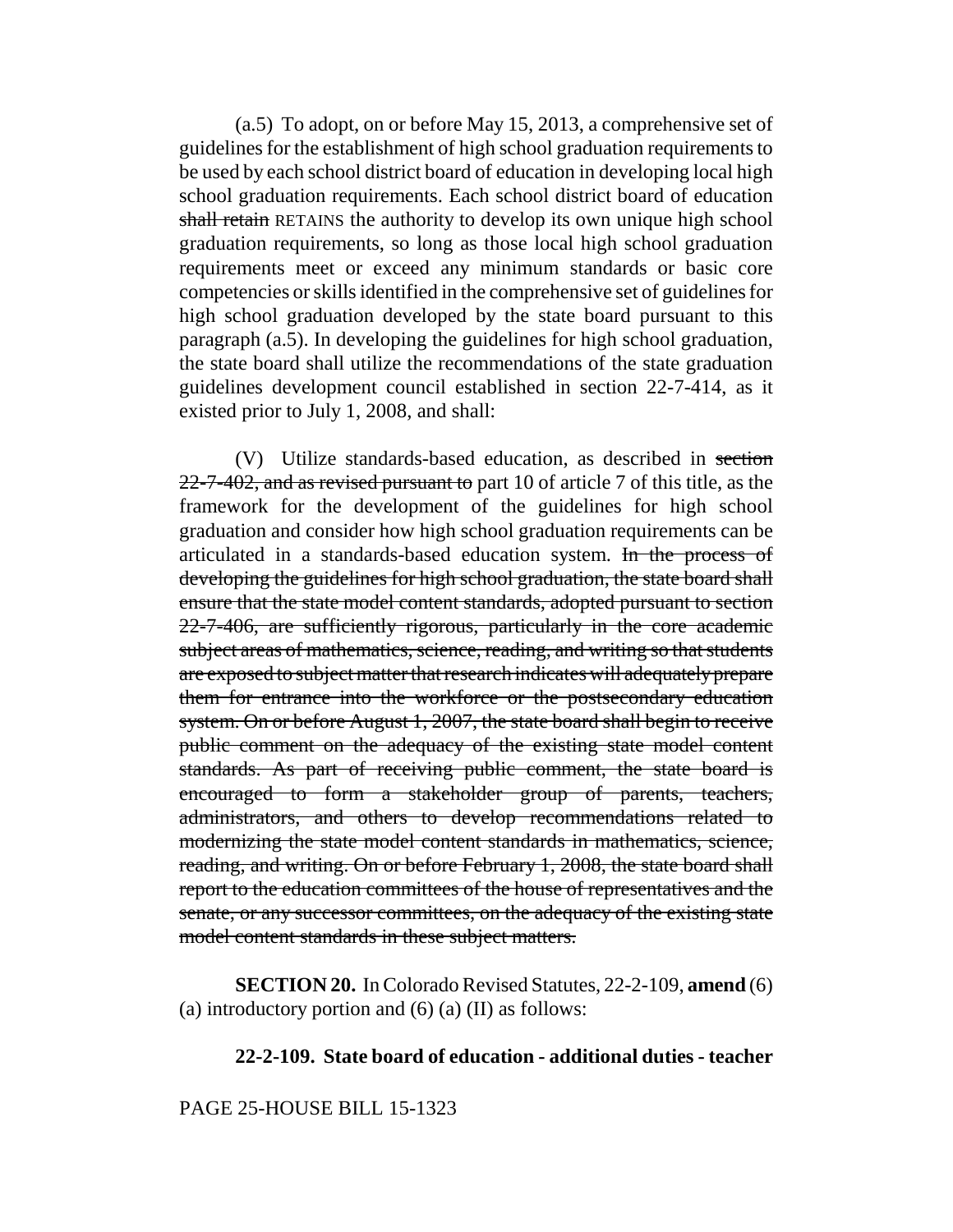**standards - principal standards.** (6) (a) On or before January 1, 2003, the state board of education by rule shall adopt performance-based principal licensure standards to guide the development of principal preparation programs offered by institutions of higher education. The state board of education shall develop said standards in collaboration with institutions of higher education that offer principal preparation programs, superintendents and local boards of education, and the commission on higher education. The state board of education shall ensure that said standards are consistent with national standards for principal preparation. Said standards shall MUST include, but need not be limited to, the following:

(II) Instructional skills and knowledge and the use of data necessary to lead and organize a standards-based school that is characterized by student proficiency in literacy and the state model content standards as described in section 22-7-406 SECTION 22-7-1005.

**SECTION 21.** In Colorado Revised Statutes, 22-2-117, **amend** (1.5) as follows:

**22-2-117. Additional power - state board - waiver of requirements - rules.** (1.5) Notwithstanding any provision of this section or any other provision of law, the state board shall not waive requirements contained in article 11 of this title or sections 22-7-409 SECTIONS 22-7-1006.3, 22-32-105, 22-32-109 (1) (bb) (I) and (2), 22-32-109.1 (2) (a), 22-32-146, and 22-33-104 (4).

**SECTION 22.** In Colorado Revised Statutes, 22-2-406, **amend** (1) (a) as follows:

**22-2-406. Facility schools board duties - curriculum graduation standards - rules.** (1) In addition to any other duties provided by law, the facility schools board shall:

(a) Adopt curriculum to be provided by approved facility schools. At a minimum, the facility schools board shall align the curriculum for the core subjects of reading, writing, mathematics, science, history, and geography with the state model content standards adopted pursuant to section 22-7-406 SECTION 22-7-1005 and the STATE assessments administered through the Colorado student assessment program pursuant

PAGE 26-HOUSE BILL 15-1323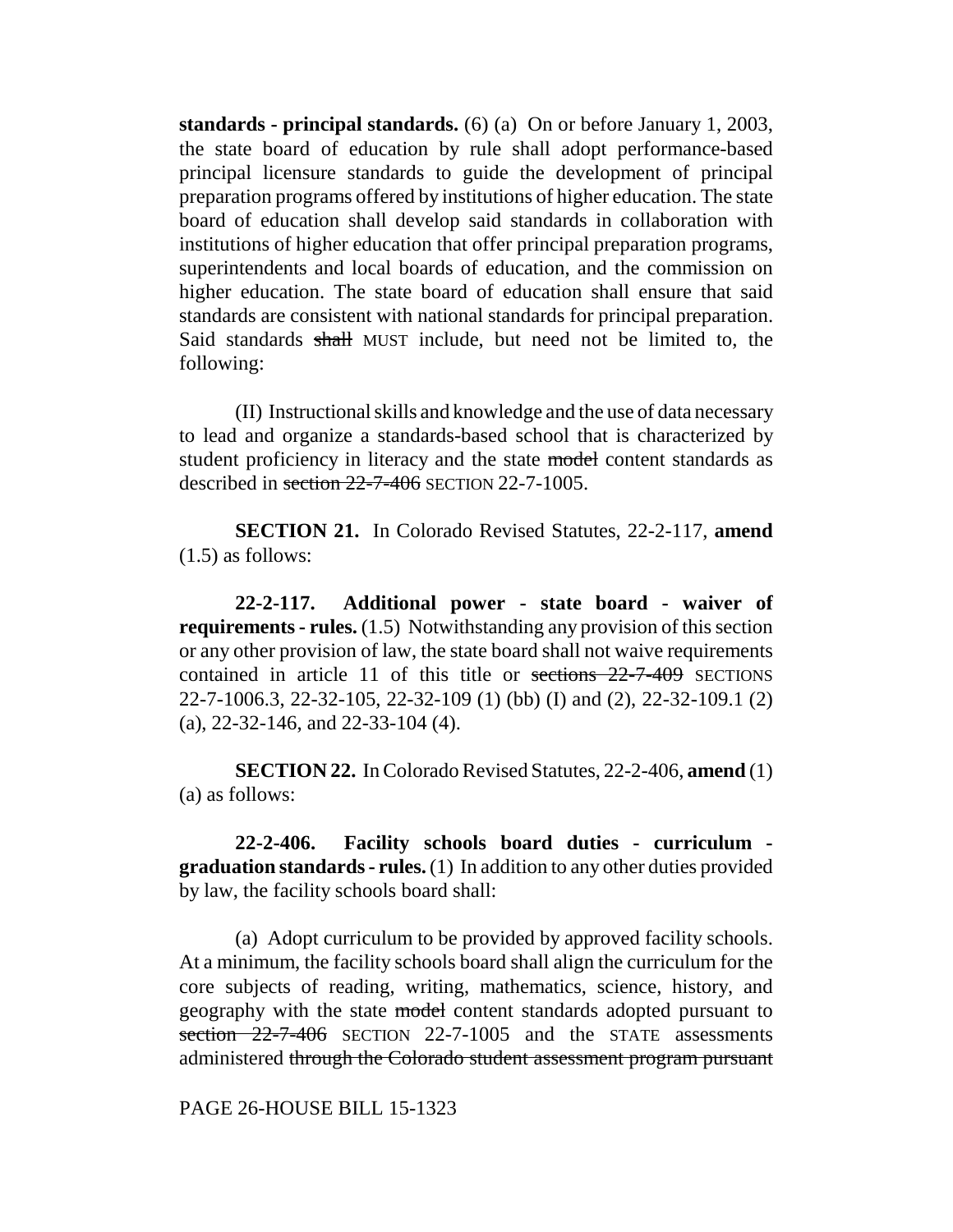to section 22-7-409 AS PROVIDED IN SECTION 22-7-1006.3. The curriculum shall MUST include a range of course work from which an approved facility school may select courses that meet the needs of the students who are placed at the facility.

**SECTION 23.** In Colorado Revised Statutes, 22-5-115, **amend** (4) as follows:

**22-5-115. Financing boards of cooperative services.** (4) For budget years commencing on or after July 1, 1996, any amount received by a board of cooperative services pursuant to this section shall MUST be used to fund professional educator development in standards-based education, pursuant to the plan adopted by each school district pursuant to section  $22$ -7-407 (2) AS IMPLEMENTED THROUGH PART 10 OF ARTICLE 7 OF THIS TITLE, in each school district that is a member of such board and in any nonmember school district that chooses to participate in a professional educator development program with any board of cooperative services.

**SECTION 24.** In Colorado Revised Statutes, 22-7-604.5, **amend** (1) introductory portion, (1) (a) (VI) (A), (1) (a) (VI) (C), and (3) (a) as follows:

**22-7-604.5. Alternative education campuses - criteria application - rule-making.** (1) A public school may apply to the state board for designation as an alternative education campus. The state board shall adopt rules specifying the criteria and application process for a public school to be designated an alternative education campus. The rules shall MUST include but need not be limited to:

(a) Criteria that a public school must meet to be designated an alternative education campus, including but not limited to the following:

(VI) (A) Serving students who have severe limitations that preclude appropriate administration of the assessments administered pursuant to section 22-7-409 SECTION 22-7-1006.3;

(C) Serving students who attend on a part-time basis and who come from other public schools where the part-time students are counted in the enrollment of the other public school; except that the results of the assessments administered pursuant to section 22-7-409 of SECTION

# PAGE 27-HOUSE BILL 15-1323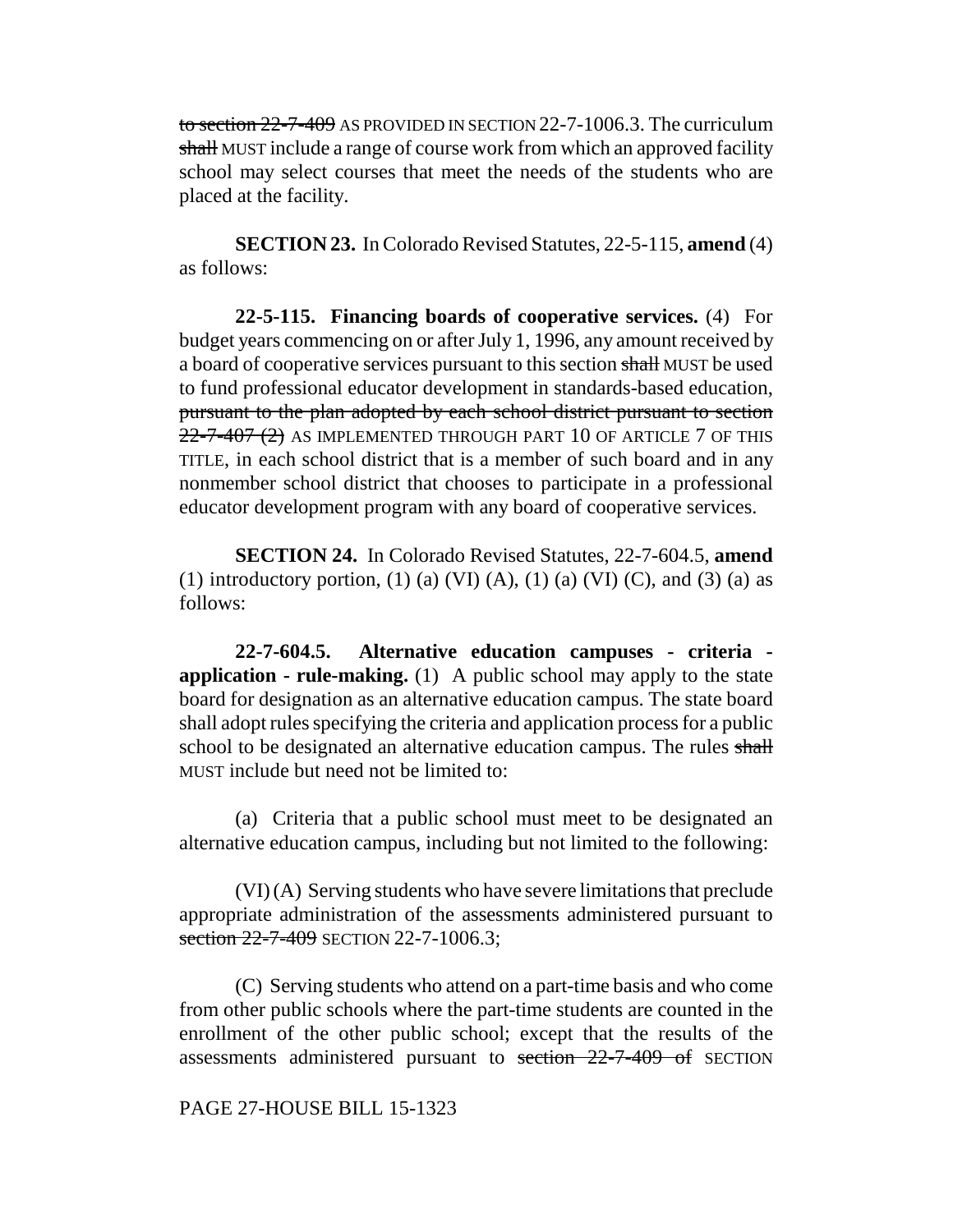22-7-1006.3 TO all part-time students and high-risk students as defined in subsection  $(1.5)$  of this section shall MUST be used in determining the levels of attainment on the performance indicators for the public school for which the student is counted for enrollment purposes;

(3) (a) Except as excluded pursuant to section  $22-7-409$  SECTION 22-7-1006.3, the results of the assessments administered pursuant to section  $22$ -7-409 for SECTION 22-7-1006.3 TO all part-time students attending a school or a program that is designated an alternative education campus pursuant to this section shall MUST be included in determining the levels of attainment on the performance indicators achieved by the school to which the student is assigned for enrollment purposes.

**SECTION 25.** In Colorado Revised Statutes, 22-7-802, **amend** (3); and **repeal** (1) as follows:

**22-7-802. Definitions.** As used in this part 8, unless the context otherwise requires:

(1) "CSAP" means the Colorado student assessment program administered pursuant to section 22-7-409.

(3) "Eligible student" means a student who will begin fifth, sixth, seventh, or eighth grade in the next academic year and who has received an unsatisfactory proficiency level score on the STATE reading, writing, or mathematics assessment administered through the CSAP PURSUANT TO SECTION 22-7-1006.3 for the preceding academic year.

**SECTION 26.** In Colorado Revised Statutes, 22-11-103, **amend** (33) as follows:

**22-11-103. Definitions.** As used in this article, unless the context otherwise requires:

(33) "Statewide assessments" means the assessments administered pursuant to the Colorado student assessment program created in section 22-7-409 or as part of the system of assessments adopted by the state board pursuant to section 22-7-1006 SECTION 22-7-1006.3.

**SECTION 27.** In Colorado Revised Statutes, 22-24-106, **amend**

PAGE 28-HOUSE BILL 15-1323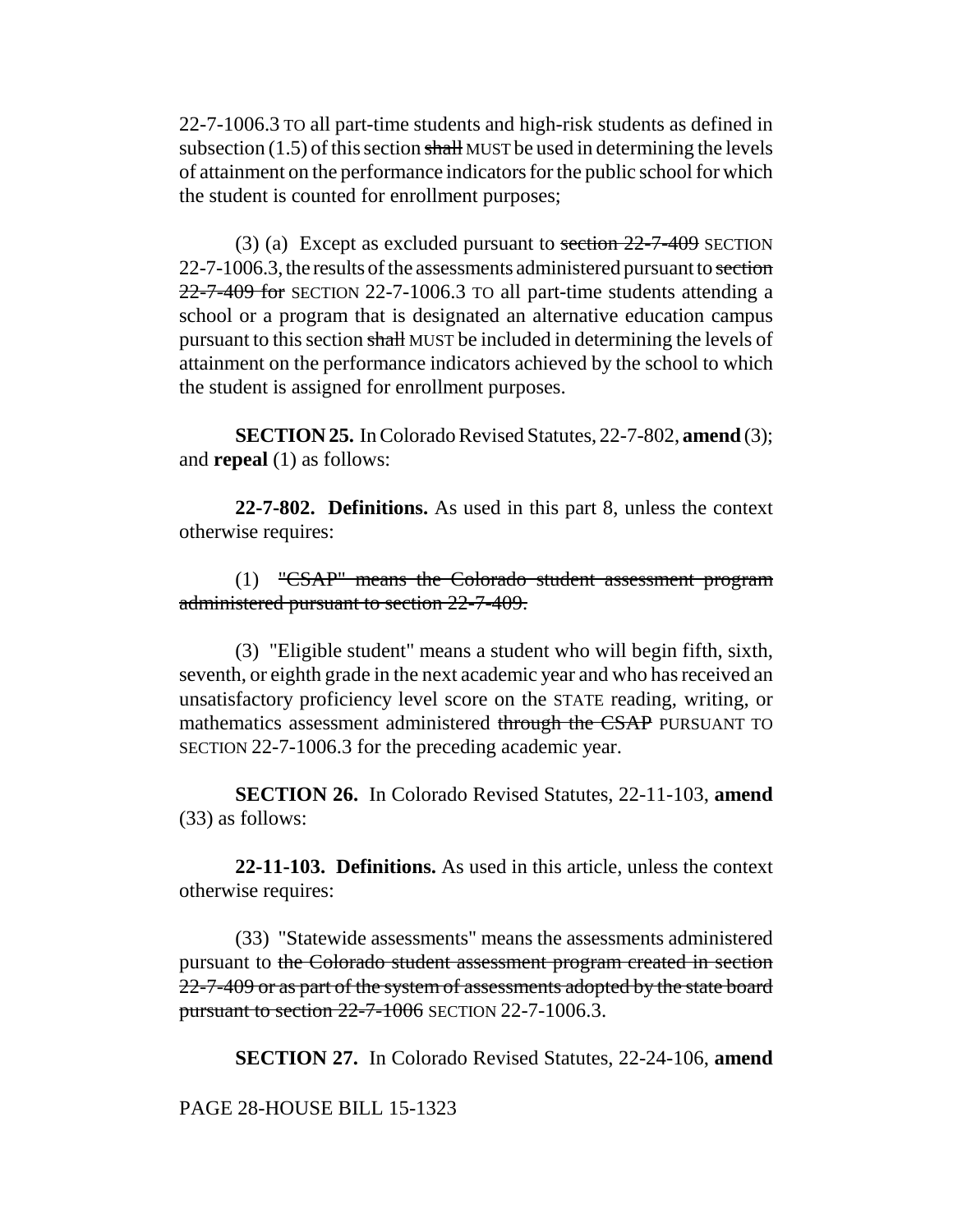$(1)$  (c) and  $(1)$  (h) as follows:

# **22-24-106. Department of education - powers - duties - state board of education - rules.** (1) The department shall:

(c) Establish, by guidelines, any accommodations that a local education provider must allow and the circumstances in which a local education provider must allow the accommodations for English language learners who are taking assessments pursuant to section 22-7-409 or 22-7-1006 SECTION 22-7-1006.3;

(h) Disaggregate the data received through the statewide STATE assessment program pursuant to section 22-7-409 or 22-7-1006 SECTION 22-7-1006.3 and report the English language proficiency and academic achievement of English language learners, while they are receiving services through the English language proficiency program and after they exit the English language proficiency program through high school graduation, as provided in part 5 of article 11 of this title; and

**SECTION 28.** In Colorado Revised Statutes, 22-30.5-104, **amend**  $(6)$  (c) (II) as follows:

**22-30.5-104. Charter school - requirements - authority.** (6) (c) A school district, on behalf of a charter school, may apply to the state board for a waiver of a state statute or state rule that is not an automatic waiver. Notwithstanding any provision of this subsection (6) to the contrary, the state board may not waive any statute or rule relating to:

(II) The assessments required to be administered pursuant to section 22-7-409 SECTION 22-7-1006.3;

**SECTION 29.** In Colorado Revised Statutes, 22-30.5-303, **amend** (2) (b) introductory portion, (2) (b) (III), and (2) (b) (IV) as follows:

**22-30.5-303. Independent charter schools - request for proposals - response contents.** (2) (b) The state board shall adopt rules specifying a schedule for receipt of the responses to the request for proposals pursuant to paragraph (a) of this subsection (2), the formation of a review committee and receipt of the recommendations of said committee pursuant to section 22-30.5-304, and the selection of an applicant and

PAGE 29-HOUSE BILL 15-1323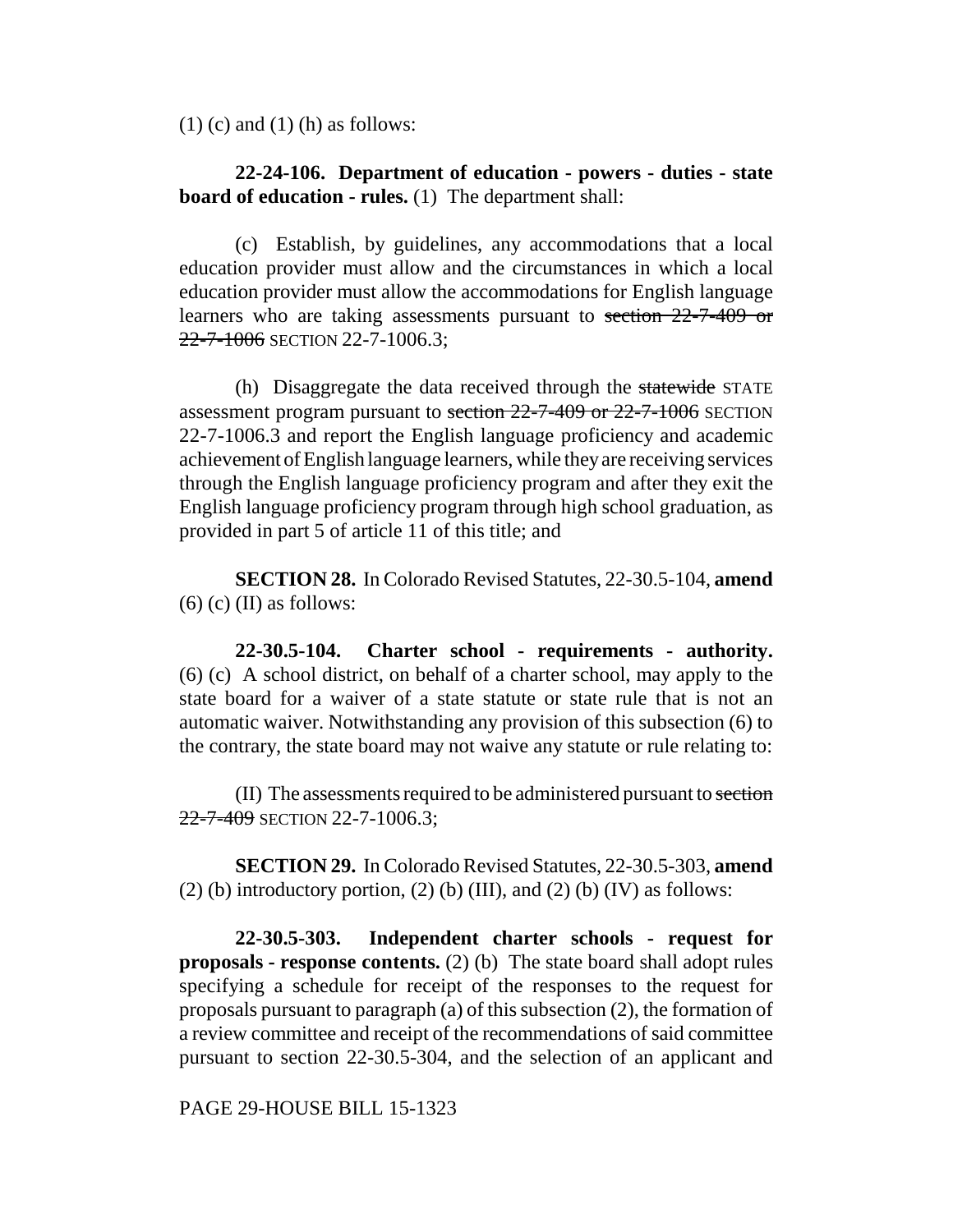notification to the local board of education pursuant to section 22-30.5-305. Said schedule shall MUST ensure the completion of negotiations on the independent charter no later than May 30 of the year in which the independent charter school is to open. The rules shall MUST also specify the information that an independent charter proposal shall MUST include in order to be eligible for consideration. Such information shall MUST include, but need not be limited to, the following:

(III) A description of the independent charter school's educational program, student performance standards, annual targets for the measures used to determine the levels of attainment of the performance indicators specified in section 22-11-204, and curriculum, which shall MUST meet or exceed the state model content PRESCHOOL THROUGH ELEMENTARY AND SECONDARY EDUCATION standards adopted pursuant to part 4 or part 10 of article 7 of this title and shall MUST be designed to enable each student to achieve such standards and targets;

(IV) A description of the independent charter school's plan for evaluating student performance, the types of assessments that shall MUST be used to measure student progress toward achievement of the school's student performance standards and the targets for the measures used to determine the levels of attainment of the performance indicators, including but not limited to the statewide STATE assessments administered under the Colorado student assessment program pursuant to section 22-7-409 PURSUANT TO SECTION 22-7-1006.3, the timeline for achievement of the school's student performance standards and the targets, and the procedures for taking corrective action in the event that student performance at the independent charter school fails to meet such standards and targets;

**SECTION 30.** In Colorado Revised Statutes, 22-30.5-505, **amend** (8) as follows:

**22-30.5-505. State charter school institute - institute board appointment - powers and duties - rules.** (8) The institute shall ensure that each institute charter school adopts content standards in a manner consistent with that required of school districts pursuant to section 22-7-407 AS REQUIRED IN SECTION 22-7-1013.

**SECTION 31.** In Colorado Revised Statutes, 22-30.5-507, **amend**  $(7)$  (b) (II) as follows:

## PAGE 30-HOUSE BILL 15-1323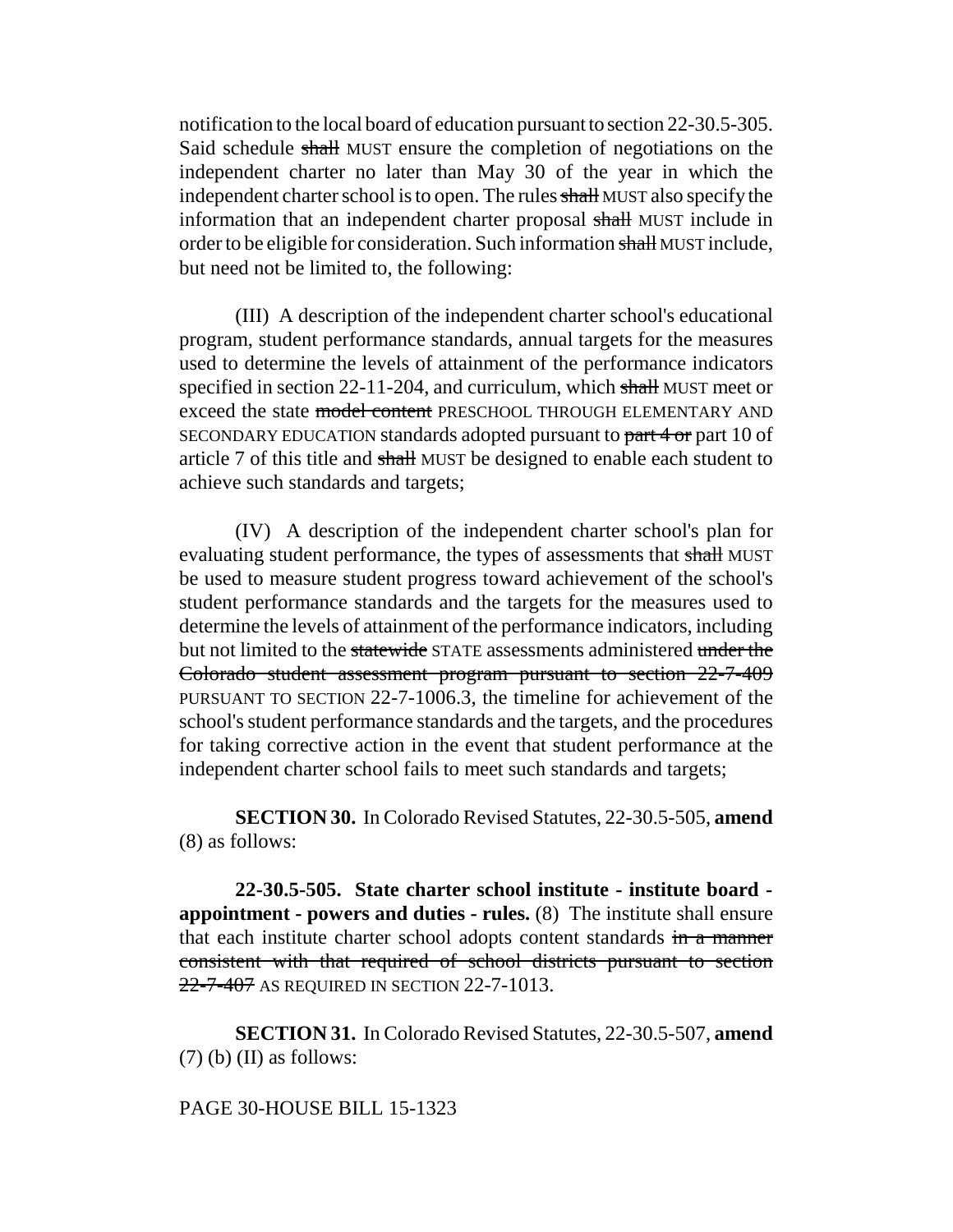**22-30.5-507. Institute charter school - requirements - authority - rules.** (7) (b) An institute charter school may apply to the state board, through the institute, for a waiver of state statutes and state rules that are not automatic waivers. The state board may waive state statutory requirements or rules promulgated by the state board; except that the state board may not waive any statute or rule relating to:

(II) The assessments required to be administered pursuant to section 22-7-409 SECTION 22-7-1006.3:

**SECTION 32.** In Colorado Revised Statutes, 22-30.7-105, **amend** (2) introductory portion and (2) (b) as follows:

**22-30.7-105. Program criteria - guidelines - quality standards - records - rules.** (2) The following guidelines apply to each on-line program or on-line school that is created or overseen pursuant to the provisions of this article:

(b) Each student participating in an on-line program or on-line school shall be IS subject to the statewide STATE assessments administered pursuant to section  $22$ -7-409 SECTION 22-7-1006.3.

**SECTION 33.** In Colorado Revised Statutes, 22-32-109, **amend** (1) (aa) as follows:

**22-32-109. Board of education - specific duties.** (1) In addition to any other duty required to be performed by law, each board of education shall have and perform the following specific duties:

(aa) To adopt content standards and a plan for implementation of such content standards pursuant to the provisions of section 22-7-407 AND IMPLEMENT PRESCHOOL THROUGH ELEMENTARY AND SECONDARY EDUCATION STANDARDS AS REQUIRED IN PART 10 OF ARTICLE 7 OF THIS TITLE;

**SECTION 34.** In Colorado Revised Statutes, 22-32-109.6, **amend** (2) (a) as follows:

**22-32-109.6. Board of education - specific duties - class size reduction plans - alternative student achievement plans - definitions.**

## PAGE 31-HOUSE BILL 15-1323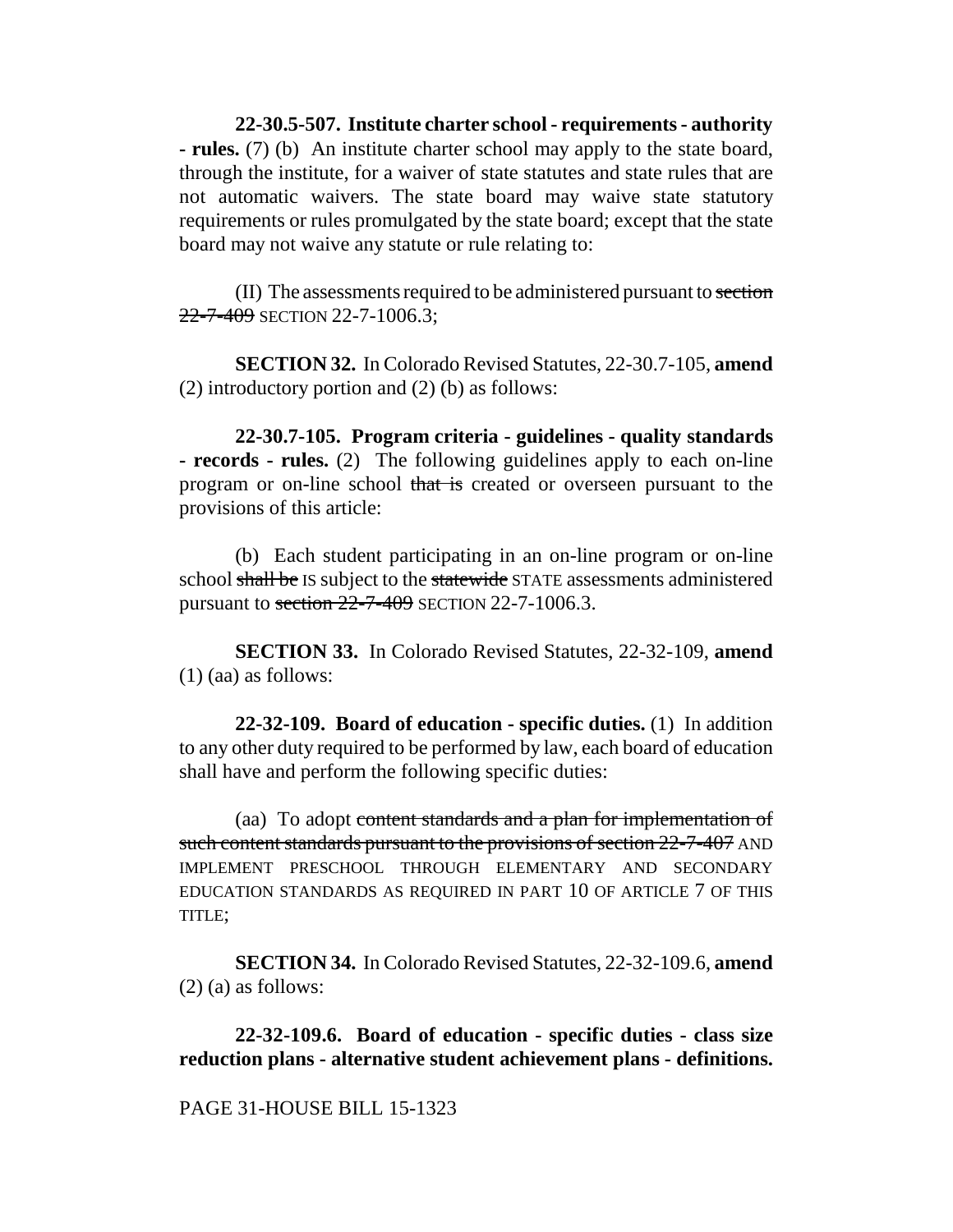(2) As used in this section, unless the context otherwise requires:

(a) "Class" means a non-elective class in kindergarten or the first, second, or third grade or any combination of kindergarten or the first, second, or third grades in a public school, which class provides instruction in one or more of the first priority state model content standards areas of reading, writing, mathematics, science, history, or geography. as described in section  $22 - 7 - 406$  (1) (a).

**SECTION 35.** In Colorado Revised Statutes, 22-32.5-108, **amend** (2) introductory portion and (2) (a) as follows:

**22-32.5-108. District of innovation - waiver of statutory and regulatory requirements.** (2) Each district of innovation shall continue CONTINUES to be subject to all statutes and rules that are not waived by the state board pursuant to subsection (1) of this section, including but not limited to all statutes and rules concerning implementation of:

(a) The Colorado student assessment program created in section 22-7-409 STATE ASSESSMENT REQUIREMENTS SPECIFIED IN SECTION  $22 - 7 - 1006.3$ ;

**SECTION 36.** In Colorado Revised Statutes, 22-43.7-111, **amend** (1) introductory portion and (1) (c) as follows:

**22-43.7-111. Reporting requirements - auditing by state auditor.** (1) No later than February 15, 2010, and no later than each February 15 thereafter, the board shall present a written report to the education and finance committees of the house of representatives and the senate and the capital development committee, or any successor committees, regarding the provision of financial assistance to applicants pursuant to this article. The report shall MUST include, at a minimum:

(c) A summary of any differences between the common physical design elements and characteristics of the highest performing schools in the state and the lowest performing schools in the state as measured by academic productivity measures such as the Colorado student assessment program created in part 4 of article 7 of this title STATE ASSESSMENTS ADMINISTERED PURSUANT TO SECTION 22-7-1006.3 or Colorado ACT results; and

PAGE 32-HOUSE BILL 15-1323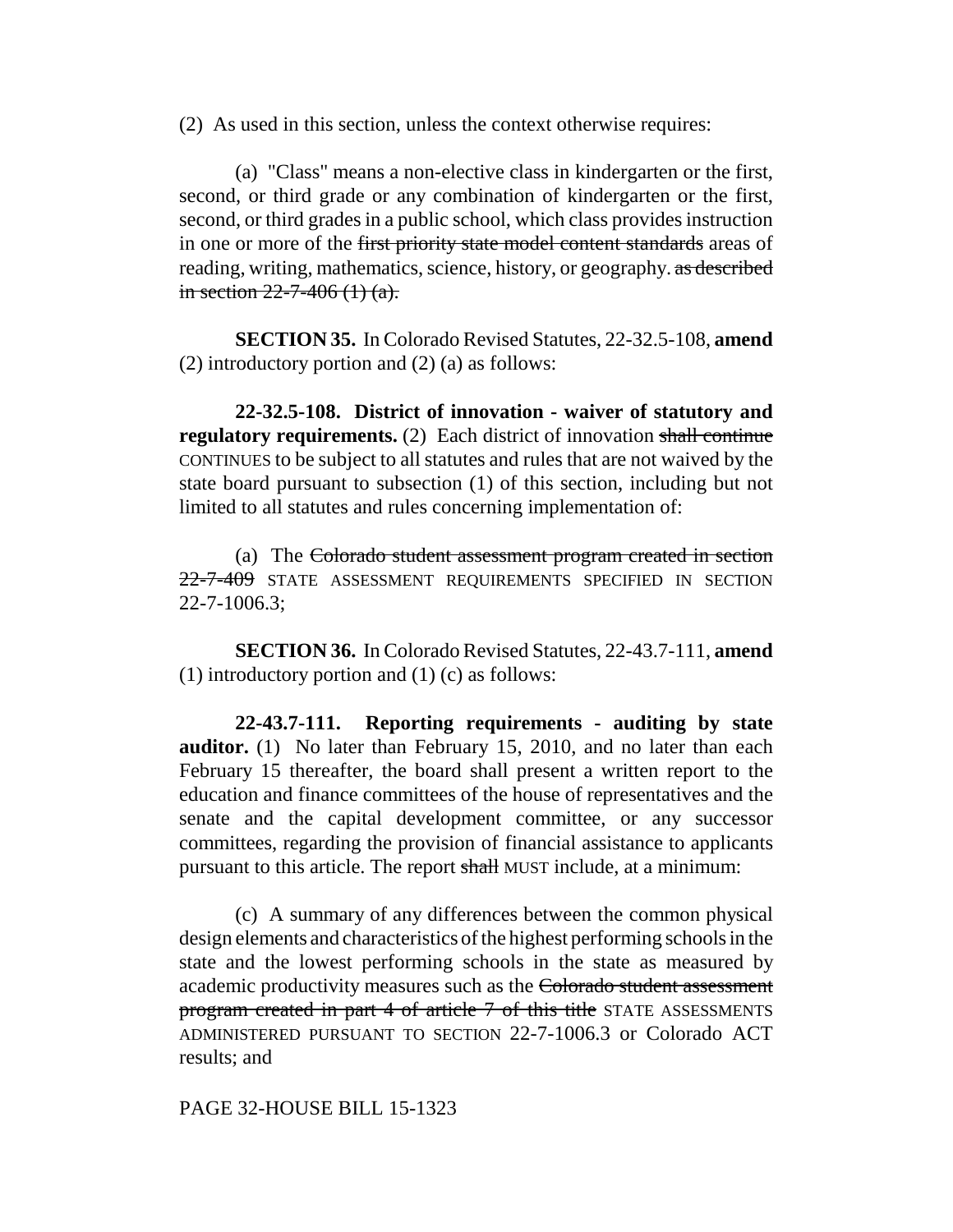**SECTION 37.** In Colorado Revised Statutes, 22-54-103, **amend**  $(1.5)$  (b)  $(IV)$  as follows:

**22-54-103. Definitions.** As used in this article, unless the context otherwise requires:

 $(1.5)$  (b) For purposes of this subsection  $(1.5)$ :

(IV) "District pupils who are English language learners" means the number of pupils included in the district pupil enrollment for the preceding budget year who were not eligible for free lunch pursuant to the provisions of the federal "National School Lunch Act", 42 U.S.C. sec. 1751 et seq., and who are English language learners, as defined in section 22-24-103 (3), and:

(A) Whose scores were not included in calculating school academic performance grades as provided in section  $22-7-409$  (1.2) (d) (I) (C) SECTION 22-7-1006.3; or

(B) Who took an assessment administered pursuant to section  $22$ -7-409 SECTION 22-7-1006.3 in a language other than English.

**SECTION 38.** In Colorado Revised Statutes, 22-55-102, **amend**  $(1)$  (b),  $(2)$  (a) (II), and  $(3)$  introductory portion as follows:

**22-55-102. Definitions.** As used in this article, unless the context otherwise requires:

(1) "Accountability reporting" means any requirement established in law that mandates school districts to report or provide information relative to school improvement to the state board or the department, including, but not limited to:

(b) Reporting requirements in connection with the administration and implementation of the Colorado student assessment program developed pursuant to part 4 of article 7 of this title STATE ASSESSMENTS PURSUANT TO SECTION 22-7-1006.3; or

(2) (a) "Accountable education reform" means any program or plan for reforming preschool through twelfth-grade education in the state that

#### PAGE 33-HOUSE BILL 15-1323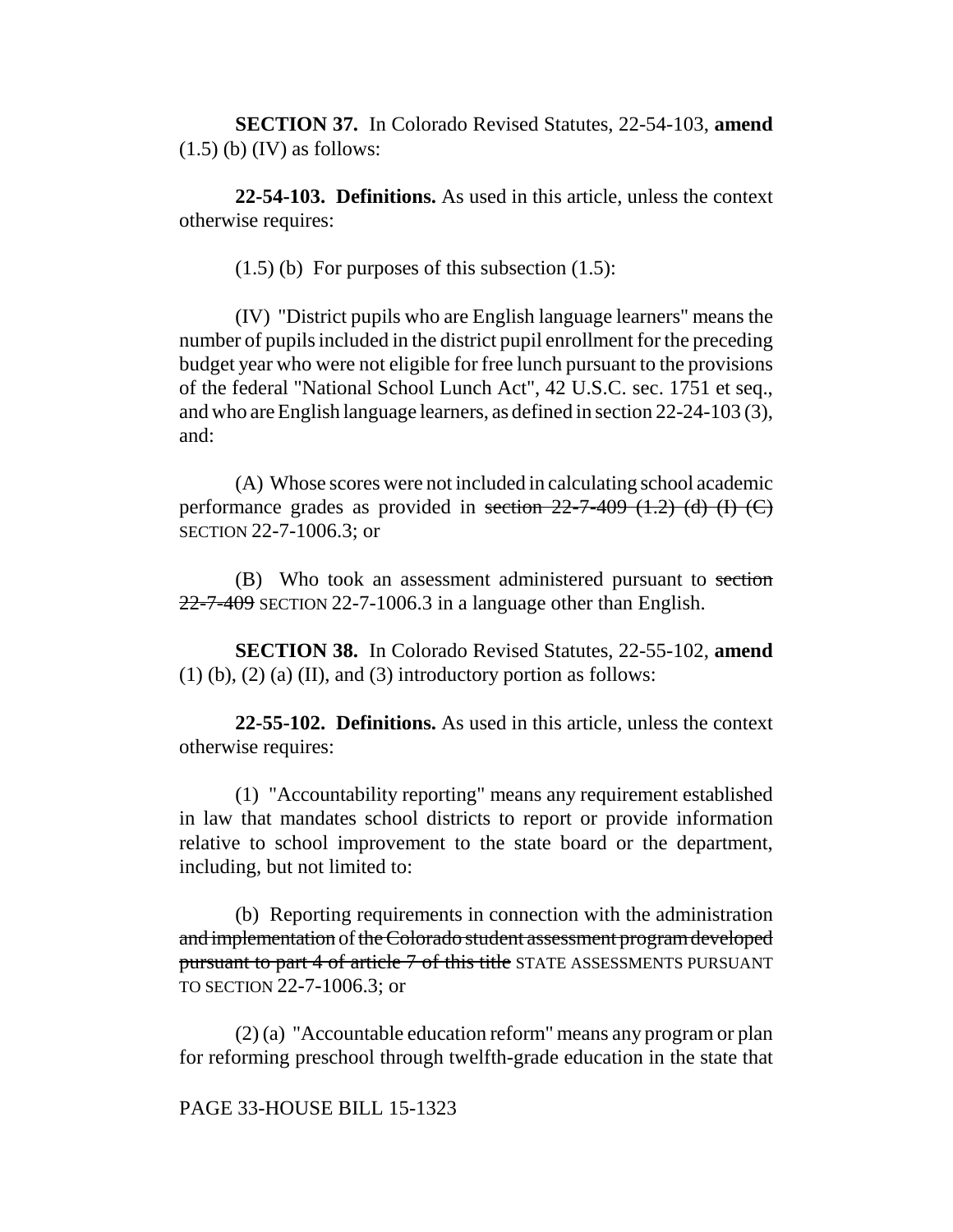complies with accountability standards imposed by law on school districts in the state, including, but not limited to, the requirements set forth in:

(II) Part 4 of article 7 of this title relating to the Colorado student assessment program PART 10 OF ARTICLE 7 OF THIS TITLE.

(3) "Accountable programs to meet state academic standards" include, but are not limited to, programs designed to assist students in demonstrating improved academic achievement on student STATE assessments administered under the Colorado student assessment program developed pursuant to part 4 of article 7 of this title PURSUANT TO SECTION 22-7-1006.3. "Accountable programs to meet state academic standards" include, but are not limited to, programs:

**SECTION 39.** In Colorado Revised Statutes, 22-60.5-110, **amend**  $(3)$  (c) (I) as follows:

**22-60.5-110. Renewal of licenses.** (3) (c) In selecting professional development activities for the renewal of a professional license pursuant to this section, each licensee shall choose those activities that will aid the licensee in meeting the standards for a professional educator, including but not limited to the following goals:

(I) Knowledge of subject matter content and learning, including knowledge and application of standards-based education pursuant to part 4 PART 10 of article 7 of this title;

**SECTION 40.** In Colorado Revised Statutes, 22-60.5-203, **amend** (2) as follows:

**22-60.5-203. Assessment of professional competencies - rules.** (2) The state board by rule shall identify the professional competencies required of the applicants described in subsection (3) of this section specifically in the context of the requirements of standards-based education pursuant to the requirements of part 4 PART 10 of article 7 of this title. Such professional competencies shall apply to an applicant only within the scope of the subject matter to be taught by the applicant.

**SECTION 41.** In Colorado Revised Statutes, 22-60.5-303, **amend** (2) (h) as follows:

PAGE 34-HOUSE BILL 15-1323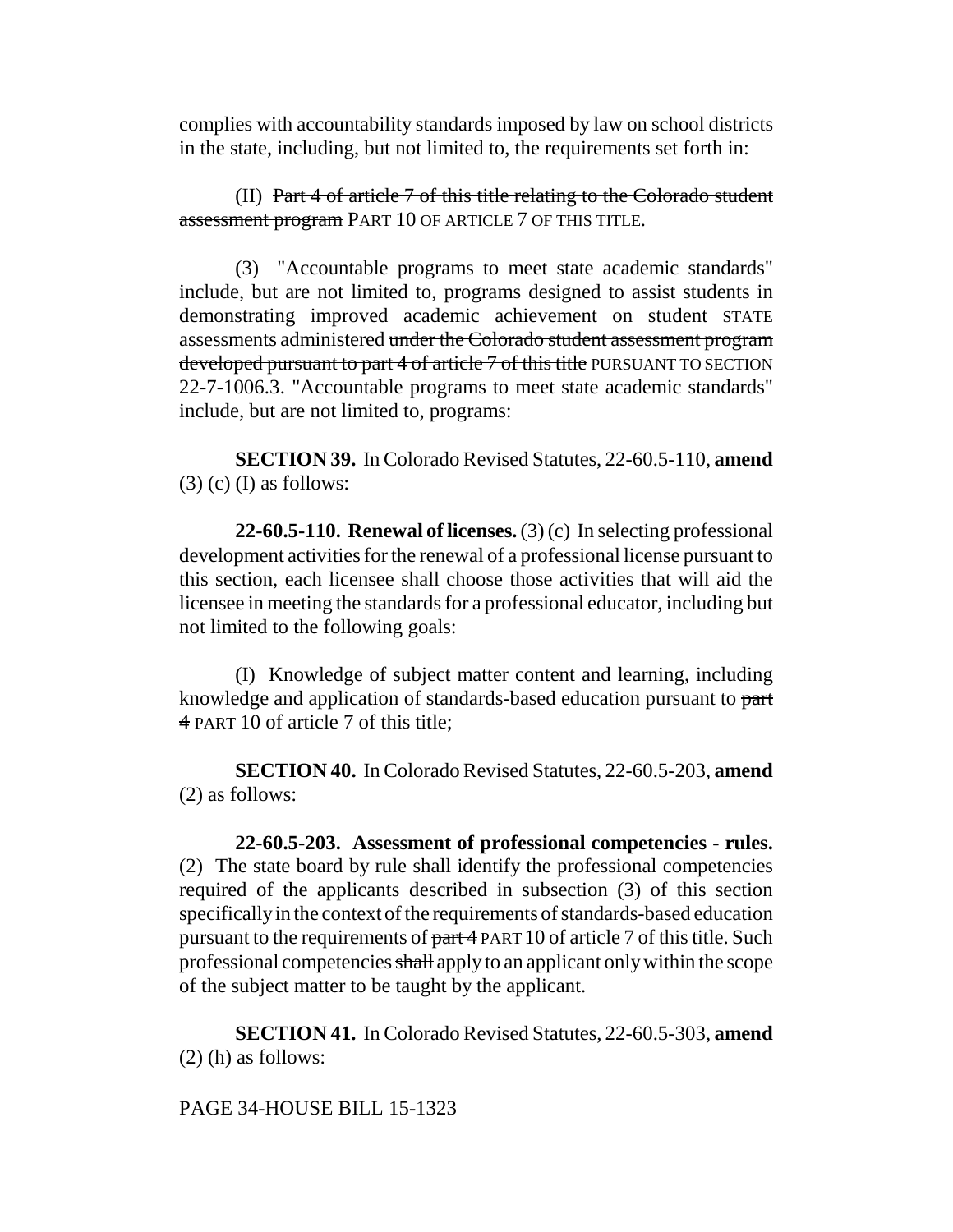**22-60.5-303. Assessment of professional competencies.** (2) The following list of areas of knowledge is a guideline to be used by the state board of education and shall not be construed as inclusive or prescriptive:

(h) Knowledge and application of standards-based education pursuant to part 4 PART 10 of article 7 of this title.

**SECTION 42.** In Colorado Revised Statutes, 22-60.5-308, **amend** (2) (h) as follows:

**22-60.5-308. Assessment of professional competencies.** (2) The following list of areas of knowledge is a guideline to be used by the state board of education and shall not be construed as inclusive or prescriptive:

(h) Knowledge and application of standards-based education pursuant to part 4 PART 10 of article 7 of this title.

**SECTION 43.** In Colorado Revised Statutes, 23-1-119.2, **amend** (1) (a) and (1) (b) introductory portion as follows:

**23-1-119.2. Commission directive - notice of college preparatory courses for high school students.** (1) The commission shall adopt a policy on or before October 1, 2005, to:

(a) Obtain, on or before June 1 of each school year, from the APPROPRIATE test administrator for the standardized, curriculum-based, achievement, college entrance exam administered pursuant to section  $22$ -7-409 (1.5) (a), C.R.S., and the precollegiate exam ADMINISTRATORS the names and mailing addresses of all students enrolled in Colorado public schools who take either A STANDARDIZED, CURRICULUM-BASED, ACHIEVEMENT COLLEGE ENTRANCE EXAM OR A PRECOLLEGIATE exam;

(b) Beginning in the spring of 2006, send an annual notice concerning college preparatory courses to the parent or legal guardian of each student who takes the A standardized, curriculum-based, achievement, college entrance exam administered pursuant to section  $22$ -7-409 (1.5) (a), C.R.S., or the OR A precollegiate exam. The COMMISSION SHALL SEND THE notice shall be sent to the parent or legal guardian prior to the start of a student's twelfth-grade year if the student took the standardized, curriculum-based, achievement, college entrance exam, or prior to the start

PAGE 35-HOUSE BILL 15-1323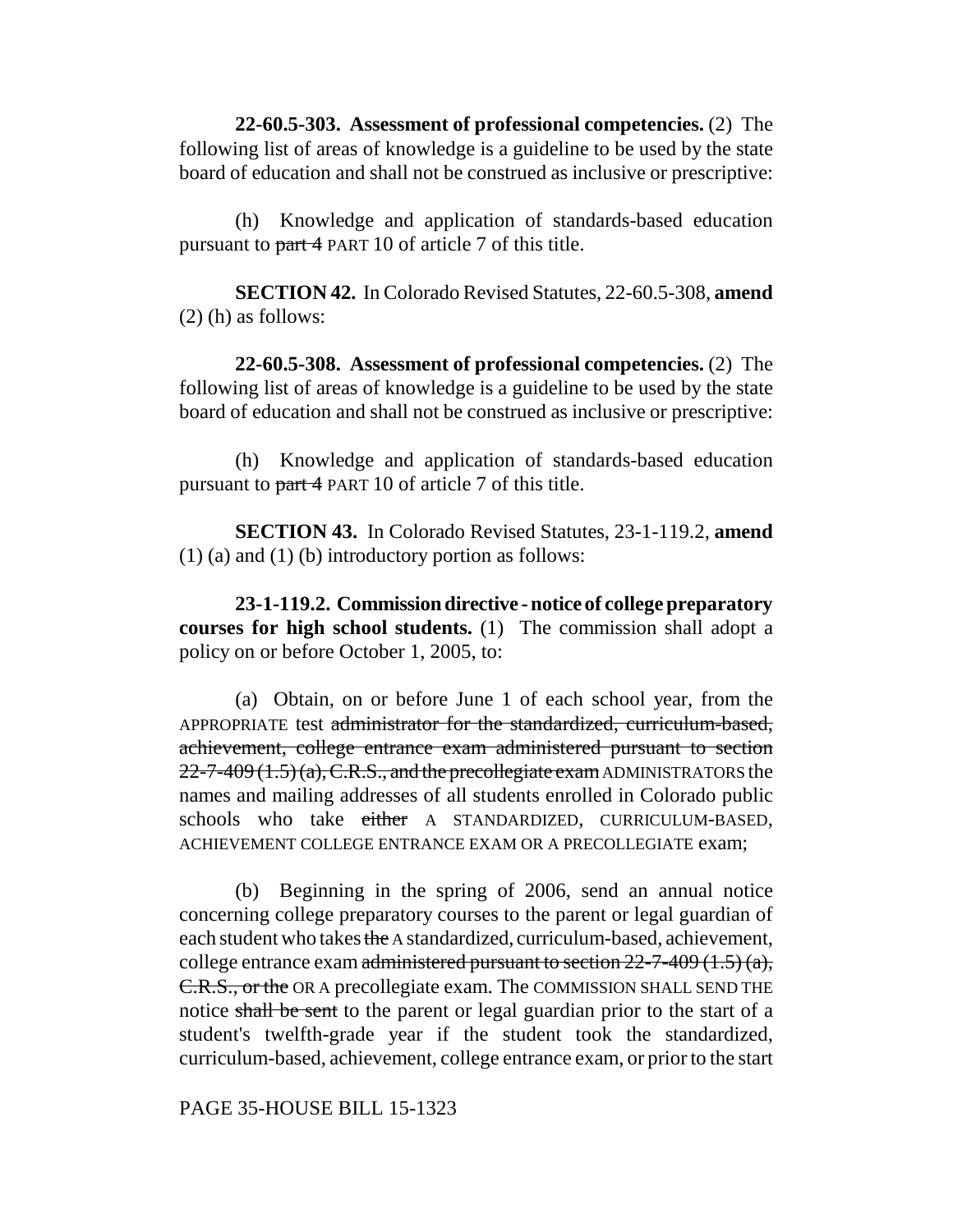of a student's eleventh-grade year if the student took the precollegiate exam. At a minimum, the notice shall MUST include:

**SECTION 44.** In Colorado Revised Statutes, 23-1-121, **amend** (2) introductory portion and (2) (c) as follows:

**23-1-121. Commission directive - approval of educator preparation programs - review.** (2) The commission shall adopt policies establishing the requirements for educator preparation programs offered by institutions of higher education. The department shall work in cooperation with the state board of education in developing the requirements for educator preparation programs. At a minimum, the requirements shall MUST ensure that each educator preparation program complies with section 23-1-125, is designed on a performance-based model, and includes:

(c) Course work and field-based training that integrates theory and practice and educates candidates in the methodologies, practices, and procedures of standards-based education, as described in parts 4 and PART 10 of article 7 of title 22, C.R.S., and specifically in teaching to the state academic standards adopted pursuant to section 22-7-406, C.R.S., or, beginning December 15, 2012, teaching to the state preschool through elementary and secondary education standards adopted pursuant to section 22-7-1005, C.R.S.;

**SECTION 45.** In Colorado Revised Statutes, 26-6.5-101.5, **repeal** (4) as follows:

**26-6.5-101.5. Definitions.** As used in this part 1, unless the context otherwise requires:

(4) "CSAP" means the Colorado student assessment program implemented pursuant to section 22-7-409, C.R.S.

**SECTION 46.** In Colorado Revised Statutes, 22-7-1003, **repeal** (12), (13), (14), and (16) as follows:

**22-7-1003. Definitions.** As used in this part 10, unless the context otherwise requires:

(12) "Pilot program" means the pilot program for administration of

PAGE 36-HOUSE BILL 15-1323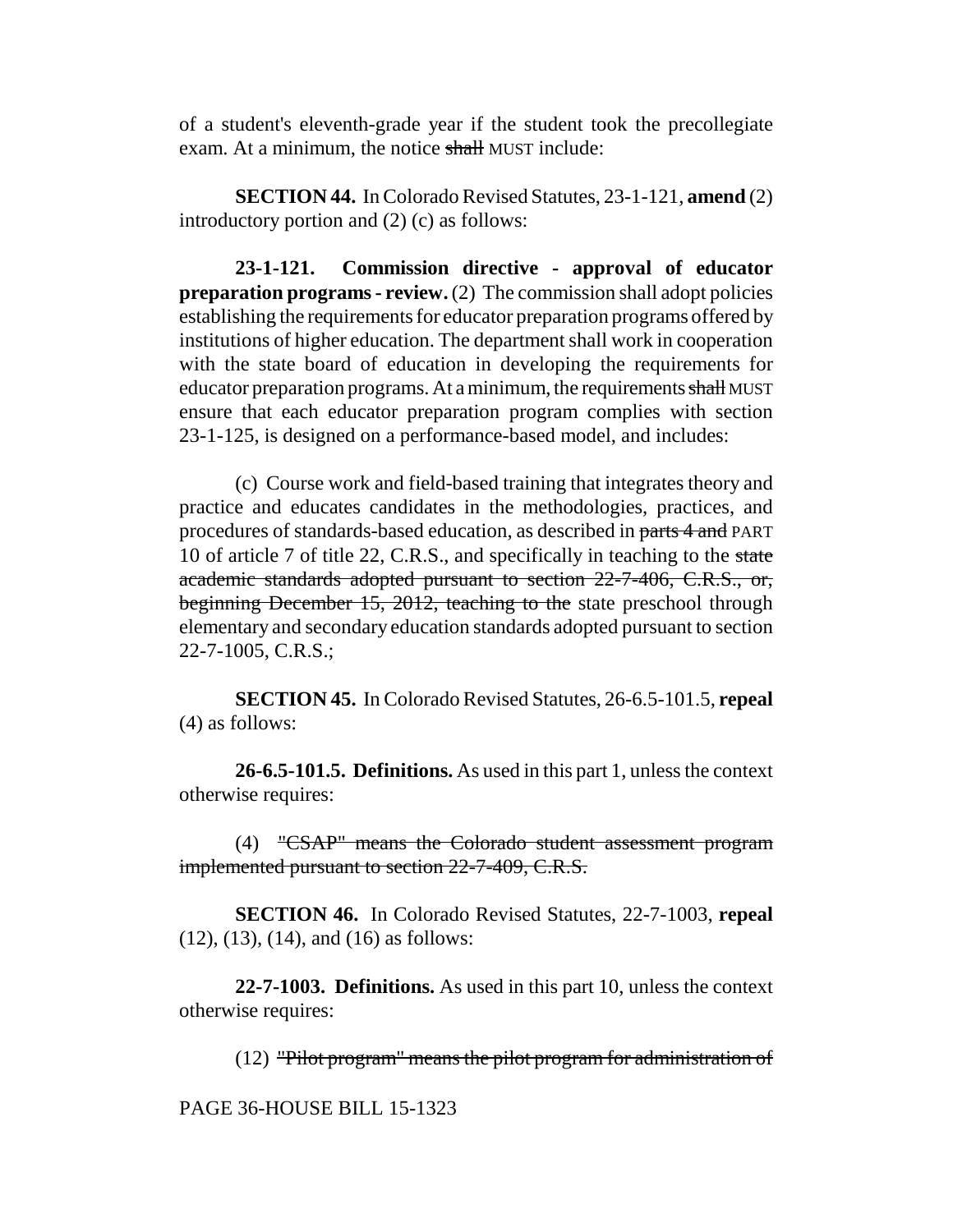postsecondary and workforce planning, preparation, and readiness assessments implemented pursuant to section 22-7-1007.

(13) "Postsecondary and workforce planning assessment" means an assessment or battery of assessments administered to students in eighth or ninth grade that, at a minimum, tests in the areas of reading, mathematics, and science, provides guidance regarding a student's level of academic preparation for entry into postsecondary education or the workforce, and is relevant to the student for purposes of postsecondary planning.

(14) "Postsecondary and workforce preparation assessment" means an assessment or battery of assessments administered to students in tenth grade that, at a minimum, tests in the areas of reading, mathematics, and science, provides guidance regarding a student's level of academic preparation for entry into postsecondary education or the workforce, and is relevant to college admission determinations.

(16) "Postsecondary and workforce readiness assessment" means an assessment or battery of assessments administered to students in eleventh grade that, at a minimum, tests in the areas of reading, mathematics, and science and is relevant to college admission determinations by institutions of higher education throughout the United States.

**SECTION 47.** In Colorado Revised Statutes, 22-7-1005, **repeal** (4) as follows:

**22-7-1005. Preschool through elementary and secondary education - aligned standards - adoption - revisions.** (4) In adopting the standards for preschool through elementary and secondary education pursuant to this section, the state board shall ensure that it includes standards for grades nine through twelve that are aligned with the postsecondary and workforce planning, preparation, and readiness assessments adopted by the state board and the commission pursuant to section 22-7-1008.

**SECTION 48.** In Colorado Revised Statutes, 22-7-1006, **amend**  $(2)$  and  $(5)$  as follows:

**22-7-1006. Preschool through elementary and secondary education - aligned assessments - adoption - revisions.** (2) In adopting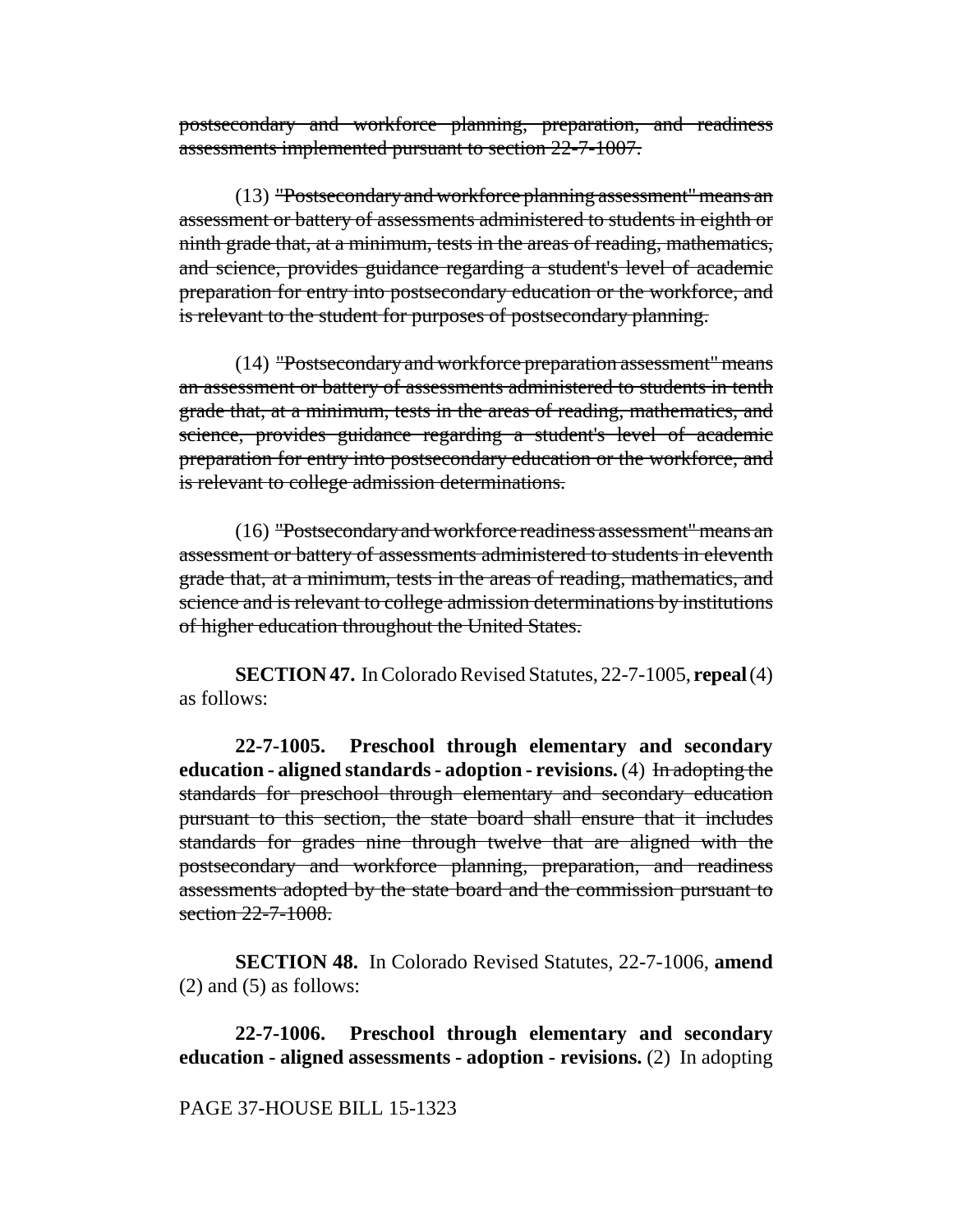the system of assessments, the state board shall ensure that it includes the postsecondary and workforce planning, preparation, and readiness assessments adopted by the state board and the commission pursuant to section 22-7-1008 THE ASSESSMENTS IT ADOPTS THAT ARE ADMINISTERED IN HIGH SCHOOL ARE DESIGNED TO ENABLE A STUDENT TO DEMONSTRATE POSTSECONDARY AND WORKFORCE READINESS BY THE TIME THE STUDENT GRADUATES FROM HIGH SCHOOL.

(5) (a) Every six years after the adoption of the system of assessments pursuant to paragraph (a) of subsection (1) of this section, the state board shall review and adopt any appropriate revisions to such system of assessments. The state board may adopt revisions to an assessment or adopt additional assessments, regardless of whether it adopts any revision to the standards with which the assessment is aligned. In adopting revisions to the system of assessments, the state board shall ensure that the system of assessments continues to meet the requirements specified in this section.

(b) IN REVIEWING THE ASSESSMENTS ADMINISTERED TO STUDENTS ENROLLED IN HIGH SCHOOL, THE STATE BOARD SHALL ADOPT ANY REVISIONS THAT MAY BE NECESSARY TO ENSURE THAT THE ASSESSMENTS ARE ALIGNED WITH ANY REVISIONS TO THE DESCRIPTION OF POSTSECONDARY AND WORKFORCE READINESS ADOPTED BY THE STATE BOARD AND THE COMMISSION PURSUANT TO SECTION 22-7-1008 (3) (a).

**SECTION 49.** In Colorado Revised Statutes, **repeal** 22-7-1007.

**SECTION 50.** In Colorado Revised Statutes, 22-7-1008, **amend** (1) (b) and (2); and **repeal** (3) (b) as follows:

**22-7-1008. Postsecondary and workforce readiness description - adoption - revision.** (1) (b) Based on the data received by the department of education from the operation of the pilot program pursuant to section 22-7-1007, the state board and the commission may modify the description of postsecondary and workforce readiness as appropriate to ensure alignment of the standards for grades nine through twelve, the postsecondary and workforce planning, preparation, and readiness assessments, and the description of postsecondary and workforce readiness. The state board and the commission may further modify the description of postsecondary and workforce readiness as necessary based on the recommendations received through the peer review process on the amended

PAGE 38-HOUSE BILL 15-1323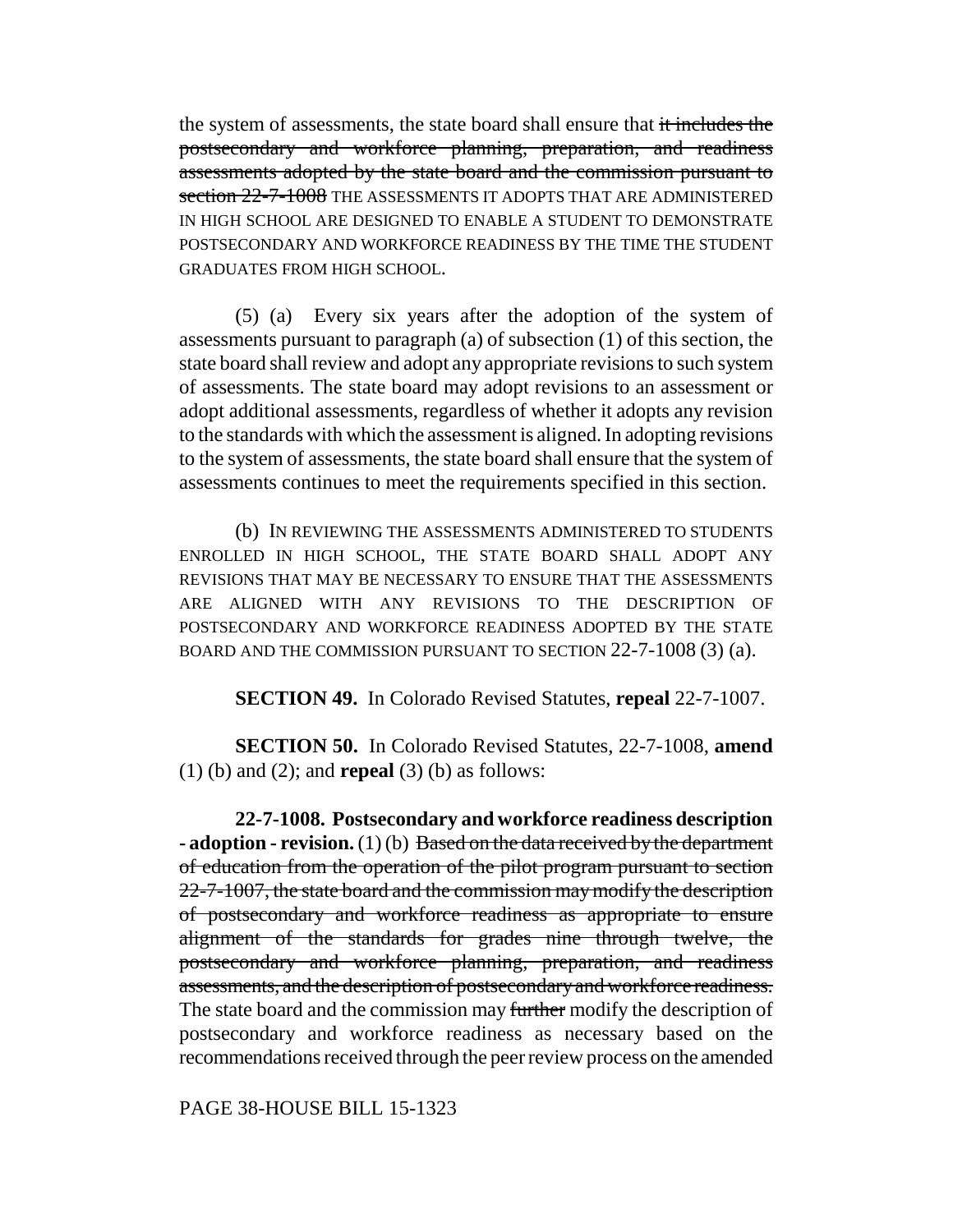state plan pursuant to section 22-7-1012 to ensure alignment of the postsecondary and workforce readiness description with the standards and assessments.

(2)  $(a)$  On or before December 15, 2010, or as soon thereafter as fiscally practicable, the state board and the commission shall negotiate a consensus and adopt one or more postsecondary and workforce planning assessments, postsecondary and workforce preparation assessments, and postsecondary and workforce readiness assessments that local education providers shall administer pursuant to section 22-7-1016. The state board and the commission shall base the selection of the postsecondary and workforce planning, preparation, and readiness assessments on the information received through the operation of the pilot program, ensuring that the selected assessments are aligned with the standards for grades nine through twelve and with the description of postsecondary and workforce readiness THE STATE BOARD, IN ADOPTING STATE ASSESSMENTS PURSUANT TO SECTION 22-7-1006, SHALL ENSURE THAT THE STATE ASSESSMENTS ADMINISTERED TO STUDENTS ENROLLED IN HIGH SCHOOL ARE ALIGNED WITH THE COLORADO ACADEMIC STANDARDS AND ARE SUFFICIENT TO ENABLE A STUDENT TO DEMONSTRATE POSTSECONDARY AND WORKFORCE READINESS BY THE TIME THE STUDENT GRADUATES FROM HIGH SCHOOL.

(b) Following adoption of the postsecondary and workforce planning, preparation, and readiness assessments, the state board and the commission shall negotiate a consensus and adopt scoring criteria for the postsecondary and workforce planning, preparation, and readiness assessments to indicate a student's level of postsecondary and workforce readiness, based on the student's level of performance on the assessments. The state board and the commission shall ensure that the scoring criteria for the postsecondary and workforce planning, preparation, and readiness assessments are aligned with the scoring criteria that apply to the system of assessments for preschool through elementary and secondary education standards.

(c) The state board and the commission shall negotiate a consensus and modify the postsecondary and workforce planning, preparation, and readiness assessments adopted pursuant to this section as necessary in response to comments received through the peer review process and to reflect the contents of the state plan approved pursuant to section  $22 - 7 - 1012$ 

## PAGE 39-HOUSE BILL 15-1323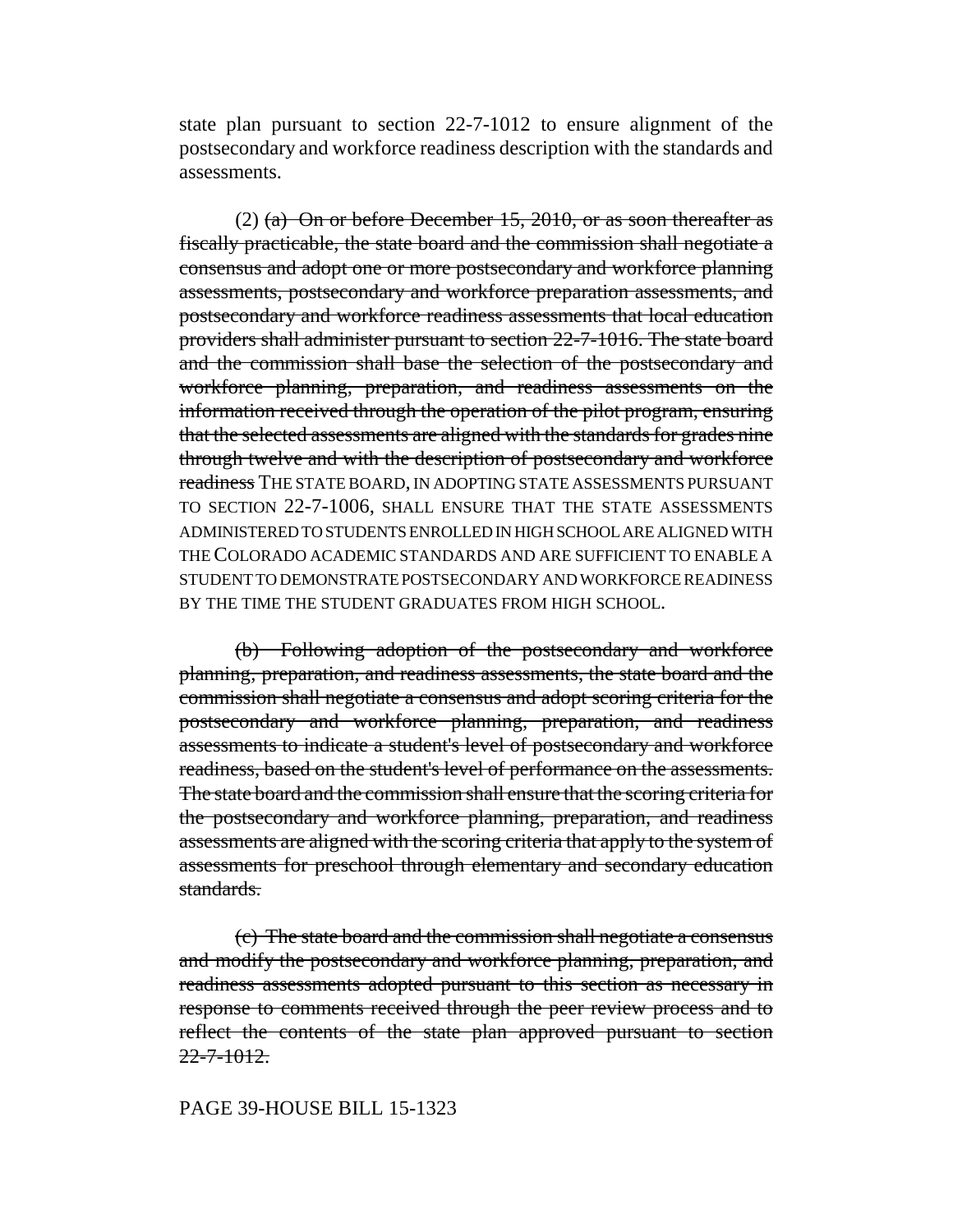(3) (b) Every six years after the adoption of the postsecondary and workforce planning, preparation, and readiness assessments pursuant to paragraph (a) of subsection (2) of this section, the state board and the commission shall review, negotiate a consensus, and adopt any appropriate revisions to such assessments. The state board and the commission may adopt revisions to the postsecondary and workforce planning, preparation, and readiness assessments, regardless of whether they adopt any revisions to the postsecondary and workforce readiness description. In adopting revisions to the assessments, the state board and the commission shall ensure that the assessments continue to meet the requirements specified in subsection  $(2)$  of this section. The state board and the commission shall also review and adopt any appropriate revisions to the scoring criteria.

**SECTION 51.** In Colorado Revised Statutes, 22-7-1012, **amend** (2) (a) introductory portion and (2) (a) (I); and **repeal** (1) as follows:

**22-7-1012. State plan - amendments - peer review - final adoption.** (1) The department of education shall solicit information from local education providers that began administering postsecondary and workforce planning, preparation, and readiness assessments prior to implementation of the pilot program and from local education providers and assessment vendors that are participating in the pilot program. The department of education may contract with an independent, nationally recognized third party to conduct a rigorous evaluation of the information received and, based on the evaluation, to make recommendations to the department and the state board concerning amendments to the state plan.

(2) (a) As soon as practicable under federal law, based on the evaluation of information received pursuant to subsection (1) of this section and on information received by the state board pursuant to section 22-7-1010 and on any information received from the regional educator meetings pursuant to section 22-7-1011, the department of education shall submit to the federal department of education amendments to the state plan for peer review and approval. The amendments, at a minimum, shall include:

(I) Amendments to incorporate the preschool through elementary and secondary education standards adopted by the state board pursuant to section 22-7-1005; including the standards for grades nine through twelve that are aligned with the postsecondary and workforce planning,

#### PAGE 40-HOUSE BILL 15-1323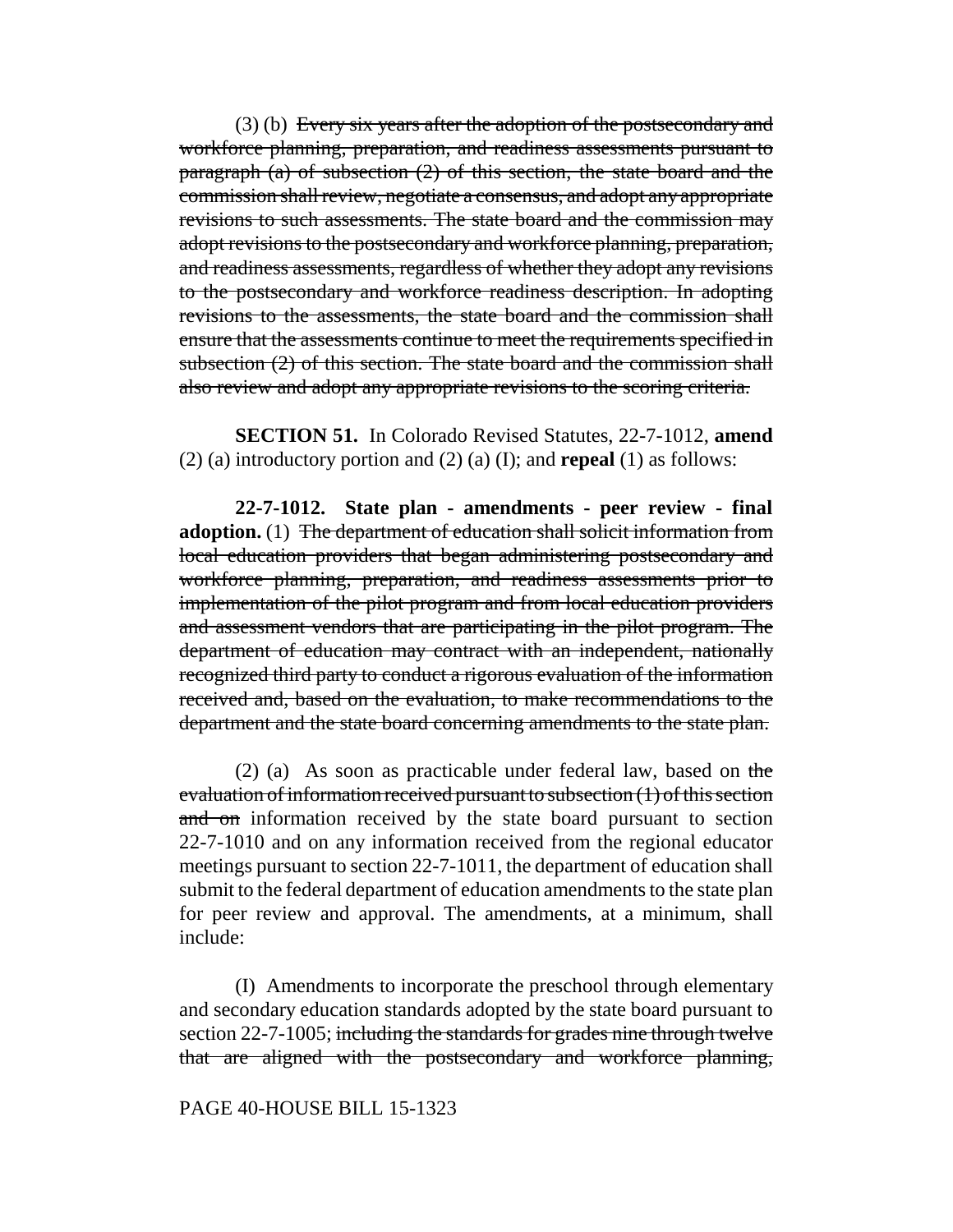preparation, and readiness assessments adopted pursuant to section 22-7-1008; and

**SECTION 52.** In Colorado Revised Statutes, 22-7-1015, **amend**  $(3)$  (b) as follows:

**22-7-1015. Postsecondary and workforce readiness program technical assistance.** (3) (b) Notwithstanding the provisions of paragraph (a) of this subsection (3), a local education provider may allow a student who is receiving special education services to demonstrate attainment of postsecondary and workforce readiness through a differentiated plan for purposes of the postsecondary and workforce readiness program, and the postsecondary and workforce planning, preparation, and readiness assessments, if required in the student's individualized education program.

**SECTION 53.** In Colorado Revised Statutes, 22-7-1016, **amend** (1), (2) (b), and (4) (a) as follows:

**22-7-1016. Assessments in high school - transcripts.** (1) Each local education provider shall administer the postsecondary and workforce planning, preparation, and readiness assessments adopted by the state board and the commission pursuant to section 22-7-1008 within two years of the adoption of such assessments. Upon receiving the results following administration of the postsecondary and workforce planning, preparation, and readiness assessments ADMINISTERED PURSUANT TO SECTION 22-7-1006.3 TO STUDENTS ENROLLED IN HIGH SCHOOL, the local education provider shall provide to each student a printed copy of the student's assessment results, and a teacher or counselor shall review each student's results with the student and, to the extent practicable, with the student's parent or legal guardian and determine the areas in which the student continues to need instruction in order to demonstrate postsecondary and workforce readiness prior to or upon attaining a high school diploma.

(2) Each high school student's final transcript shall describe the student's level of postsecondary and workforce readiness by:

(b) Indicating the student's level of performance on the postsecondary and workforce planning, preparation, and readiness assessments ADMINISTERED TO THE STUDENT PURSUANT TO SECTION 22-7-1006.3 IN HIGH SCHOOL.

## PAGE 41-HOUSE BILL 15-1323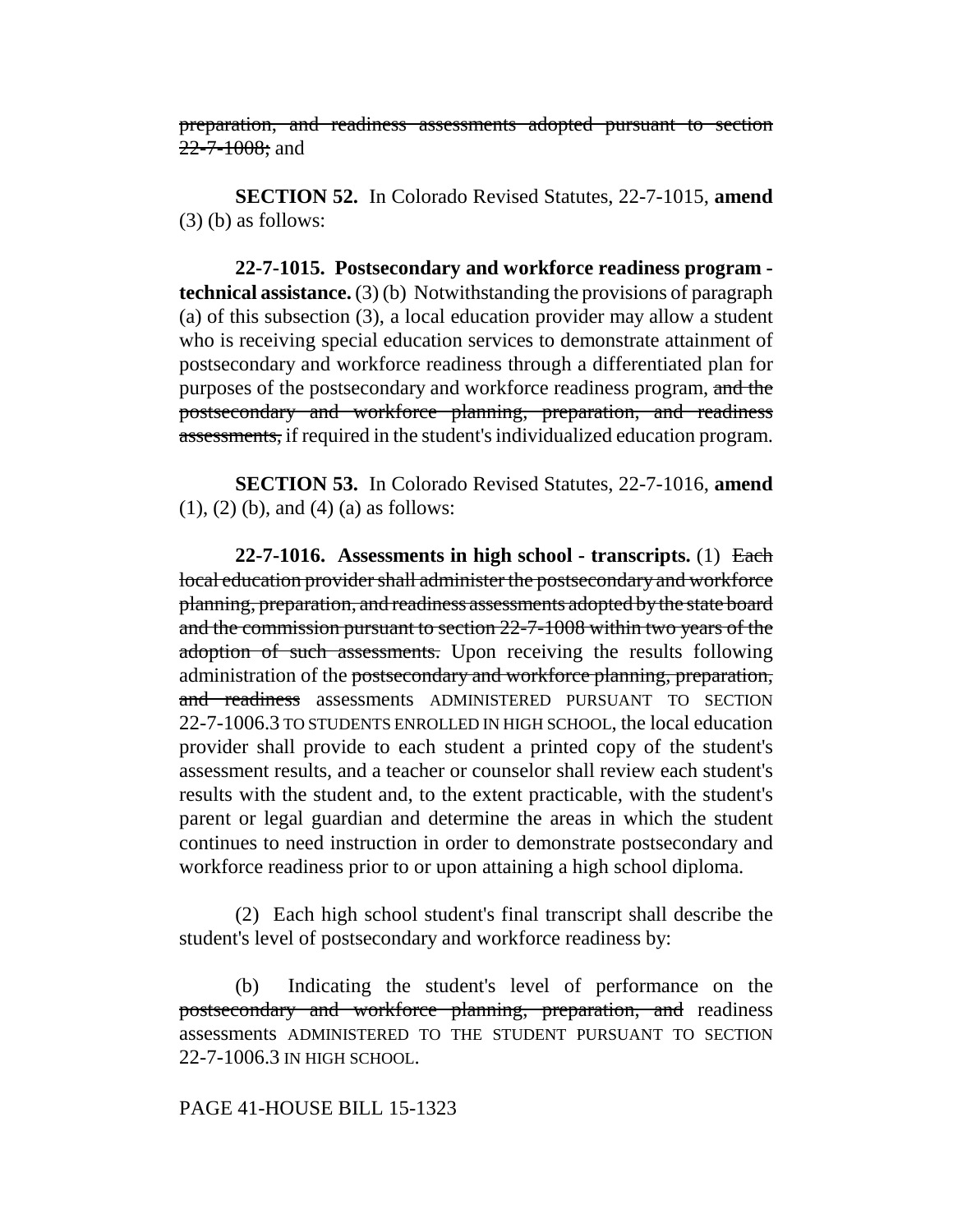(4) (a) A local education provider shall not apply a student's level of performance in the postsecondary and workforce readiness program or on the postsecondary and workforce planning, preparation, and readiness assessments ADMINISTERED TO THE STUDENT PURSUANT TO SECTION 22-7-1006.3 IN HIGH SCHOOL to prohibit the student from participating in any program operated by the local education provider through which the student may earn postsecondary or career and technical education course credits while enrolled in high school.

**SECTION 54.** In Colorado Revised Statutes, 22-7-1018, **amend** (1) (c) (V), (1) (c) (VI), (1) (c) (VII), and (2) (b) as follows:

**22-7-1018. Cost study.** (1) (c) At a minimum, the cost study shall address the costs associated with:

(V) Aligning the preschool, elementary, secondary, and postsecondary education curricula with the postsecondary and workforce readiness description; and administering and reviewing the postsecondary and workforce planning, preparation, and readiness assessments;

(VI) Making changes to the postsecondary admissions processes and publications to take into account the postsecondary and workforce readiness description and the postsecondary and workforce planning, preparation, and readiness assessments ADMINISTERED PURSUANT TO SECTION 22-7-1006.3 TO STUDENTS ENROLLED IN HIGH SCHOOL; and

(VII) Reviewing, adopting, and implementing standards in educator preparation programs to incorporate the preschool through elementary and secondary education standards, the school readiness description, the system of assessments, the individualized readiness plans, AND the postsecondary and workforce readiness description. and the postsecondary and workforce planning, preparation, and readiness assessments.

(2) The entity selected to conduct the cost study shall submit reports to the department of education and the department of higher education in accordance with the following timeline:

(b) On or before October 1, 2011, a report of the costs pertaining to implementation of the school readiness assessments AND the system of assessments that is aligned with the preschool through elementary and

# PAGE 42-HOUSE BILL 15-1323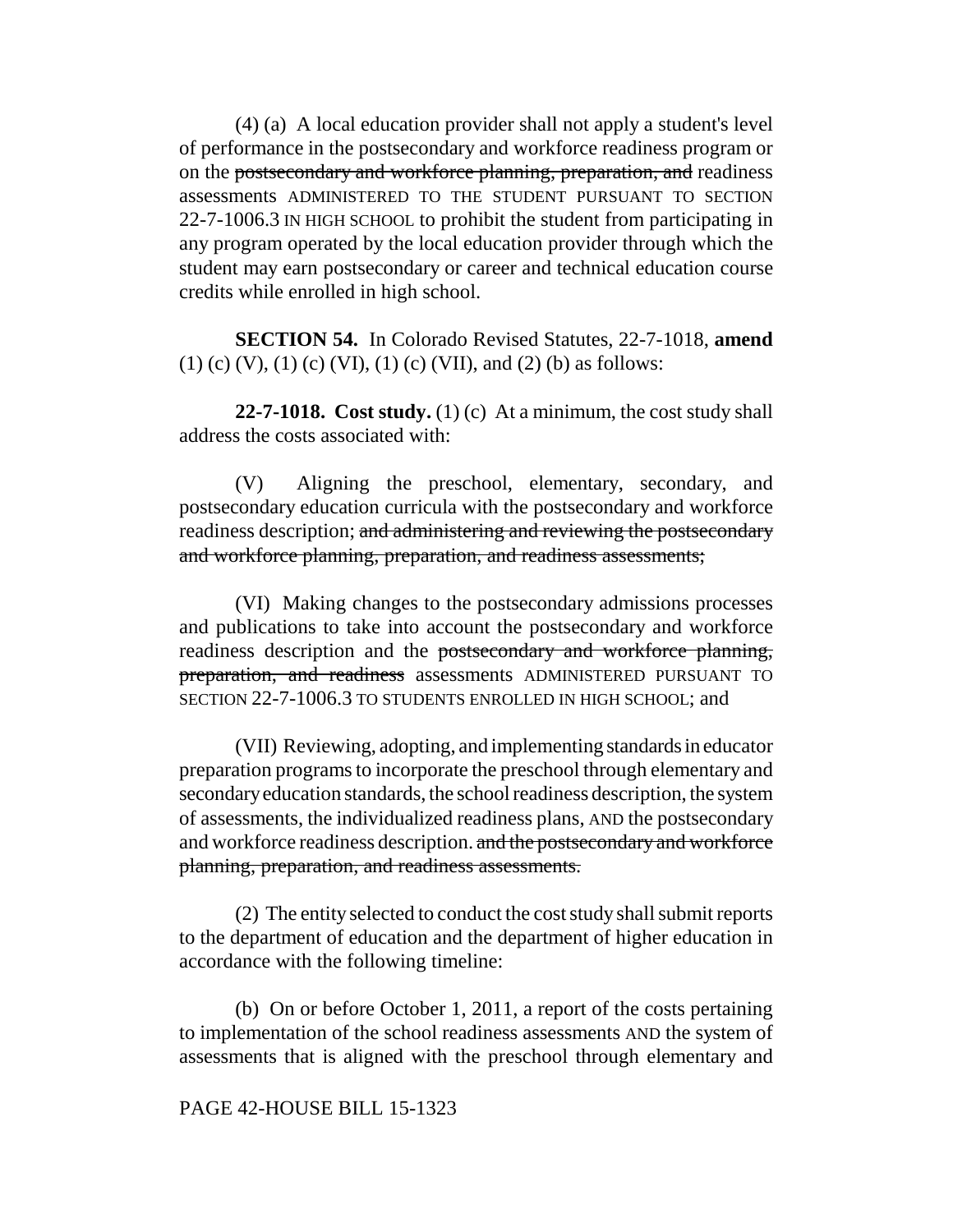secondary education standards; and the postsecondary and workforce planning, preparation, and readiness assessments; and

**SECTION 55.** In Colorado Revised Statutes, 22-7-302, **amend** (2) as follows:

**22-7-302. Definitions.** As used in this part 3, unless the context otherwise requires:

(2) "Close the achievement and growth gap" means to lessen the variance in academic achievement and growth among student groups, as reflected in statewide STATE assessment scores, or performance on postsecondary and workforce readiness assessments IN THE SCORES ACHIEVED ON THE CURRICULUM-BASED, ACHIEVEMENT COLLEGE ENTRANCE EXAM, and in calculations of students' longitudinal academic growth, by improving the academic achievement and growth of students in those groups that are underperforming.

**SECTION 56.** In Colorado Revised Statutes, 22-11-103, **repeal** (26) as follows:

**22-11-103. Definitions.** As used in this article, unless the context otherwise requires:

(26) "Postsecondary and workforce readiness assessment" shall have the same meaning as provided in section 22-7-1003 (16).

**SECTION 57.** In Colorado Revised Statutes, 22-11-202, **repeal** (1) (c) as follows:

**22-11-202. Colorado growth model - technical advisory panel - rules.** (1) (c) Within ninety days after receiving the information from the 2009-10 administration of the postsecondary and workforce planning, preparation, and readiness assessments pursuant to section 22-7-1007, the department shall recommend to the state board for adoption by rule any necessary adjustments to the Colorado growth model to ensure that it measures student academic growth over time toward attainment of the standards adopted pursuant to section 22-7-1005 and attainment of postsecondary and workforce readiness as described pursuant to section 22-7-1008. In recommending adjustments to the Colorado growth model,

PAGE 43-HOUSE BILL 15-1323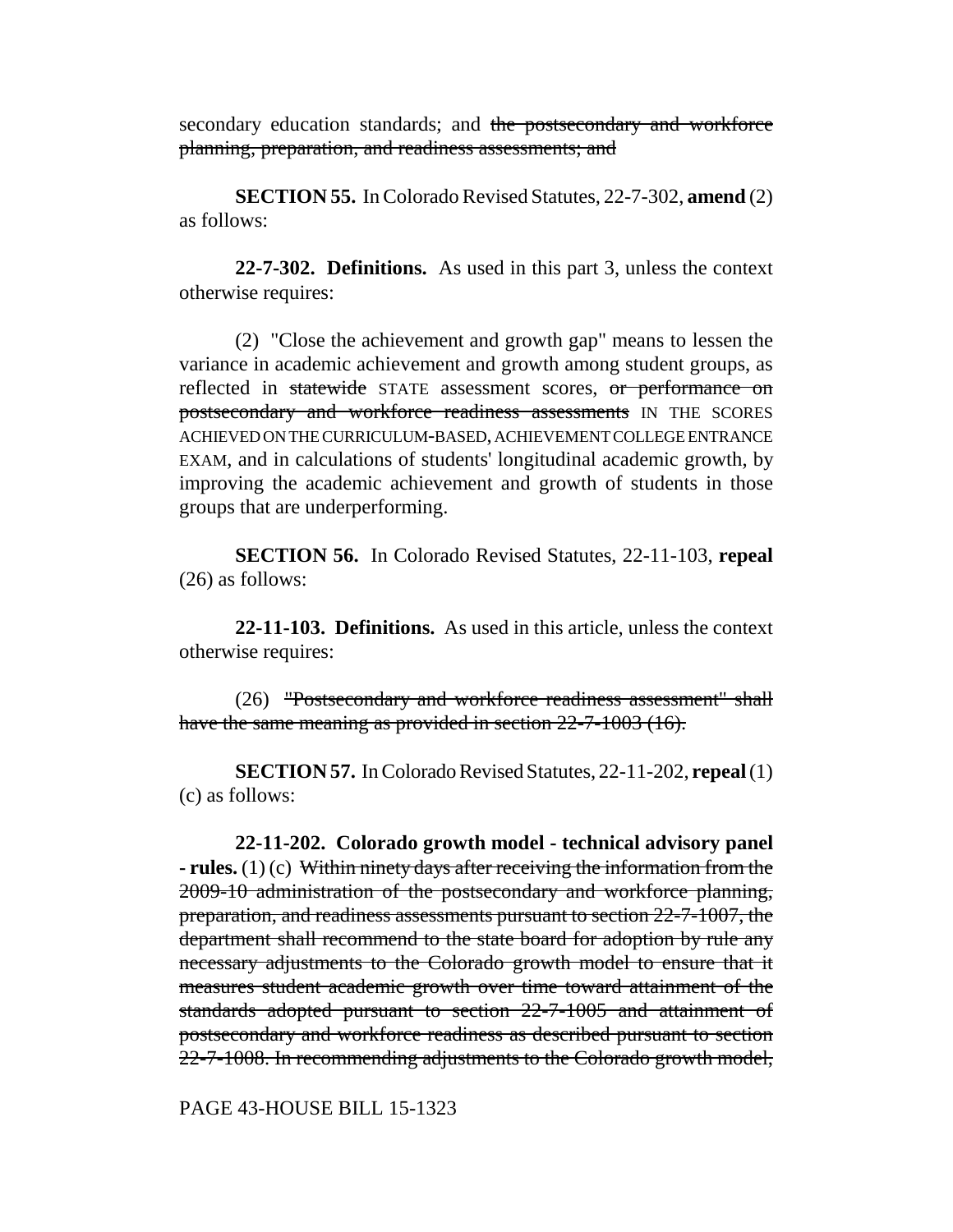the department shall consult with the technical advisory panel appointed pursuant to subsection (2) of this section.

**SECTION 58.** In Colorado Revised Statutes, 22-11-204, **amend** (4) (a) (I), (4) (b) (I), (4) (c) (I), (5) (a) (I) (F), (5) (b) (I) (F), (5) (c) (I) (F), and (6) (c) as follows:

**22-11-204. Performance indicators - measures.** (4) The department shall determine the level of attainment of each public high school, each school district, the institute, and the state as a whole on the postsecondary and workforce readiness indicator by using, at a minimum, the following measures:

(a) For each public high school, the department shall calculate:

(I) The percentages of students enrolled in the eleventh grade in the public high school who score at each achievement level on the standardized, curriculum-based, achievement, college entrance examination administered as a statewide assessment or the percentages of students enrolled in each of the grade levels included in the public high school who score at each achievement level on the postsecondary and workforce readiness assessments administered PURSUANT TO SECTION 22-7-1006.3 by the public high school;

(b) For each school district and the institute, the department shall calculate:

(I) The overall percentages of students enrolled in the eleventh grade in all of the district public high schools or all institute charter high schools who score at each achievement level on the standardized, curriculum-based, achievement, college entrance examination administered as a statewide assessment or the percentages of students enrolled in each of the grade levels included in the public high schools who score at each achievement level on the postsecondary and workforce readiness assessments administered PURSUANT TO SECTION 22-7-1006.3 by the public high schools;

(c) For the state, the department shall calculate:

(I) The percentages of students enrolled in the eleventh grade in

PAGE 44-HOUSE BILL 15-1323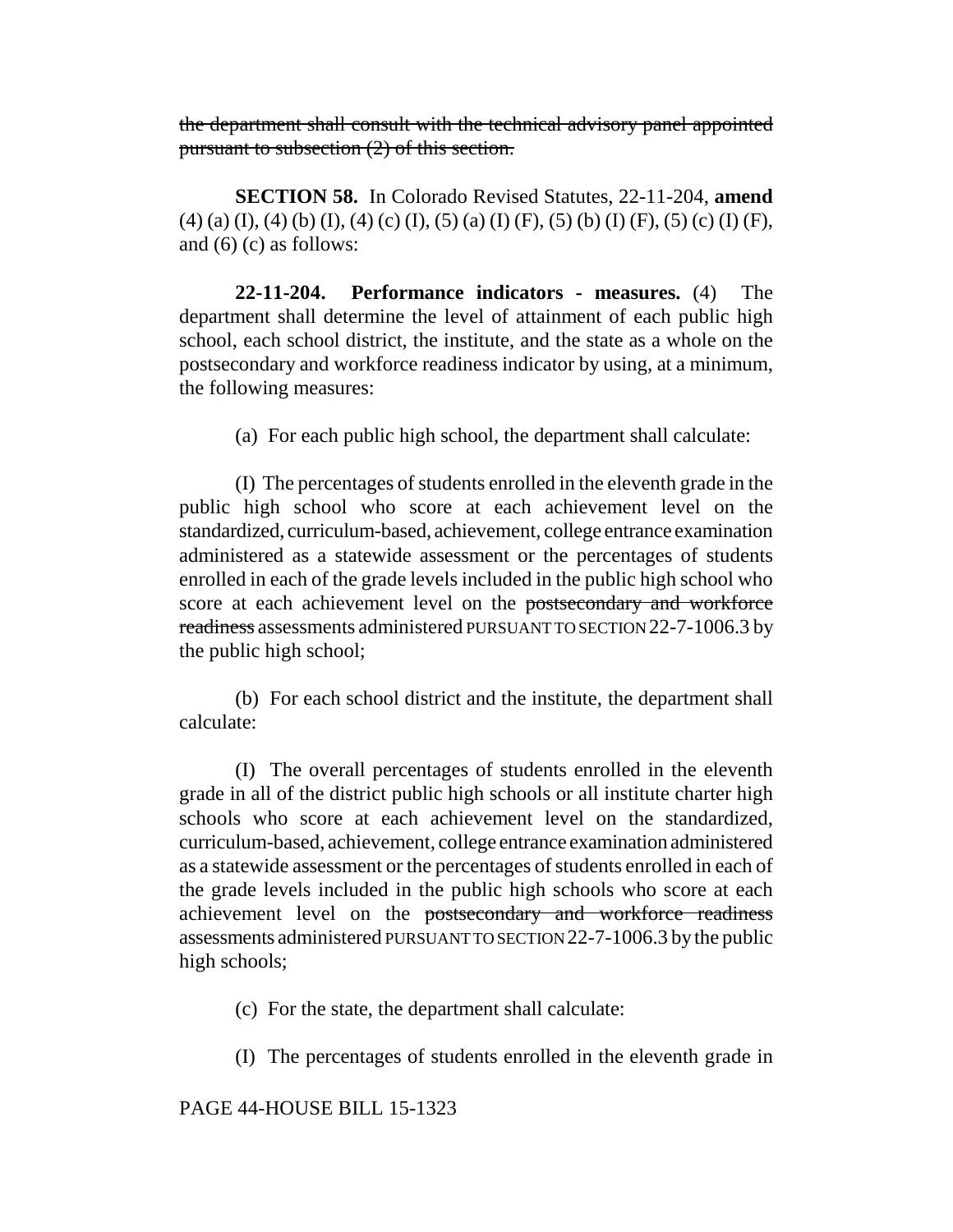public high schools statewide who score at each achievement level on the standardized, curriculum-based, achievement, college entrance examination administered as a statewide assessment or the percentages of students enrolled in each of the grade levels included in the public high schools statewide who score at each achievement level on the postsecondary and workforce readiness assessments administered PURSUANT TO SECTION 22-7-1006.3 by the public high schools;

(5) The department shall determine the level of attainment of each public school, each school district, the institute, and the state as a whole on the performance indicator that concerns the progress made in closing the achievement and growth gaps by using the following measures:

(a) (I) For each public school, the department shall disaggregate by student group:

(F) For each public high school, the percentage of students enrolled in the eleventh grade in the public high school who score at each achievement level of the standardized, curriculum-based, achievement, college entrance examination or the percentages of students enrolled in each of the grade levels included in the public high school who score at each achievement level on the postsecondary and workforce readiness assessments administered PURSUANT TO SECTION 22-7-1006.3 by the public high school; the percentages of students graduating from the public high school who receive a diploma that includes a postsecondary and workforce readiness endorsement or an endorsement for exemplary demonstration of postsecondary and workforce readiness; and the graduation and dropout rates.

(b) (I) For each school district and the institute, the department shall disaggregate by student group:

(F) The overall percentage of students enrolled in the eleventh grade in the district public high schools or the institute charter high schools who score at each achievement level of the standardized, curriculum-based, achievement, college entrance examination or the percentages of students enrolled in each of the grade levels included in the public high schools who score at each achievement level on the postsecondary and workforce readiness assessments administered PURSUANT TO SECTION 22-7-1006.3 by the public high schools; the overall percentages of students graduating from

# PAGE 45-HOUSE BILL 15-1323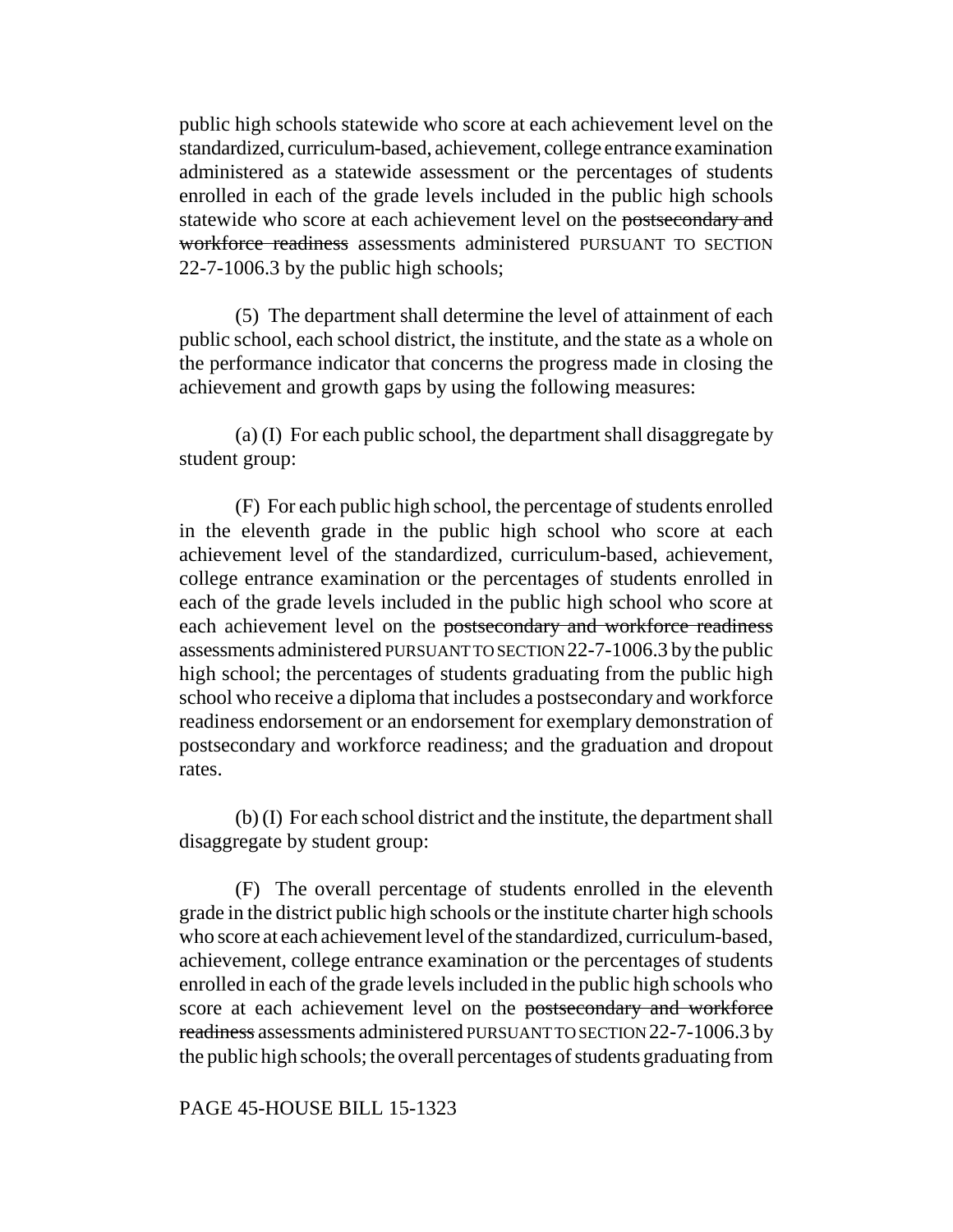the district public high schools, or the institute charter high schools, who receive a diploma that includes a postsecondary and workforce readiness endorsement or an endorsement for exemplary demonstration of postsecondary and workforce readiness; and the overall graduation and dropout rates for the district public high schools or the institute charter high schools.

(c) (I) For the state, the department shall disaggregate by student group:

(F) The percentage of students enrolled in the eleventh grade in the public high schools in the state who score at each achievement level of the standardized, curriculum-based, achievement, college entrance examination or the percentages of students enrolled in each of the grade levels included in the public high schools in the state who score at each achievement level on the postsecondary and workforce readiness assessments administered PURSUANT TO SECTION 22-7-1006.3 by the public high schools; the overall percentages of students graduating from the public high schools in the state who receive diplomas that include postsecondary and workforce readiness endorsements or endorsements for exemplary demonstration of postsecondary and workforce readiness; and the overall graduation and dropout rates for the public high schools in the state.

(6) Notwithstanding any provision of this section to the contrary:

(c) The department may adjust the calculations specified in this section as necessary to take into account students for whom no score is recorded on the statewide assessments OR the standardized, curriculum-based, achievement, college entrance examination. or the postsecondary and workforce readiness assessments.

**SECTION 59.** In Colorado Revised Statutes, 23-1-113, **repeal** (6) as follows:

**23-1-113. Commission directive - admission standards for baccalaureate and graduate institutions of higher education - policy**  definitions. (6) (a) On or before December 15, 2010, pursuant to section 22-7-1008, C.R.S., the commission and the state board of education shall negotiate a consensus and adopt one or more postsecondary and workforce planning, preparation, and readiness assessments for use by school districts,

PAGE 46-HOUSE BILL 15-1323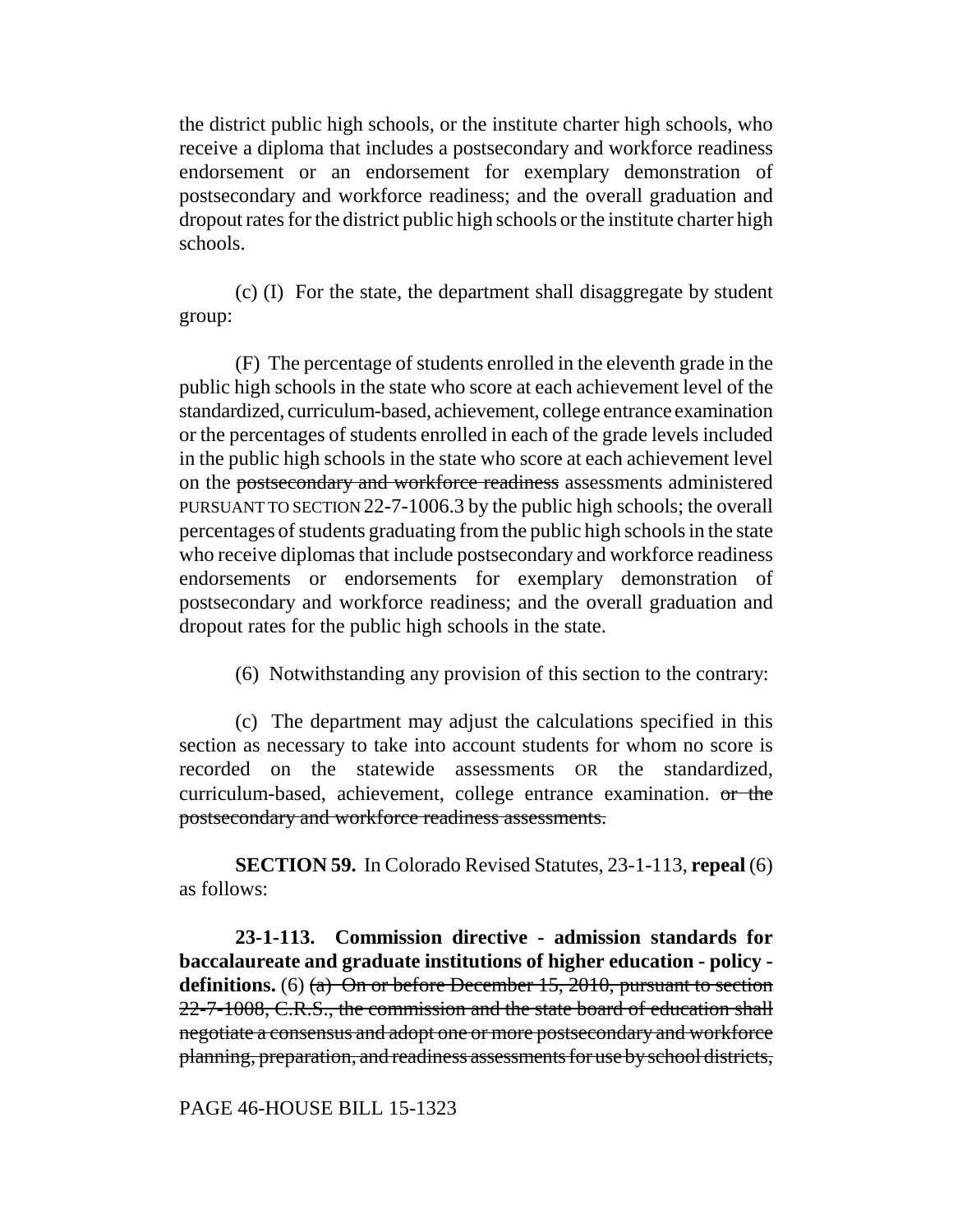boards of cooperative services, district charter high schools, and institute charter high schools. The commission and the state board of education also shall negotiate a consensus and adopt scoring criteria to indicate a student's level of postsecondary and workforce readiness, as provided in section 22-7-1008, C.R.S.

(b) Every six years after the adoption of the postsecondary and workforce planning, preparation, and readiness assessments pursuant to section 22-7-1008, C.R.S., the commission and the state board of education may negotiate a consensus and adopt revisions to such assessments. The commission and the state board of education may also revise the scoring criteria for the postsecondary and workforce planning, preparation, and readiness assessments, as necessary.

**SECTION 60. Appropriation - adjustments to 2015 long bill.** To implement this act, the cash funds appropriation made in the annual general appropriation act for the 2015-16 state fiscal year to the department of education for the Colorado student assessment program is decreased by \$2,369,118. This amount is from the state education fund created in section 17 (4) (a) of article IX of the state constitution.

**SECTION 61. Safety clause.** The general assembly hereby finds,